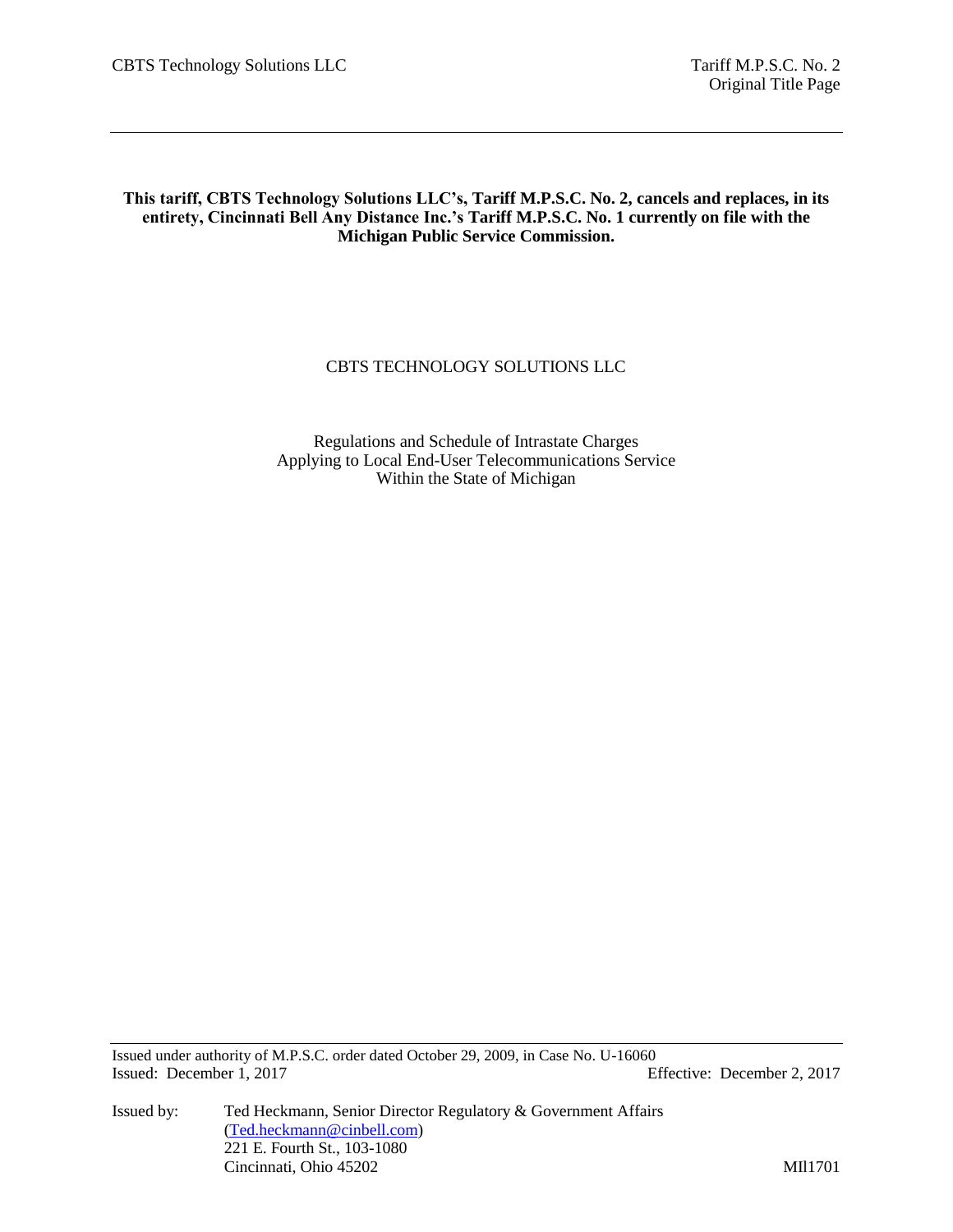### CHECK SHEET

Pages of this tariff, as indicated below, are effective as of the date shown at the bottom of the respective pages. Original and revised pages, as named below, comprise all changes from the original tariff and are currently in effect as of the date on the bottom of this page.

| <b>PAGE</b>              | <b>REVISION</b> |        | <b>PAGE</b> | <b>REVISION</b>                                 |        | <b>PAGE</b> | <b>REVISION</b> |
|--------------------------|-----------------|--------|-------------|-------------------------------------------------|--------|-------------|-----------------|
| Title                    | Original        | ∗      | 33          | Original                                        | ∗      | 66          | Original        |
| 1                        | Original        | $\ast$ | 34          | Original                                        | ∗      | 67          | Original        |
| $\overline{c}$           | Original        | $\ast$ | 35          | Original                                        | ∗      | 68          | Original        |
| 3                        | Original        | ∗      | 36          | Original                                        | ∗      | 69          | Original        |
| $\overline{\mathcal{L}}$ | Original        | $\ast$ | 37          | Original                                        | $\ast$ | 70          | Original        |
| 5                        | Original        | $\ast$ | 38          | Original                                        | $\ast$ | 71          | Original        |
| 6                        | Original        | ∗      | 39          | Original                                        | ∗      | 72          | Original        |
| $\overline{7}$           | Original        | $\ast$ | 40          | Original                                        | ∗      | 73          | Original        |
| 8                        | Original        | $\ast$ | 41          | Original                                        | $\ast$ | 74          | Original        |
| 9                        | Original        | $\ast$ | 42          | Original                                        | $\ast$ |             |                 |
| 10                       | Original        | $\ast$ | 43          | Original                                        | $\ast$ |             |                 |
| 11                       | Original        | ∗      | 44          | Original                                        | $\ast$ |             |                 |
| 12                       | Original        | ∗      | 45          | Original                                        | $\ast$ |             |                 |
| 13                       | Original        | $\ast$ | 46          | Original                                        | $\ast$ |             |                 |
| 14                       | Original        | $\ast$ | 47          | Original                                        | $\ast$ |             |                 |
| 15                       | Original        | $\ast$ | 48          | Original                                        | $\ast$ |             |                 |
| 16                       | Original        | ∗      | 49          | Original                                        | $\ast$ |             |                 |
| 17                       | Original        | $\ast$ | 50          | Original                                        | $\ast$ |             |                 |
| 18                       | Original        | ∗      | 51          | Original                                        | $\ast$ |             |                 |
| 19                       | Original        | $\ast$ | 52          | Original                                        | $\ast$ |             |                 |
| 20                       | Original        | $\ast$ | 53          | Original                                        | $\ast$ |             |                 |
| 21                       | Original        | ∗      | 54          | Original                                        | $\ast$ |             |                 |
| 22                       | Original        | ∗      | 55          | Original                                        | $\ast$ |             |                 |
| 23                       | Original        | $\ast$ | 56          | Original                                        | $\ast$ |             |                 |
| 24                       | Original        | $\ast$ | 57          | Original                                        | $\ast$ |             |                 |
| 25                       | Original        | $\ast$ | 58          | Original                                        | $\ast$ |             |                 |
| 26                       | Original        | $\ast$ | 59          | Original                                        | $\ast$ |             |                 |
| 27                       | Original        | ∗      | 60          | Original                                        | $\ast$ |             |                 |
| 28                       | Original        | ∗      | 61          | Original                                        | $\ast$ |             |                 |
| 29                       | Original        | $\ast$ | 62          | Original                                        | $\ast$ |             |                 |
| 30                       | Original        | $\ast$ | 63          | Original                                        | $\ast$ |             |                 |
| 31                       | Original        | $\ast$ | 64          | Original                                        | $\ast$ |             |                 |
| 32                       | Original        | $\ast$ | 65          | Original                                        | *      |             |                 |
|                          |                 | *      |             | indicates those pages included with this filing |        |             |                 |

- indicates those pages included with this filing

Issued under authority of M.P.S.C. order dated October 29, 2009, in Case No. U-16060 Issued: December 1, 2017 Effective: December 2, 2017

Issued by: Ted Heckmann, Senior Director Regulatory & Government Affairs [\(Ted.heckmann@cinbell.com\)](mailto:Ted.heckmann@cinbell.com) 221 E. Fourth St., 103-1080 Cincinnati, Ohio 45202 MIl1701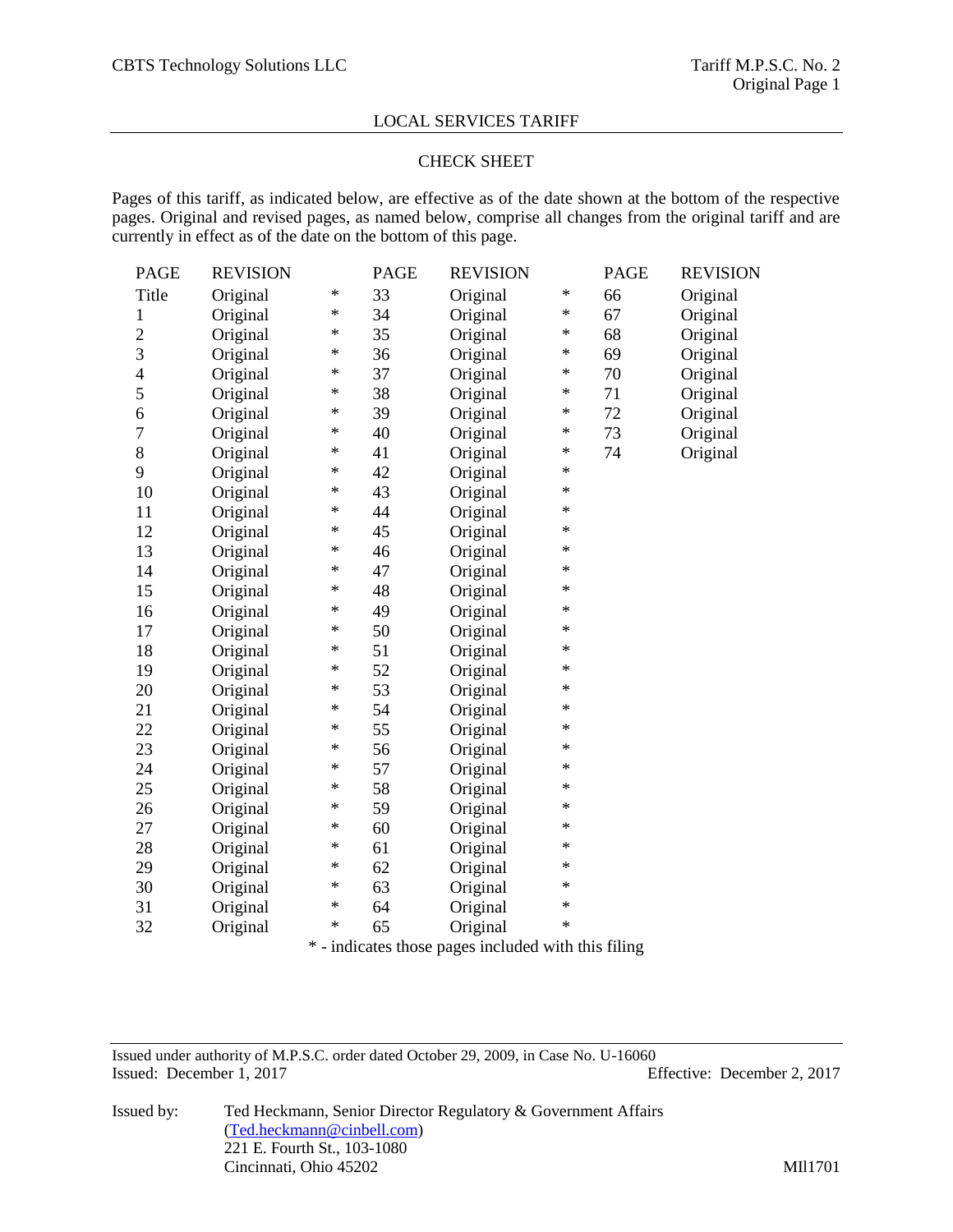# TABLE OF CONTENTS

|                                                          | Page           |
|----------------------------------------------------------|----------------|
| <b>TITLE PAGE</b>                                        | Title          |
| <b>CHECK SHEET</b>                                       | 1              |
| <b>TABLE OF CONTENTS</b>                                 | $\mathfrak{2}$ |
| <b>INDEX</b>                                             | 3              |
| <b>EXPLANATION OF SYMBOLS</b>                            | 5              |
| <b>SECTION 1 - Application of Tariff and Definitions</b> | 6              |
| <b>SECTION 2 - Regulations</b>                           | 13             |
| <b>SECTION 3 - Directory Listings</b>                    | 39             |
| <b>SECTION 4 - Directory Assistance Service</b>          | 43             |
| <b>SECTION 5 - Operator Assistance Service</b>           | 45             |
| <b>SECTION 6 - Business Exchange Service</b>             | 46             |
| <b>SECTION 7 - PRI Service</b>                           | 49             |
| <b>SECTION 8 - Exchange Areas</b>                        | 54             |
| <b>SECTION 9 - Promotions</b>                            | 74             |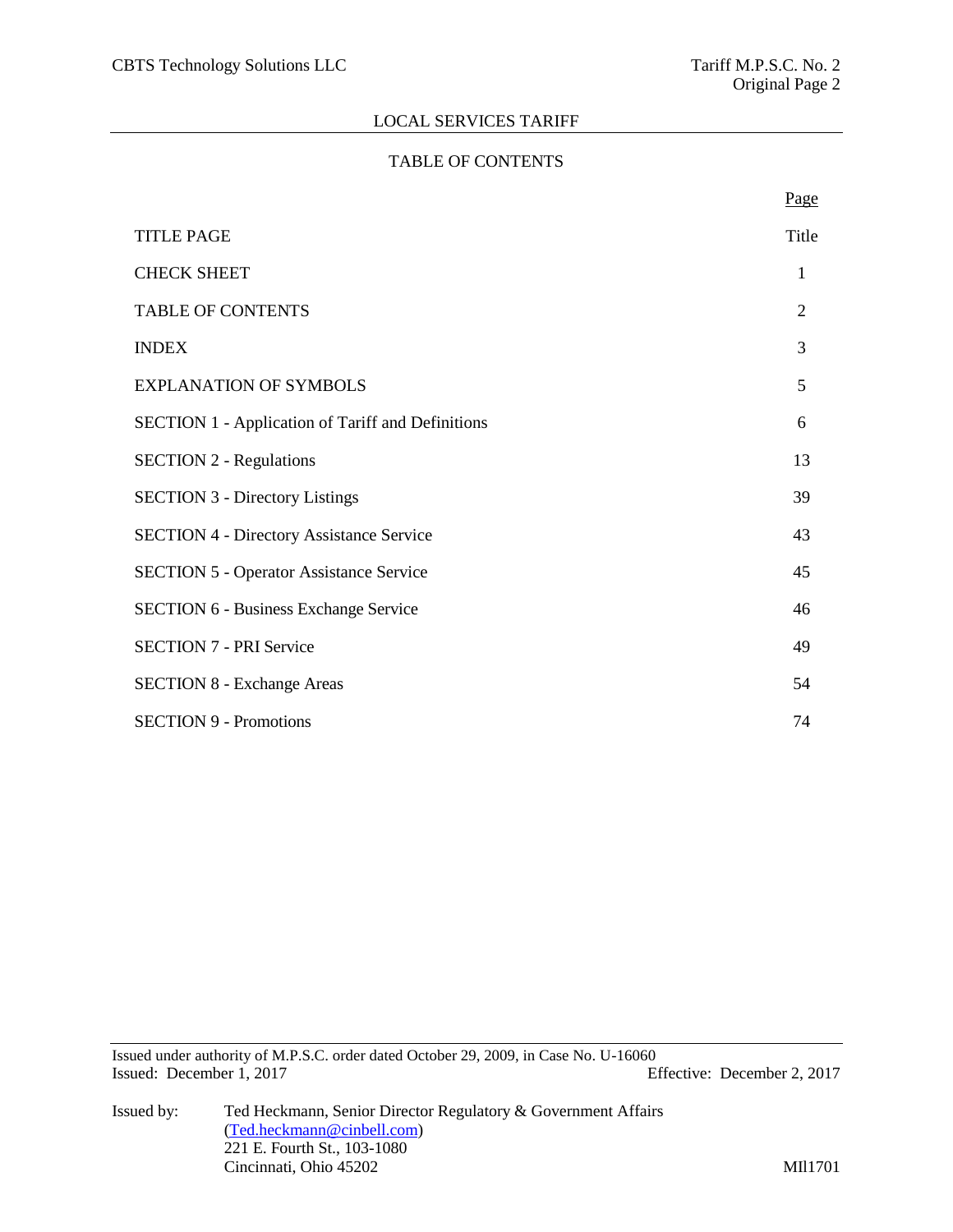# **INDEX**

| Subject                                                                           | Page |
|-----------------------------------------------------------------------------------|------|
|                                                                                   |      |
|                                                                                   |      |
|                                                                                   |      |
|                                                                                   |      |
|                                                                                   |      |
|                                                                                   |      |
|                                                                                   |      |
| Connections of Customer-Provided Terminal Equipment and Communications Systems 18 |      |
|                                                                                   |      |
|                                                                                   |      |
|                                                                                   |      |
|                                                                                   |      |
|                                                                                   |      |
|                                                                                   |      |
|                                                                                   |      |
|                                                                                   |      |
|                                                                                   |      |
|                                                                                   |      |
|                                                                                   |      |
|                                                                                   |      |
|                                                                                   |      |
|                                                                                   |      |
|                                                                                   |      |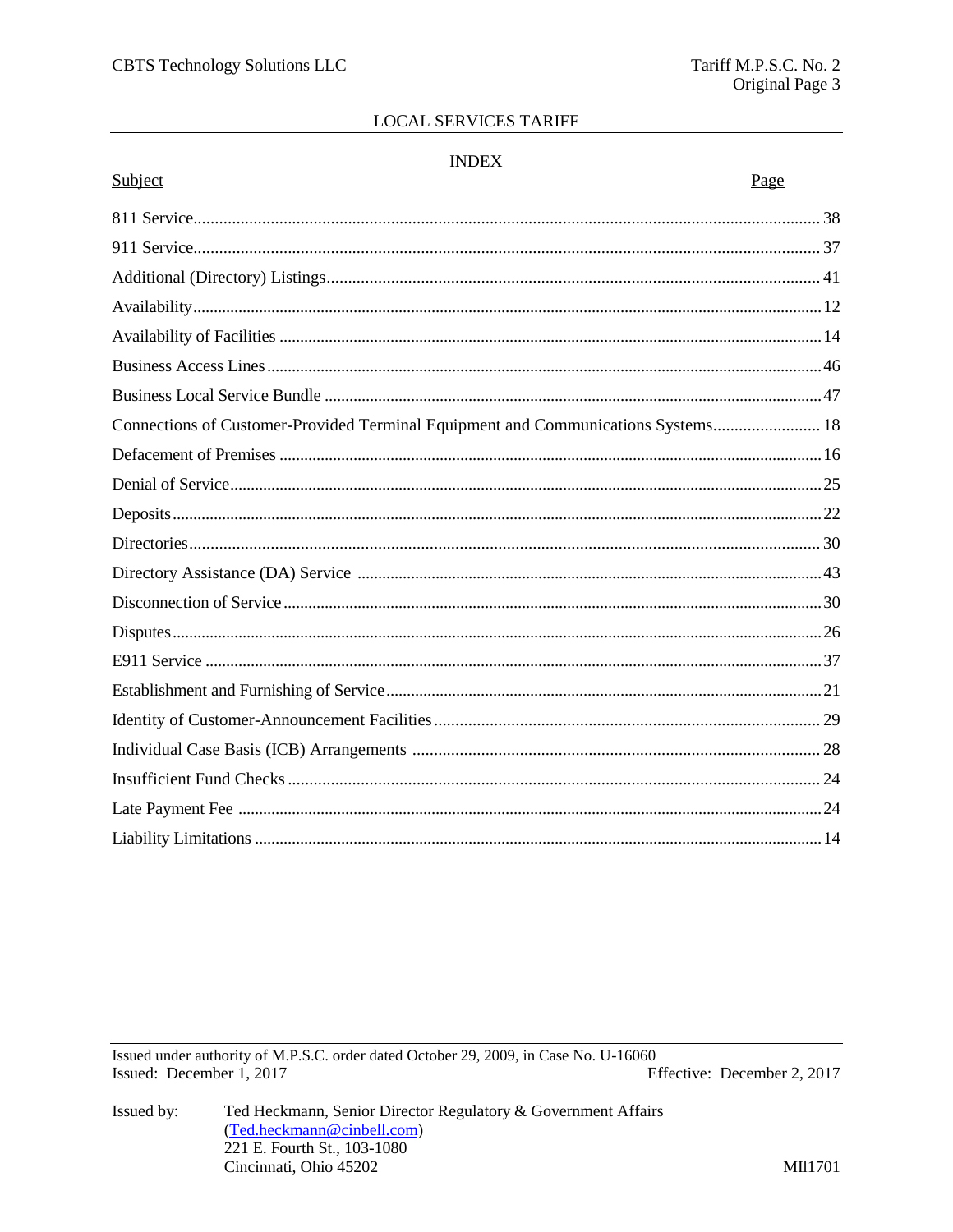# **INDEX**

# Subject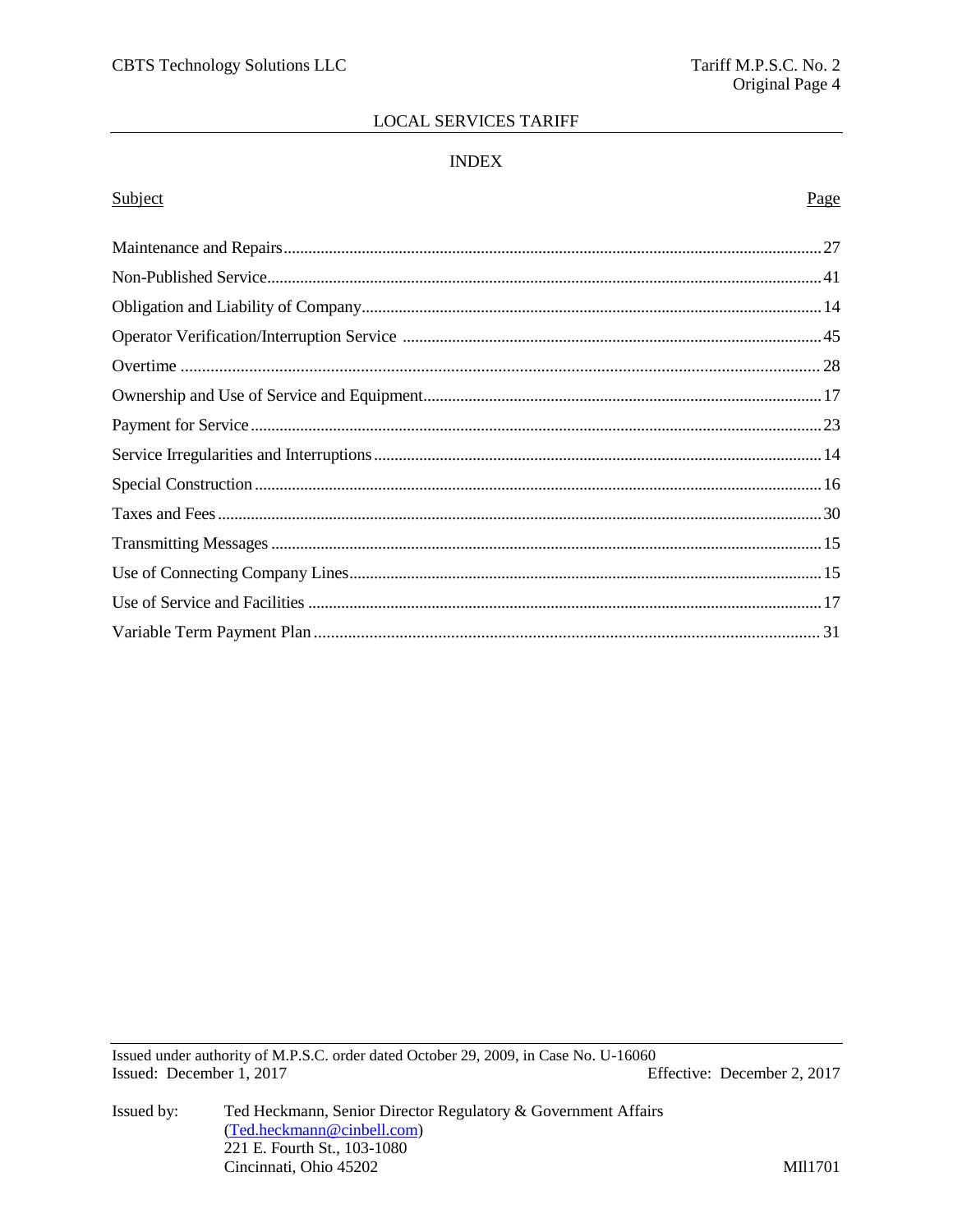# EXPLANATION OF SYMBOLS USED IN THIS TARIFF

The following symbols are used in this tariff for the purpose indicated below:

- C To signify changed regulation.
- D To signify discontinued rate or regulation.
- I To signify increased rate.
- N To signify new rate or regulation.
- R To signify reduced rate.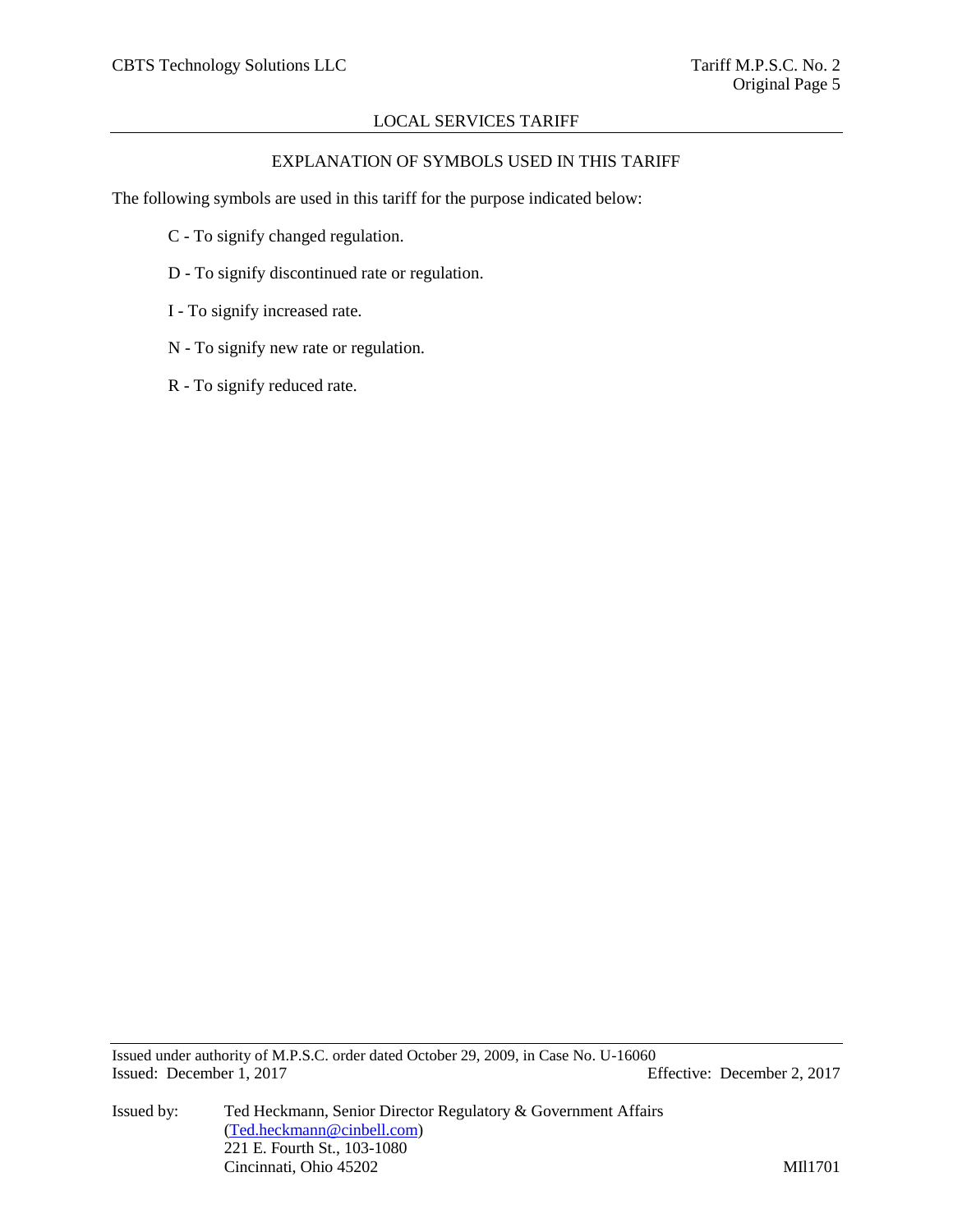#### SECTION 1 - APPLICATION OF TARIFF AND DEFINITIONS

### 1.1 APPLICATION OF TARIFF

This tariff sets forth the service offerings, rates, terms and conditions applicable to the furnishing of intrastate communications service by the Company to non-residential/commercial customers within the State of Michigan. Local exchange services will be provided in the service areas of the facilities-based Carriers with whom a resale agreement exists between such Carrier and the Company. The services in this tariff are provided on a resale basis to nonresidential/commercial customers.

Issued under authority of M.P.S.C. order dated October 29, 2009, in Case No. U-16060 Issued: December 1, 2017 Effective: December 2, 2017

Issued by: Ted Heckmann, Senior Director Regulatory & Government Affairs [\(Ted.heckmann@cinbell.com\)](mailto:Ted.heckmann@cinbell.com) 221 E. Fourth St., 103-1080 Cincinnati, Ohio 45202 MIl1701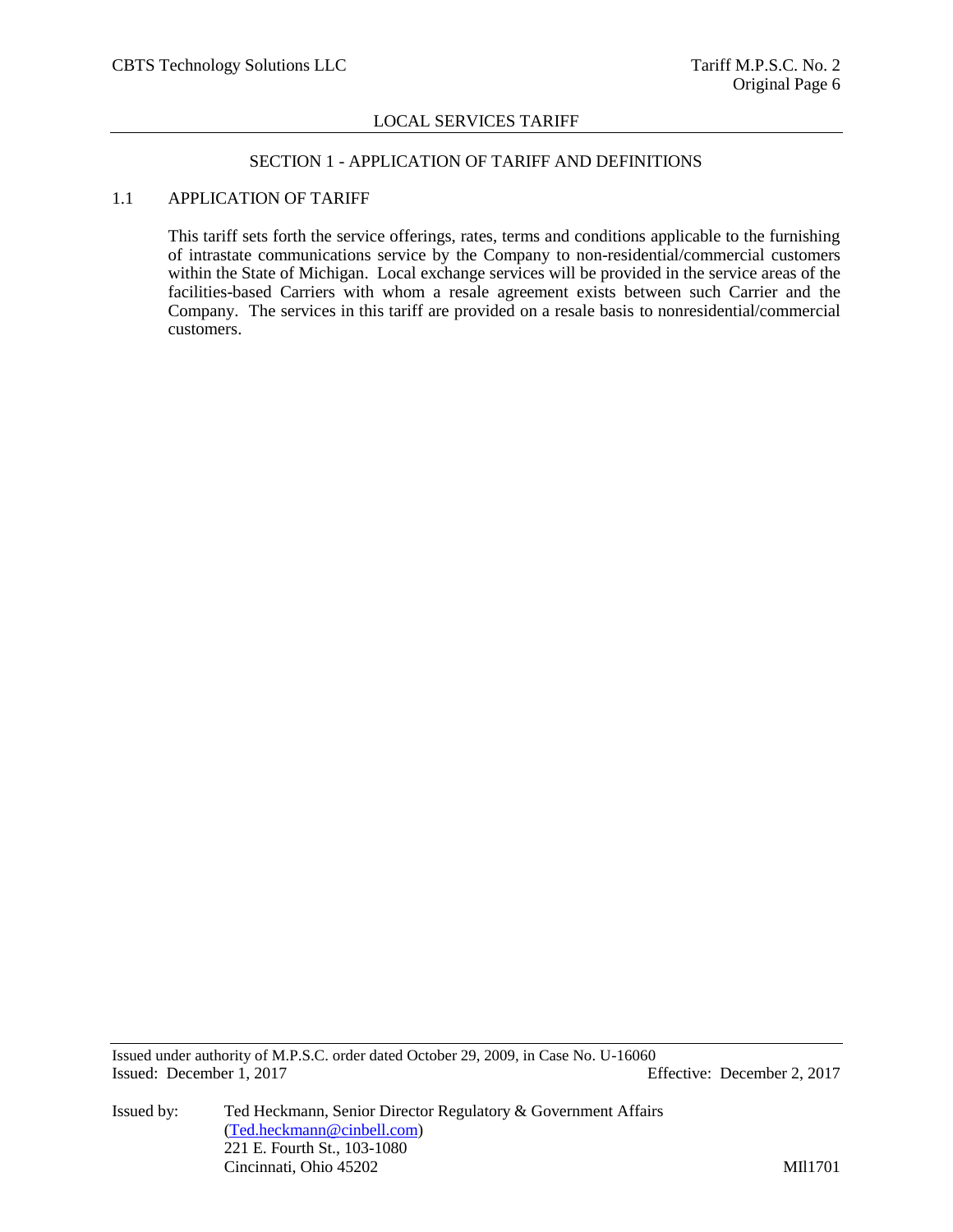#### SECTION 1 - APPLICATION OF TARIFF AND DEFINITIONS, (CONT'D.)

#### 1.2 DEFINITIONS

Certain terms used generally throughout this tariff are defined as follows.

1.2.1 Carrier

Refers to the underlying provider whose facilities the Company uses to furnish service.

1.2.2 Central Office

A switching unit in a telecommunications system providing service to the general public, that has the necessary equipment and operating arrangements for terminating and interconnecting lines and trunks.

1.2.3 Central Office Line

A circuit used within a central office to connect to an individual line or any type of trunk.

1.2.4 Company

CBTS Technology Solutions LLC (CBTS) which is the issuer of this tariff. Also refers to the underlying provider whose facilities the Company uses to furnish service.

1.2.5 Communication-Impaired Person

For purposes of this tariff, the definition of impaired refers to persons with communication impairments, including hearing impaired, deaf, deaf/blind, or speech impaired persons whose impairment prevents them from communicating over the telephone without the aid of a telecommunications device for the deaf or text telephone (TDD/TTY).

1.2.6 Commission

The Michigan Public Service Commission (M.P.S.C.).

Issued under authority of M.P.S.C. order dated October 29, 2009, in Case No. U-16060 Issued: December 1, 2017 Effective: December 2, 2017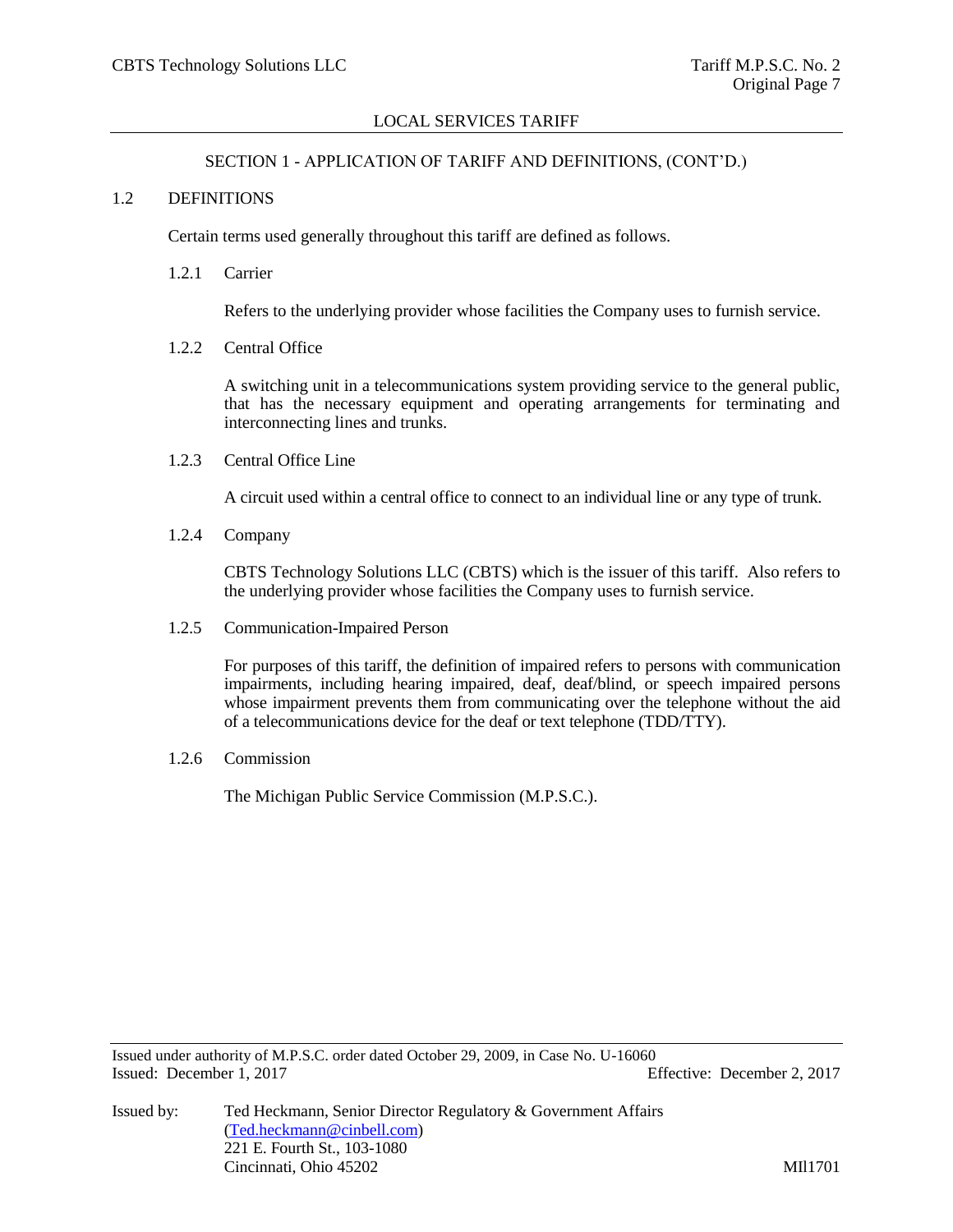#### SECTION 1 - APPLICATION OF TARIFF AND DEFINITIONS, (CONT'D.)

#### 1.2 DEFINITIONS, (CONT'D.)

#### 1.2.7 Contract

The agreement between a customer and the Company under which facilities for the customer's use are furnished, in accordance with the provisions of this tariff.

#### 1.2.8 Customer

The person, firm, corporation or other entity that orders service and is responsible for the payment of charges and for compliance with the Company's tariff regulations.

1.2.9 Demarcation Point (Network Interface)

The point of demarcation and/or interconnection between Company communications facilities and terminal equipment, protective apparatus or wiring at a customer's premises. Company-installed facilities at or constituting the demarcation point will consist of wire or a jack conforming to Subpart F of Part 68 of the FCC's rules. "Premises" as used in this section generally means a dwelling unit, other building or a legal unit of real property such as a lot on which a dwelling unit is located, as determined by the Company's reasonable and nondiscriminatory standard operating practices. The "minimum point of entry" as used in this section will be either  $(1)$  the closest practicable point to where the wiring crosses a property line or (2) the closest practicable point to where the wiring enters a multiunit building or buildings.

The Company's reasonable and nondiscriminatory standard operating practices will determine which of (1) or (2) will apply. The Company is not precluded from establishing reasonable classifications of multiunit premises for purposes of determining which of (1) or (2) above will apply. Multiunit premises include, but are not limited to, commercial, shopping center and campus situations.

a. Single Unit Installations

For single unit installations existing as of December 27, 1991, and installations installed after that date, the demarcation point will be a point within twelve inches of the protector or, where there is no protector, within twelve inches of where the telephone wire enters the customer's premises.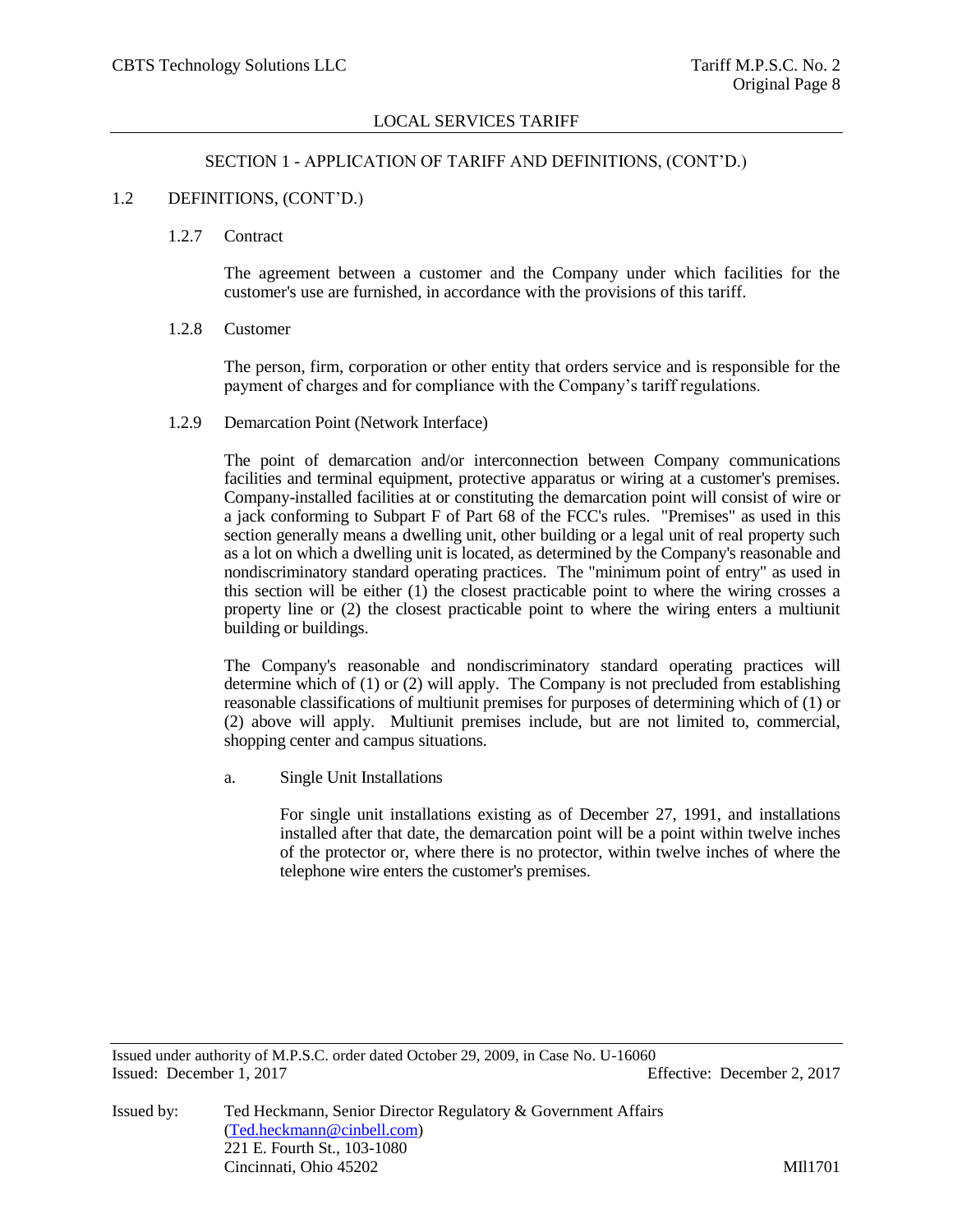### SECTION 1 - APPLICATION OF TARIFF AND DEFINITIONS, (CONT'D.)

# 1.2 DEFINITIONS, (CONT'D.)

- 1.2.9 Demarcation Point (Network Interface), (Cont'd.)
	- b. Multiunit Installations
		- 1. In multiunit premises existing as of December 27, 1991, the demarcation point will be determined in accordance with the Company's reasonable and nondiscriminatory standard operating practices; provided, however, that where there are multiple demarcation points within the multiunit premises, a demarcation point for a customer will not be further inside the customer's premises than a point twelve inches from where the wiring enters the customer's premises.
		- 2. In multiunit premises in which wiring is installed after December 27, 1991, including additions, modifications and rearrangements of wiring existing prior to that date, the multiunit premises owner will determine the location of the demarcation point or points. The multiunit premises owner will determine whether there will be a single demarcation point location for all customers or separate locations for each customer; provided, however, that where there are multiple demarcation points within the multiunit premises, a demarcation point for a customer will not be further inside the customer's premises than a point twelve inches from where the wiring enters the customer's premises.
- 1.2.10 Direct Inward Dialing (DID)

A service attribute that routes incoming calls directly to stations, bypassing a central answering point.

12.11 Directory Listing

The publication in the alphabetical directory of information pertaining to a customer's telephone number.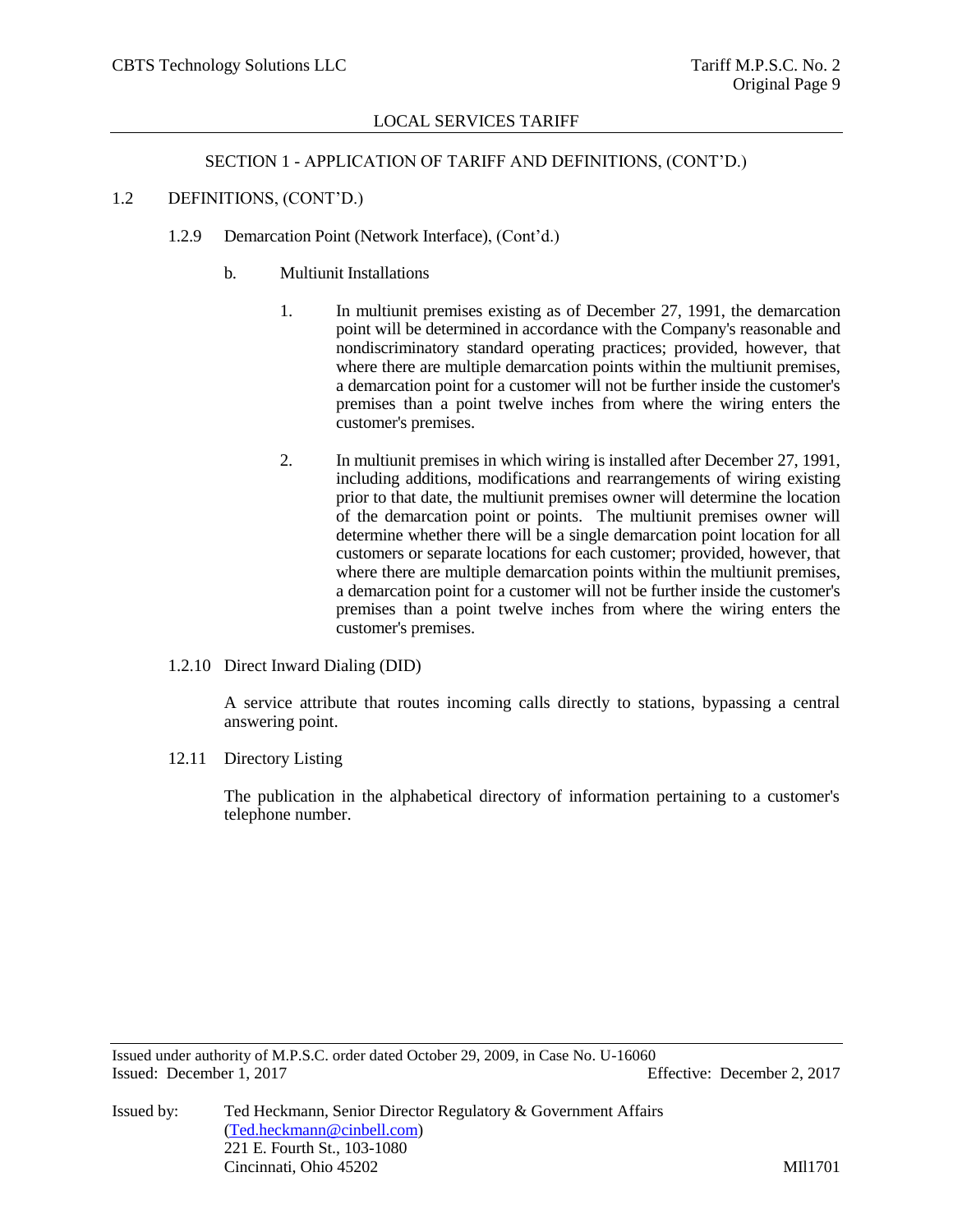#### SECTION 1 - APPLICATION OF TARIFF AND DEFINITIONS, (CONT'D.)

### 1.2 DEFINITIONS, (CONT'D.)

#### 1.2.12 Exchange

A unit established for the administration of telecommunications service in a specified area, which usually embraces a city, town, or village and its environs. It consists of one or more central offices together with the associated plant used in furnishing telecommunications service within that area.

1.2.13 Individual Case Basis (ICB)

A service arrangement in which the regulations, rates and charges are developed based on the specific circumstances of the customer's situation

1.2.14 Initial Service Period

The minimum length of time a customer is obligated to pay for service whether or not the customer retains the service for the minimum length of time. Unless stated otherwise in this tariff, the minimum period is 30 days.

1.2.15 Local Calling

A completed call or telephonic communication between a calling station and any other station within the local service area of the calling station.

1.2.16 Local Exchange Service

Telephone service furnished between points located within an area where there is no toll charge. Unless otherwise specified, local calling areas in this tariff shall be the same as the local calling areas of the facilities-based Carriers with whom a resale agreement exists between such Carrier and the Company.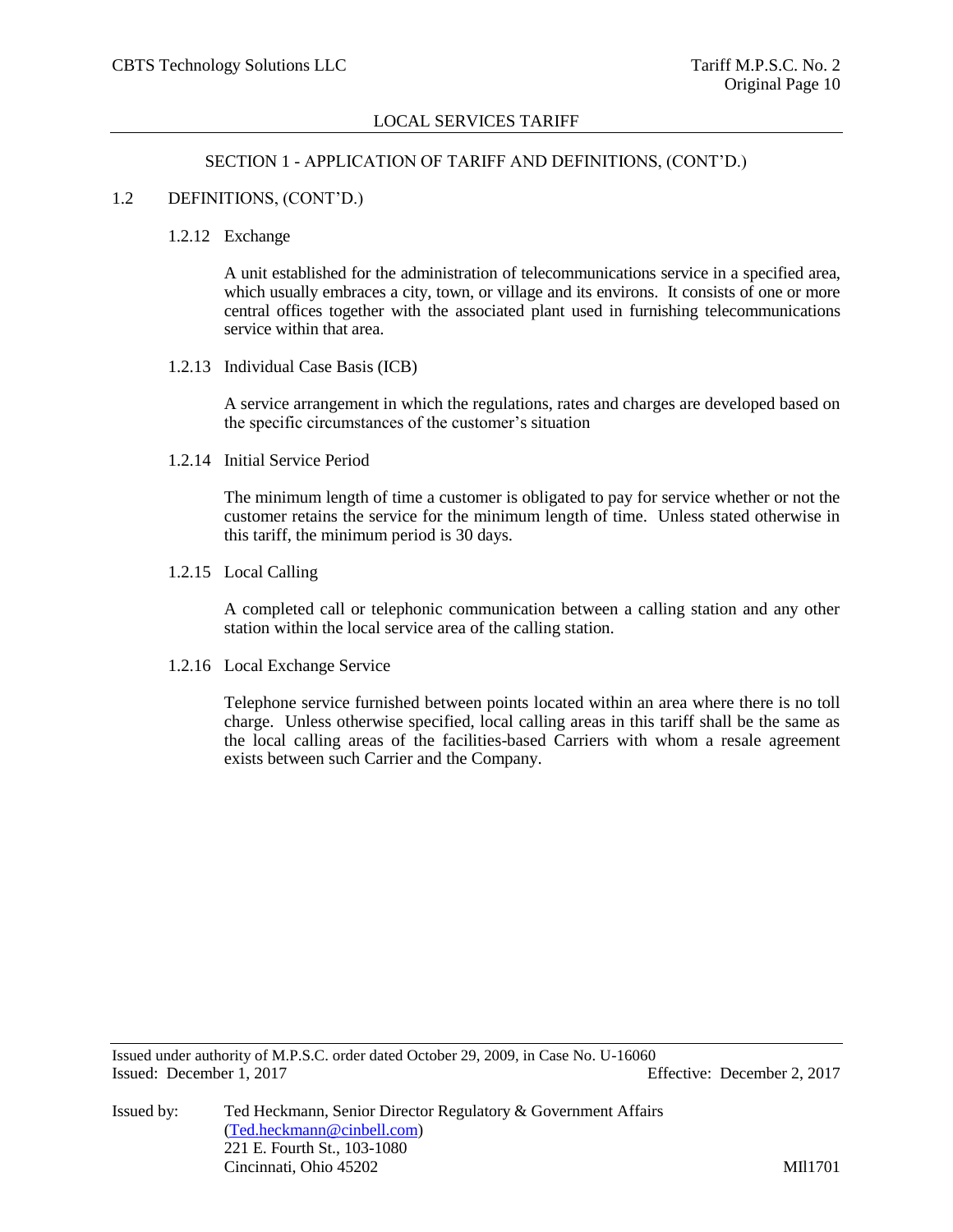#### SECTION 1 - APPLICATION OF TARIFF AND DEFINITIONS, (CONT'D.)

#### 1.2 DEFINITIONS, (CONT'D.)

1.2.17 Network Interface Device (NID)

A jack conforming to Sub-Part F of Part 68 of the FCC's rules provided by the Company as part of the LEC network. It will be located on the customer's premises and is considered to be the termination of the LEC network if installed by the Company. (See Demarcation Point)

1.2.18 Nonrecurring Charges

The one-time initial charges for service or facilities, including but not limited to charges for construction, installation, or special fees.

1.2.19 Private Branch Exchange (PBX)

An arrangement of equipment consisting of switchboards, dial switching equipment, wiring, telephone station apparatus, or a combination thereof. It provides for the interconnection of service lines associated with switching equipment located on a premises or extended to another premises relating to the same customer.

1.2.20 Recurring Charges

The monthly charges to the customer for services, facilities and equipment, which continue on the agreed upon duration of the service.

1.2.21 Resale of Services

Resale of services is available only to carriers which are certified by the Commission to provide intrastate local exchange services.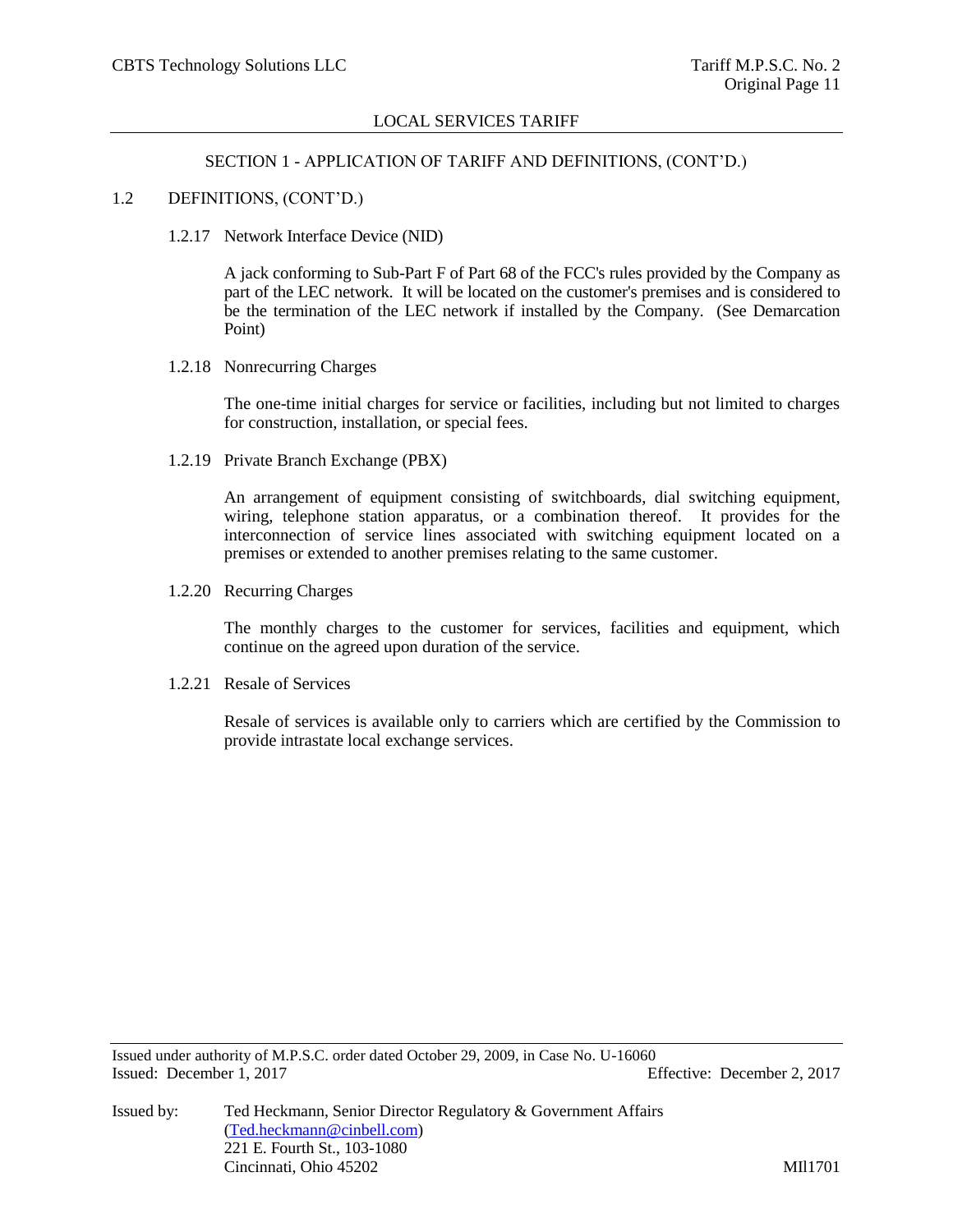# SECTION 1 - APPLICATION OF TARIFF AND DEFINITIONS, (CONT'D.)

#### 1.2 DEFINITIONS, (CONT'D.)

#### 1.2.22 Service Commencement Date

The first day following the date on which the Company notifies the customer that the requested service or facility is available for use. This will be no later than five days following the request, unless extended by the customer's refusal to accept service which does not conform to standards set forth in the service order or this tariff, in which case the Service Commencement Date is the date of the customer's acceptance of service. The parties may mutually agree on a substitute Service Commencement Date.

#### 1.2.23 Termination Charge

A charge applied to a customer when service is terminated before the expiration of the initial service period, or a charge applied where a basic termination charge is specified.

#### 1.3 AVAILABILITY

The furnishing of service under this tariff is subject to the availability on a continuing basis of all the necessary facilities and is limited to the capacity of the Company's facilities to furnish service from time to time as required at the sole discretion of the Company.

The Company shall not be liable for any act or omission of any other company or companies furnishing a portion of the service, or for damages associated with service, channels, or equipment which it does not furnish, or for damages which result from the operation of Customer-provided systems, equipment, facilities or services which are interconnected with Company services.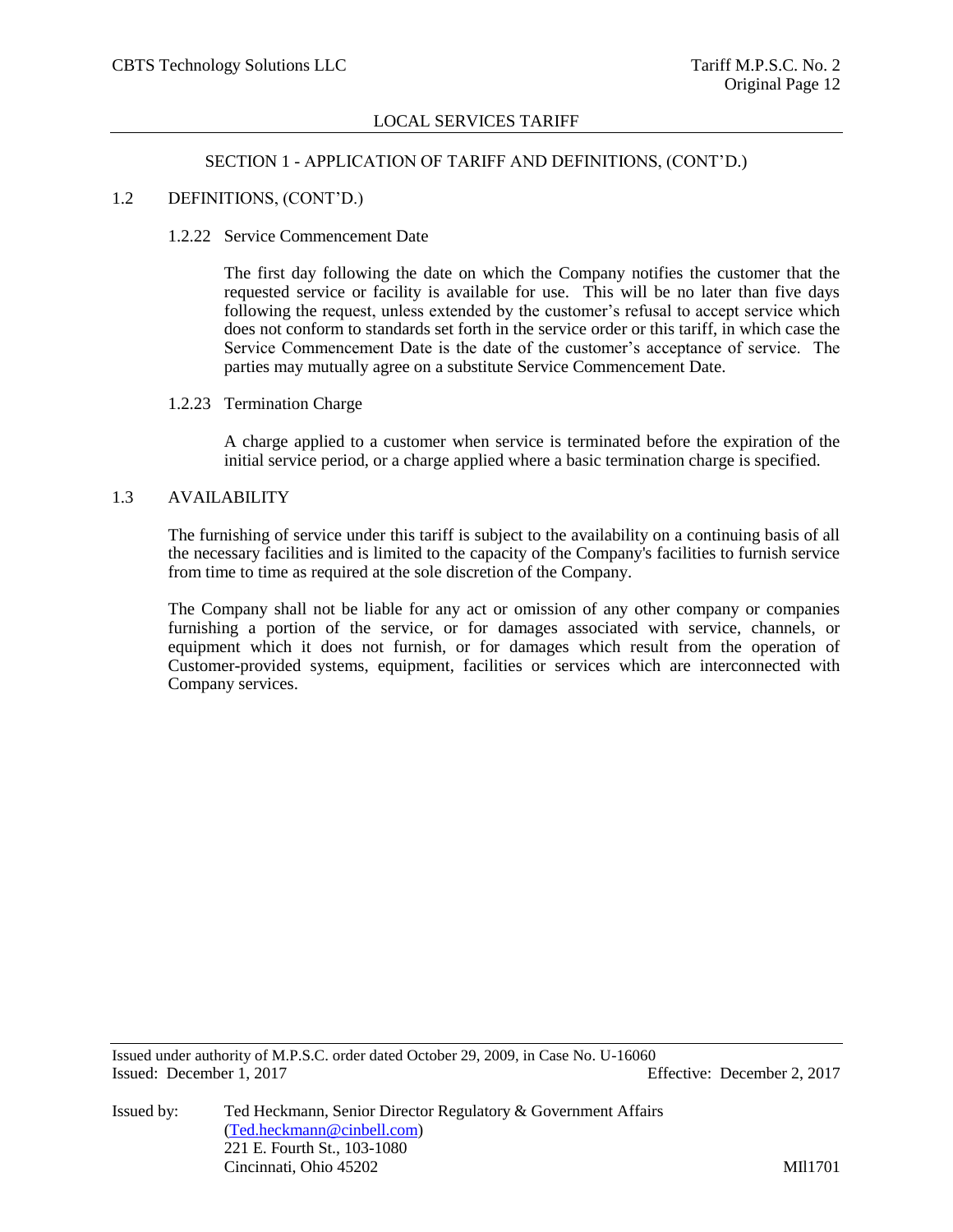### SECTION 2 - REGULATIONS

#### 2.1 GENERAL

- 2.1.1 The regulations in Section 2 apply to all services contained within this tariff unless otherwise noted.
- 2.1.2. Revisions to this tariff which affect neither the service to subscribers (customers) nor the rate, classification, or charge to subscribers (customers) are authorized without further Order of the Commission. These revisions will be made in accordance with the Order granting such authority.

Such revisions include:

- a. Additions, deletions, corrections or rearrangements of items listed under Table of Contents, Index, Explanation of Symbols, and Explanation of Abbreviations;
- b. Rearrangements or corrections in paragraph references, headings, or numerical designations; and
- c. Changes to reflect revisions in names of other companies and in the names of exchanges of other companies approved by this Commission in connection with applications filed by other telephone companies.

Each revision will be effective on the date to be shown on the revised tariff sheets covering the changes, the effective date to be one day after the date of filing copies of the revised sheets with the Commission.

2.1.3 A move to a different continuous property is charged for as new installation of service. A new initial period applies at the new location and a termination charge applies at the old location, except as provided for elsewhere in this tariff, if the move occurs prior to the expiration of the initial service period.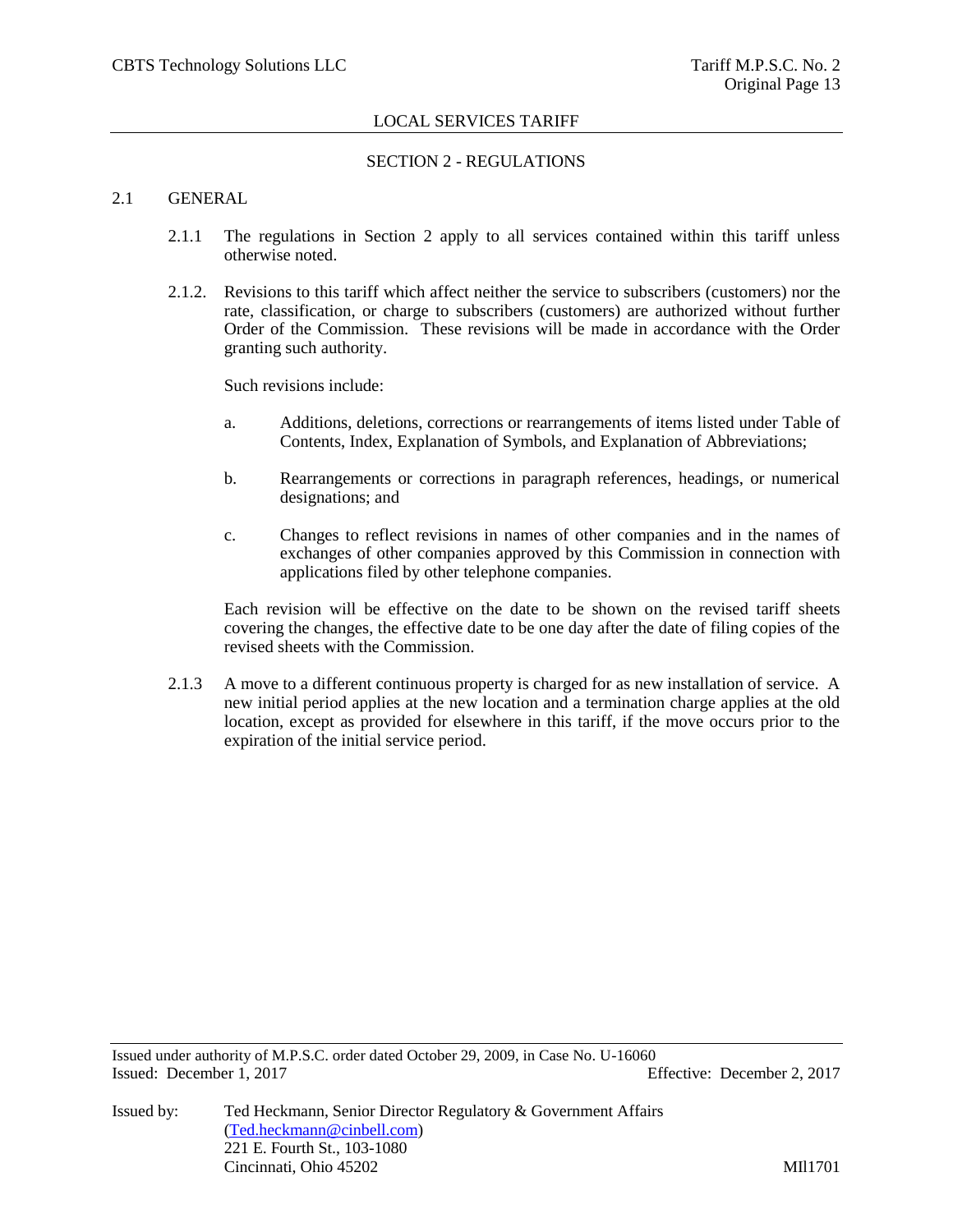### SECTION 2 - REGULATIONS, (CONT'D.)

# 2.2 OBLIGATION AND LIABILITY OF COMPANY

### 2.2.1 Liability Limitations

Approval of language contained in this tariff by the Commission does not constitute a determination by the Commission that the limitation of liability imposed by the Company should be upheld in a court of law. Approval by the Commission merely recognizes that since it is a court's responsibility to adjudicate negligence and consequent damage claims, it is also the court's responsibility to determine the validity of any exculpatory clauses.

# 2.2.2 Availability of Facilities

The Company's obligation to furnish service or to continue to furnish service is dependent on its ability to obtain, retain, and maintain without unreasonable expense suitable rights and facilities, and to provide for the installation of those facilities required incident to the furnishing and maintenance of that service.

# 2.2.3 Service Irregularities and Interruptions

In the event of an interruption to service which is not due to the negligence or willful act of the customer, there will be allowed a pro-rata adjustment of the monthly charges involved, for the service and facilities rendered useless and inoperative by reason of the interruption, during the time said interruption continues in excess of twenty-four hours from the time it is reported to the Telephone Company or detected by the Company. For the purpose of administering this regulation, every month is considered to have thirty days.

For the purpose of applying this provision, the word "interruption" shall mean the inability to complete calls; incoming, outgoing, or both. "Interruption" does not include and no credit allowance shall be given for service difficulties such as slow dial tone, busy circuits, or other network and/or switching capacity shortages. Nor shall the credit allowance apply where service is interrupted by the negligence or willful act of the customer or the failure of facilities provided by the customer, or unlawful or improper use of the facilities or service.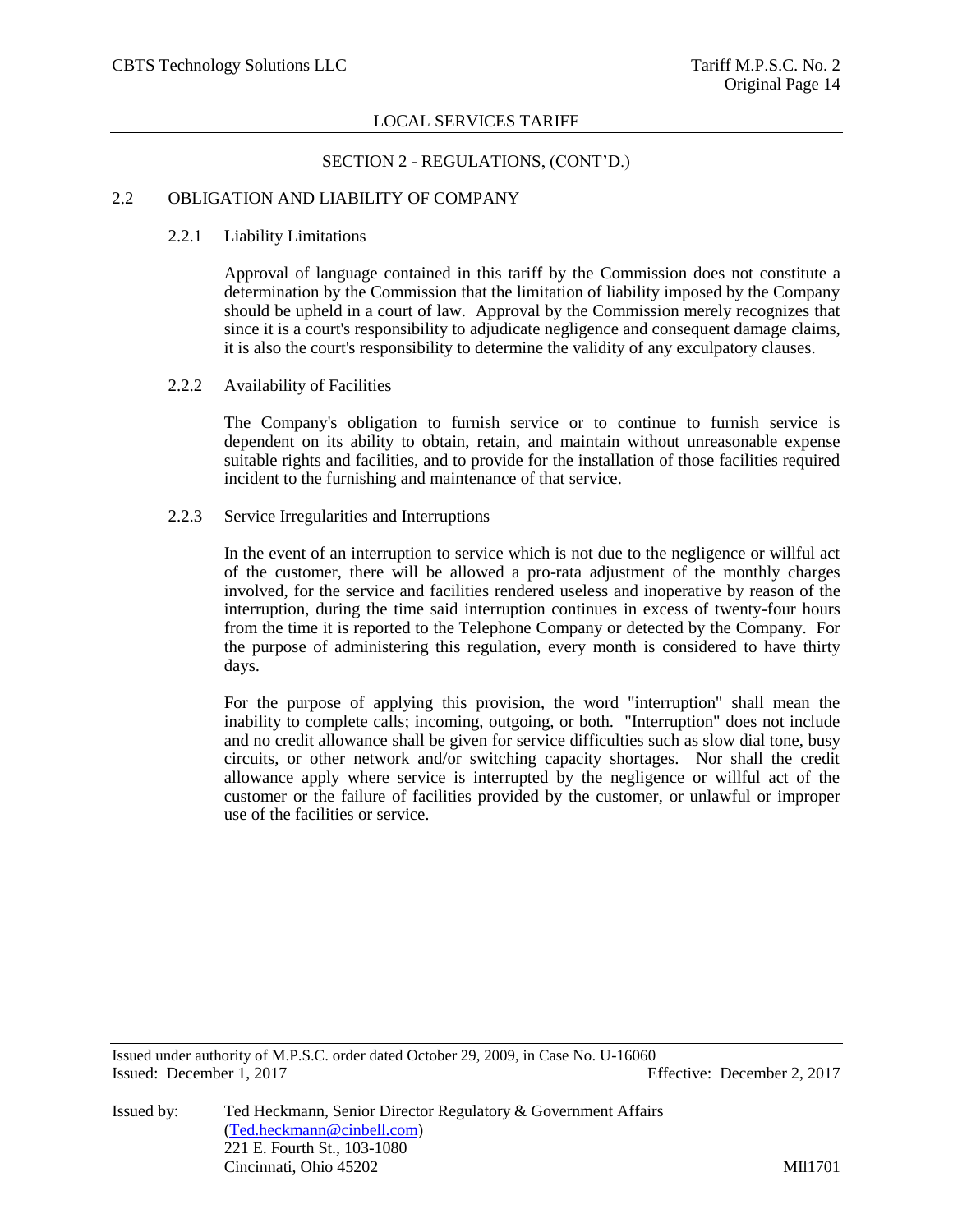# SECTION 2 - REGULATIONS, (CONT'D.)

# 2.2 OBLIGATION AND LIABILITY OF COMPANY, (CONT'D.)

### 2.2.3 Service Irregularities and Interruptions, (Cont'd.)

No credit allowance will be made for interruptions due to electric power failure, where by the provisions of this tariff, the customer is responsible for providing electric power.

The liability of the Company for damages arising out of mistakes, omissions, interruptions, delays or errors, or defects in transmission occurring in the course of furnishing service or facilities, and not caused by the negligence of the customer, or of the Company in failing to maintain proper standards of maintenance and operation and to exercise reasonable supervision, will in no event exceed an amount equivalent to the proportionate charge to the customer for the period of service during which the mistake, omission, interruption, delay or error, or defect in transmission occurs.

The customer indemnifies and saves the Company harmless against claims for libel, slander, or infringement of copyright arising from the material transmitted over its facilities; against claims for infringement of patents arising from combining with, or using in connection with, facilities of the Company, apparatus and systems of the customer; and against all other claims arising out of any act or omission of the customer in connection with the facilities provided by the Company; and against any and all losses from damage to the customer's facilities or equipment attached or connected to facilities furnished by the Company.

2.2.4 Transmitting Messages

The Company does not undertake to transmit messages but offers the use of its facilities or communications between its customers.

2.2.5 Use of Connecting Company Lines

When the lines of other companies are used in establishing connections to points not reached by the Company's lines, the Company is not liable for any act or omission of the other company or companies.

Issued under authority of M.P.S.C. order dated October 29, 2009, in Case No. U-16060 Issued: December 1, 2017 Effective: December 2, 2017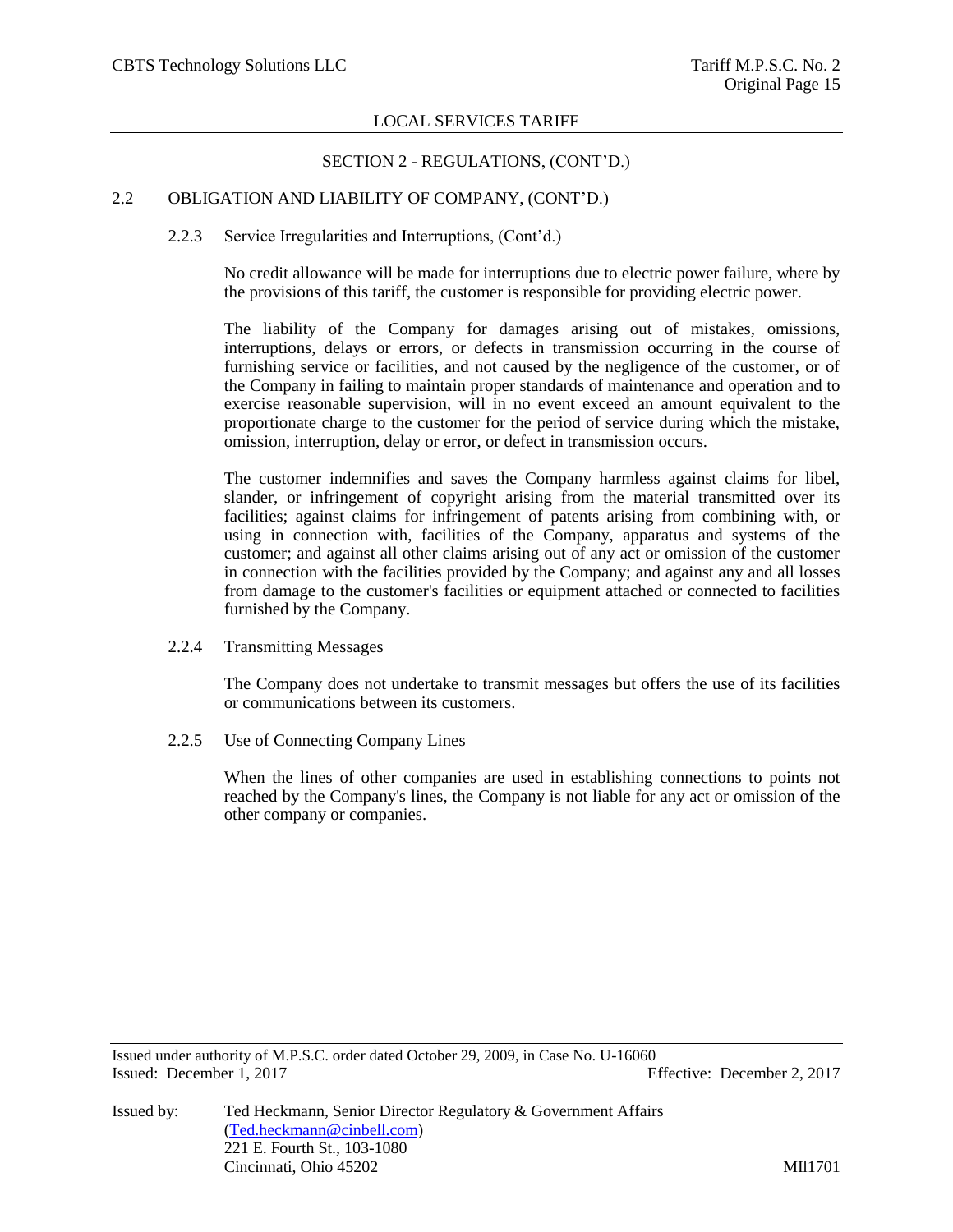# SECTION 2 - REGULATIONS, (CONT'D.)

# 2.2 OBLIGATION AND LIABILITY OF COMPANY, (CONT'D.)

#### 2.2.6 Defacement of Premises

The Company is not liable for any defacement or damage to the customer's premises resulting from the existence of the Company's equipment and associated wiring on such premises, or from the installation or removal thereof, when such defacement or damage is not the result of the Company's negligence.

When the customer is a tenant and requests an installation that could, in the opinion of the Company, result in damage to the property of the owner, the customer must obtain, prior to installation, a written release from the owner or his authorized agent absolving the Company of liability.

#### 2.2.7 Special Construction

Subject to the agreement of the Company and to all of the regulations contained in this tariff, special construction of facilities may be undertaken on a reasonable efforts basis at the request of the Customer. Special construction is that construction undertaken:

- a. where facilities are not presently available, and there is no other requirement for the facilities so constructed;
- b. of a type other than that which the Company would normally utilize in the furnishing of its services;
- c. over a route other than that which the Company would normally utilize in the furnishing of its services;
- d. in a quantity greater than that which the Company would normally construct;
- e. on an expedited basis;
- f. on a temporary basis until permanent facilities are available;
- g. involving abnormal costs; or
- h. in advance of its normal construction.

Issued under authority of M.P.S.C. order dated October 29, 2009, in Case No. U-16060 Issued: December 1, 2017 Effective: December 2, 2017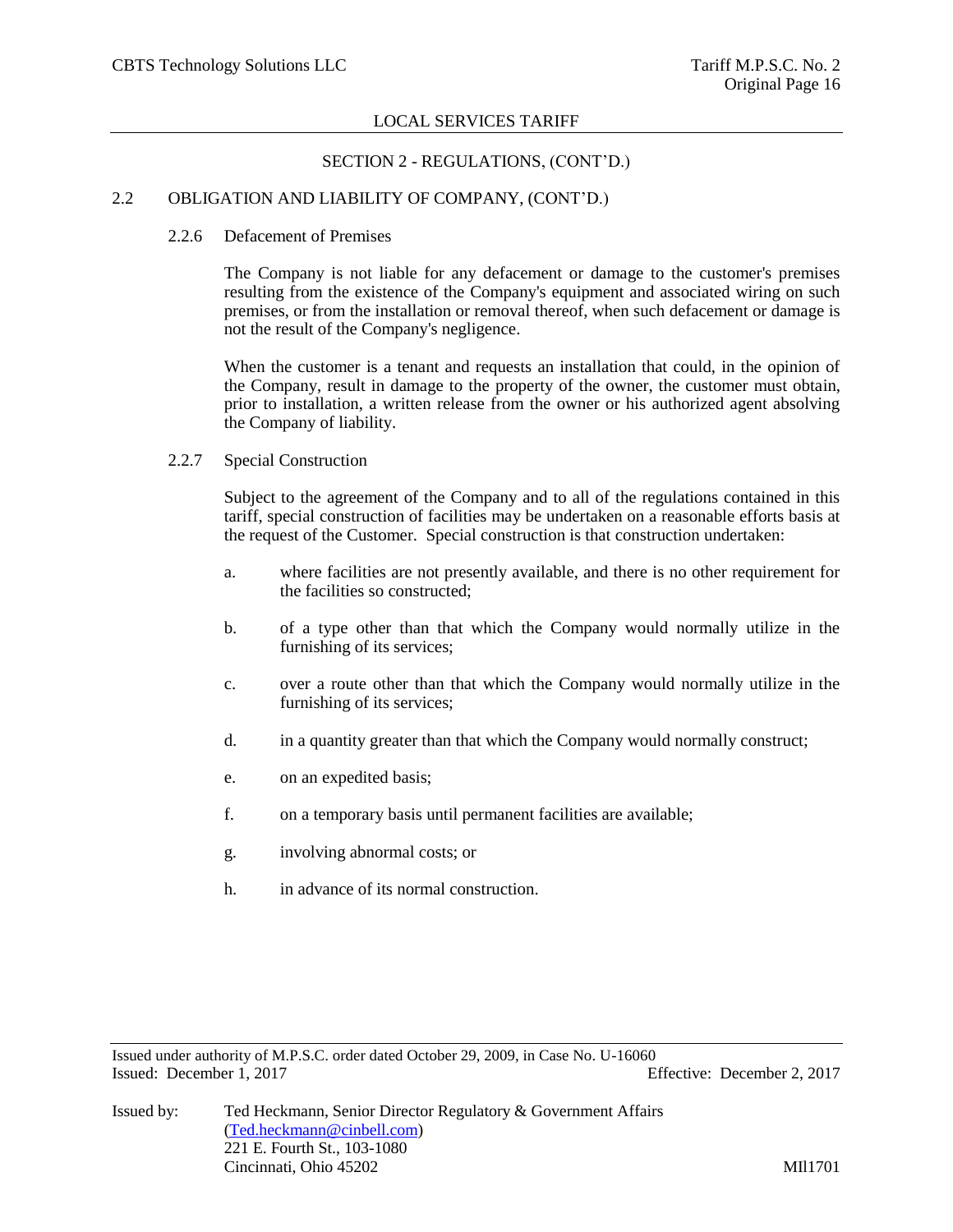# SECTION 2 - REGULATIONS, (CONT'D.)

### 2.3 USE OF SERVICE AND FACILITIES

# 2.3.1 Ownership and Use of Service and Equipment

A. General

Equipment and lines furnished by the Company on the premises of a customer are the property of the Company, whose agents and employees have the right to enter the premises at any reasonable hour for the purpose of installing, inspecting, maintaining, or repairing the equipment and lines, or upon termination of the service, for the purpose of removing the equipment or lines.

Equipment furnished by the Company must, upon termination of service for any cause whatsoever, be returned to it in good condition, except for reasonable wear and tear.

Customer-provided equipment or protective circuitry may be connected to the telecommunications network in accordance with provisions of the Federal Communications Commission's registration program, as are now in effect or may become effective.

B. Resale

All services in this tariff are available for resale by Commission certified Competitive Local Exchange Carriers (CLECs) on a non-discriminatory basis at the rates and charges shown in this tariff, unless otherwise noted in this tariff.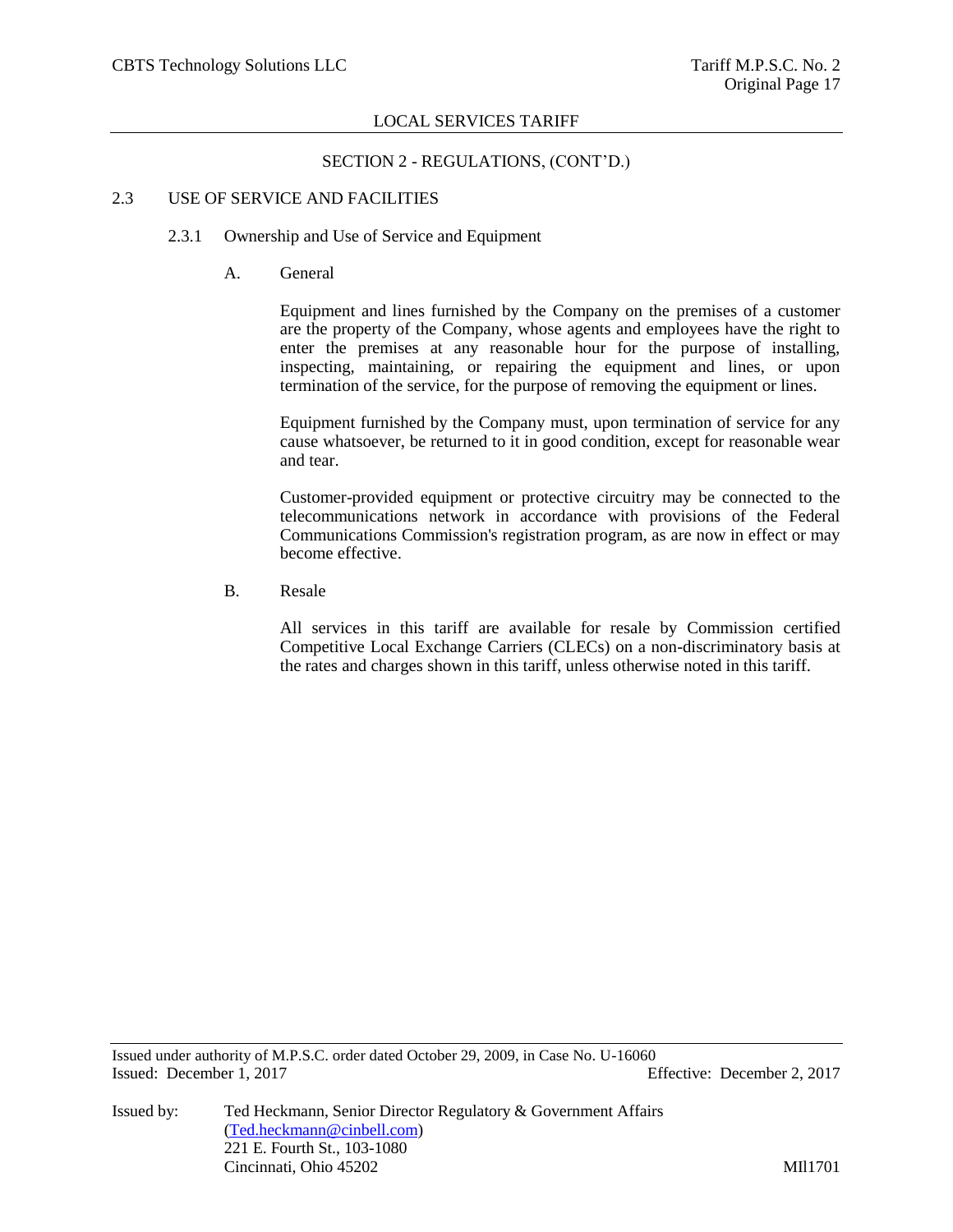SECTION 2 - REGULATIONS, (CONT'D.)

# 2.3 USE OF SERVICE AND FACILITIES, (CONT'D.)

- 2.3.2 Connections of Customer-Provided Terminal Equipment and Communications Systems
	- A. General Provisions
		- 1. General

Customer-provided terminal equipment and communications systems may be connected at the customer's premises to telecommunications services furnished by the Company, where the connections are made in accordance with the provisions of Part 68 of the Federal Communications Commission's (FCC's) Rules and Regulations, and any Company tariffs.

2. Responsibility of the Customer

The customer is responsible for the installation, operation and maintenance of any customer-provided terminal equipment or communications system. No customer-provided terminal equipment or communications systems or combinations thereof may require change in or alteration of the equipment or services of the Company, cause electrical hazards to Company personnel, damage to Company equipment, malfunction of Company billing equipment, or degradation of service to persons other than the user of the subject terminal equipment or communications system, the calling or called party. Upon notice from the Company that customer-provided terminal equipment or communications system is causing such a hazard, damage, malfunction or degradation of service, the customer must make whatever changes are necessary to remove or prevent the hazard, damage, malfunction or degradation of service.

The customer is responsible for the payment of a Maintenance of Service Charge as provided in this tariff for visits by a Company employee to the customer's premises when a service difficulty or trouble report results from the use of customer-provided terminal equipment or communications system.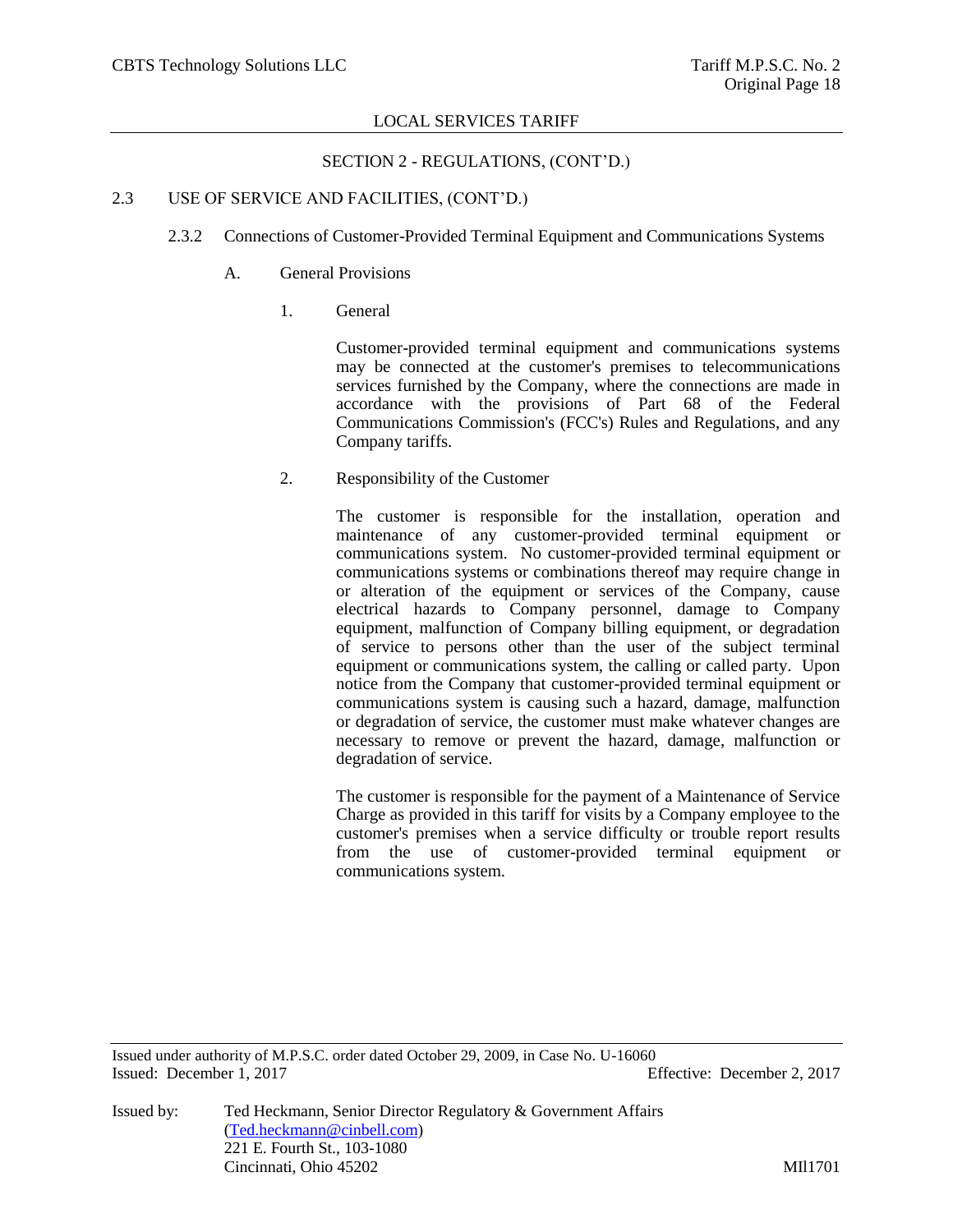### SECTION 2 - REGULATIONS, (CONT'D.)

### 2.3 USE OF SERVICE AND FACILITIES, (CONT'D.)

- 2.3.2 Connections of Customer-Provided Terminal Equipment and Communications Systems, (Cont'd.)
	- A. General Provisions, (Cont'd.)
		- 3. Responsibility of The Company

Telecommunications services are not represented as adapted to the use of customer-provided terminal equipment or communications systems. Where customer-provided terminal equipment or communications systems are used with telecommunications services, the responsibility of the Company is limited to furnishing service components suitable for telecommunications services and to the maintenance and operation of service components in a proper manner for those services. Subject to this responsibility, the Company is not responsible for (1) the throughtransmission of signals generated by the customer-provided terminal equipment or communications systems, or for the quality of, or defects in this transmission; or (2) the reception of signals by customer-provided terminal equipment or communications systems; or (3) address signaling, where this signaling is performed by customer-provided signaling equipment.

At the customer's request, the Company will provide the interface parameters needed to permit customer-provided terminal equipment to operate properly with the Company's telecommunications services.

The Company may make changes in its telecommunications services, equipment, operations or procedures, where these changes are consistent with Part 68 of the FCC's Rules and Regulations. If changes made by the Company can be reasonably expected to render any customer's communications system or terminal equipment incompatible with telecommunications services, or require modification or alteration of the customer-provided communications systems or terminal equipment, or otherwise materially affect its use or performance, the customer will be given adequate notice of the changes in writing, to allow the customer an opportunity to maintain uninterrupted service.

4. Recording of Two-Way Telephone Conversations

The recording of two-way telephone conversations is governed by state and federal laws and regulations.

Issued by: Ted Heckmann, Senior Director Regulatory & Government Affairs [\(Ted.heckmann@cinbell.com\)](mailto:Ted.heckmann@cinbell.com) 221 E. Fourth St., 103-1080 Cincinnati, Ohio 45202 MIl1701

Issued under authority of M.P.S.C. order dated October 29, 2009, in Case No. U-16060 Issued: December 1, 2017 Effective: December 2, 2017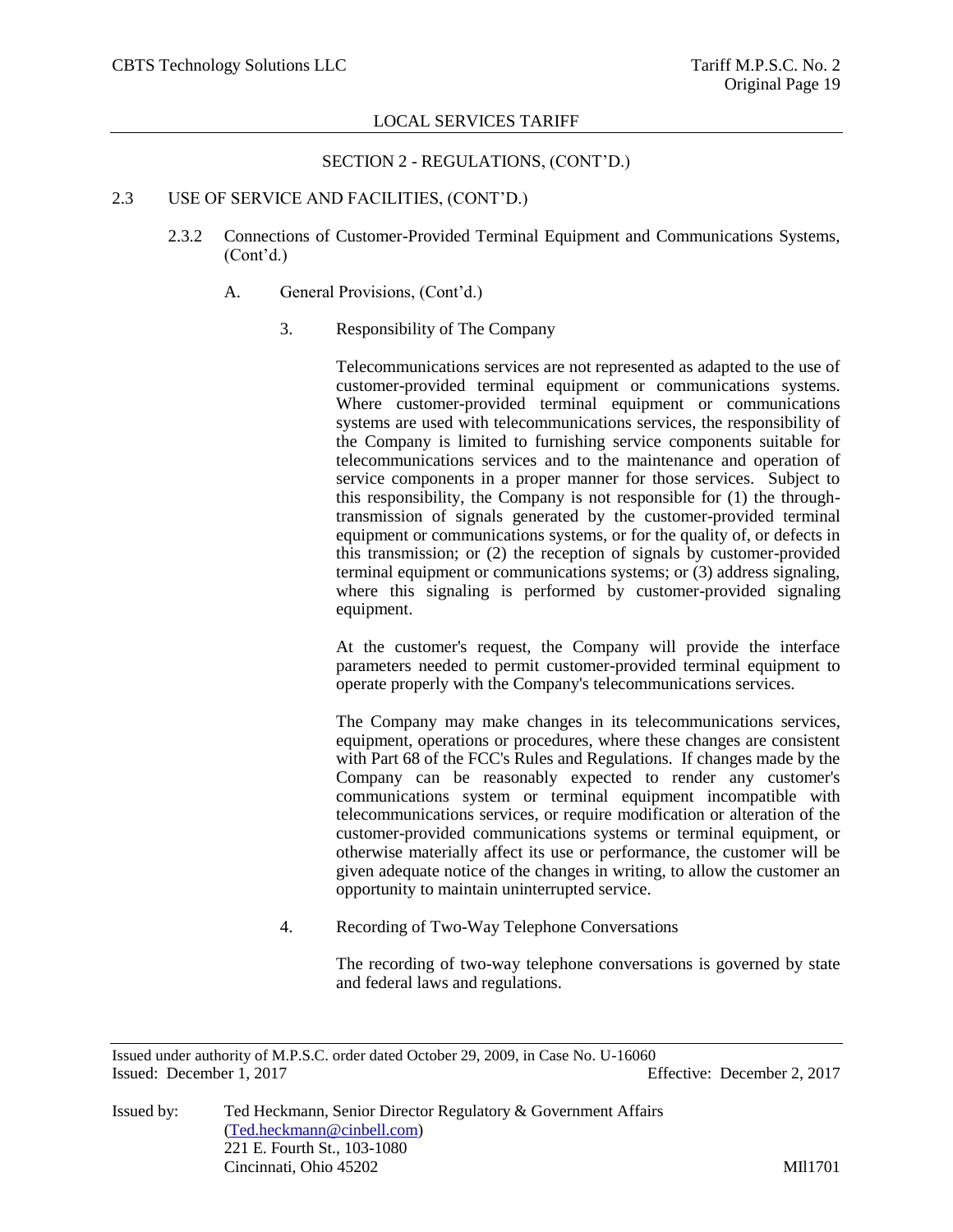### SECTION 2 - REGULATIONS, (CONT'D.)

# 2.3 USE OF SERVICE AND FACILITIES, (CONT'D.)

- 2.3.2 Connections of Customer-Provided Terminal Equipment and Communications Systems, (Cont'd.)
	- A. General Provisions, (Cont'd.)
		- 5. Violation of Regulations

When any customer-provided terminal equipment or communications system is used with telecommunications services in violation of any of the provisions in this Section 2, part C.2, the Company will take whatever immediate action is necessary for the protection of the telecommunications network and Company employees, and will promptly notify the customer of the violation.

The customer must discontinue use of the terminal equipment or communications system or correct the violation and must confirm in writing to the Company within 10 days, following the receipt of written notice from the Company, that such use has ceased or that the violation has been corrected. Failure of the customer to discontinue such use or to correct the violation and to give the required written confirmation to the Company within the time stated above will result in suspension of the customer's service until the customer complies with the provisions of this tariff.

B. Connections of Registered Equipment

The term "Registered Equipment" denotes equipment which complies with and has been approved within the registration provisions of FCC Part 68.

Customer-provided registered terminal equipment, registered protective circuitry, and registered communications systems may be directly connected to the telecommunications network at the customer premises, subject to FCC Part 68.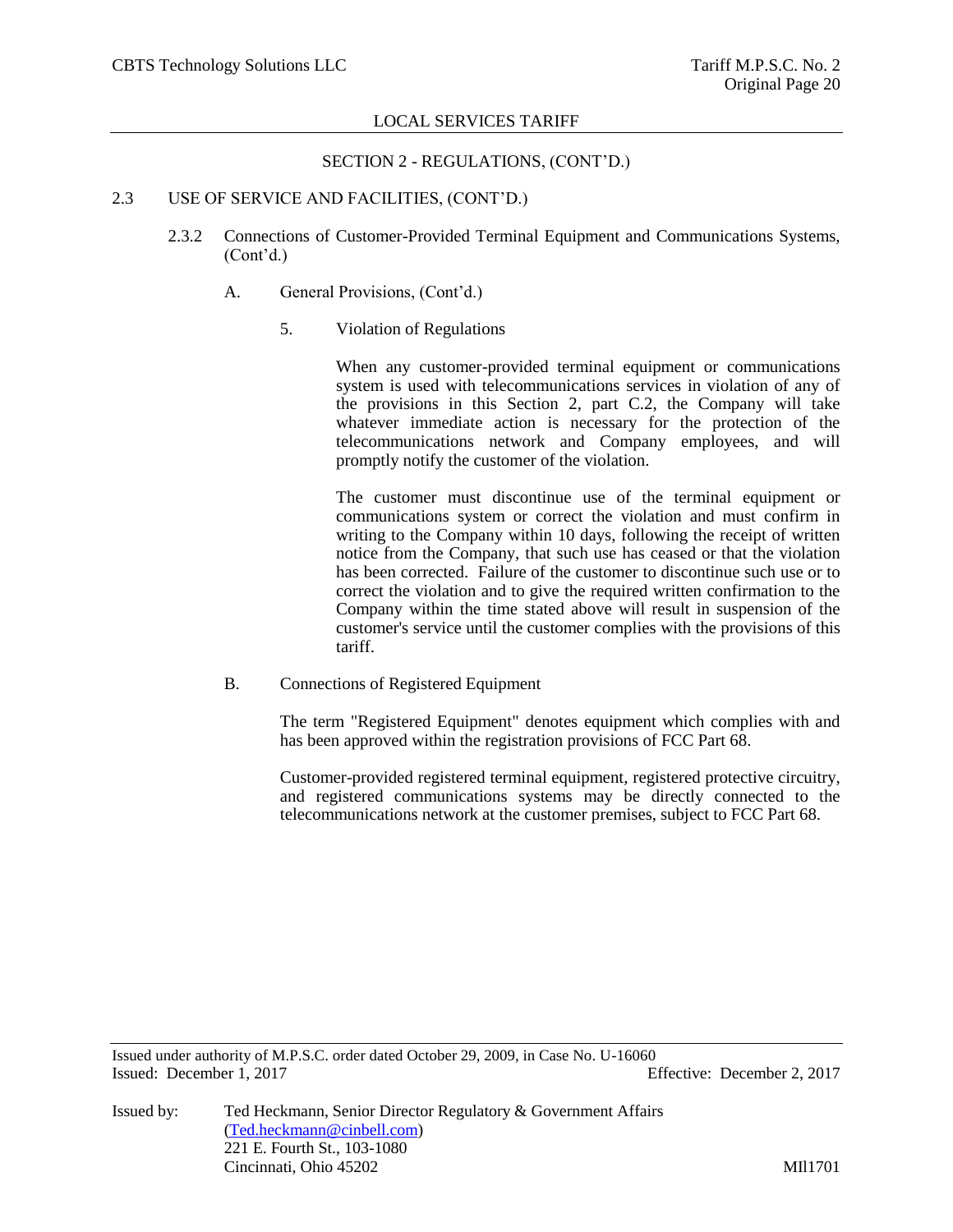# SECTION 2 - REGULATIONS, (CONT'D.)

# 2.3 USE OF SERVICE AND FACILITIES, (CONT'D.)

- 2.3.2 Connections of Customer-Provided Terminal Equipment and Communications Systems, (Cont'd.)
	- C. Premises Wiring Associated with Registered Communications Systems

Premises wiring is wiring which connects separately-housed equipment entities or system components to one another, or wiring which connects an equipment entity or system component with the telephone network interface or demarcation point not within an equipment housing. All premises wiring, whether fully protected or unprotected, must be installed in compliance with FCC Part 68.

Customers who intend to connect premises wiring other than fully protected to the telephone network must give advance notice to the Company in accordance with the procedures specified in FCC Part 68 or as otherwise authorized by the FCC.

# 2.4 ESTABLISHMENT AND FURNISHING OF SERVICE

### 2.4.1 Application for Service

The Company may refuse an application for service if objection is made by or on behalf of any governmental authority to furnishing the service.

An application for service becomes a contract upon the establishment of service. Neither the contract nor any rights acquired under it may be assigned or transferred in any manner except as specifically provided for in this tariff. Requests for additional service, when established, become a part of the original contract, except that each item of additional service is furnished subject to payment of applicable charges.

If an applicant has an outstanding account with the Company, the Company reserves the right to reject application for service until the amount due for local services included in this tariff has been paid in full.

A contract for service may be transferred to another individual, partnership, association, or corporation. No billing adjustment for local exchange service previously furnished will be made and the new customer must assume all outstanding indebtedness of the original customer. No charge applies to service transferred in accordance with these provisions.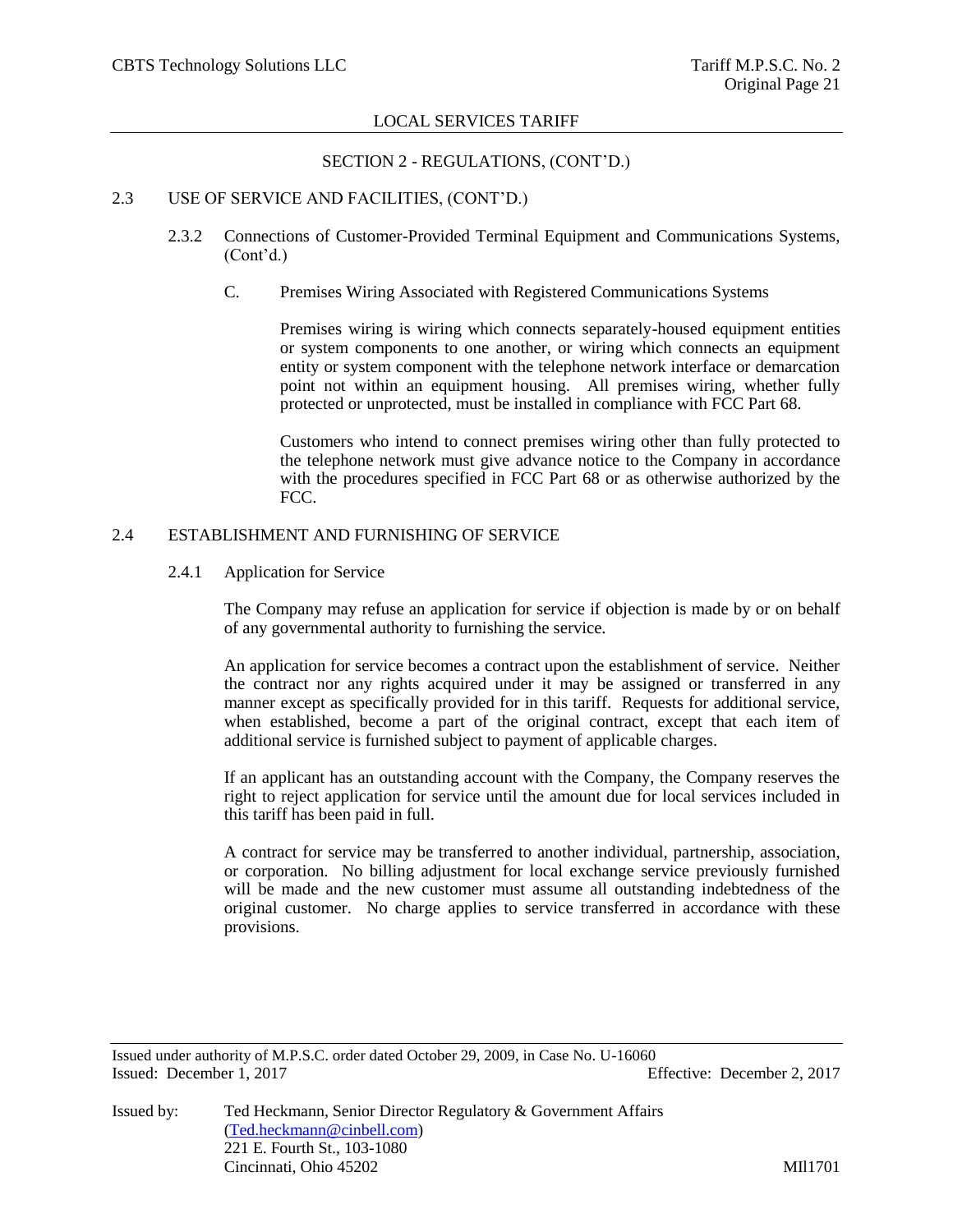# SECTION 2 - REGULATIONS, (CONT'D.)

# 2.4 ESTABLISHMENT AND FURNISHING OF SERVICE, (CONT'D.)

### 2.4.2 Deposits

Applicants or customers whose financial condition is not acceptable to the Company or is not a matter of general knowledge, may be required to make, at any time, a cash deposit up to an amount equaling two times  $(2x)$  one  $(1)$  month's actual or estimated charges for the purpose of guaranteeing final payment for service, in accordance with the rules of the Commission. Interest on cash deposits will be payable per the deposit rules and regulations prescribed by the Commission for the period during which the deposit is held. Such deposit will be calculated in conformance with 220 CMR 26.09 and will be refunded or credited to the customer upon termination or after one year of prompt payment for service.

### 2.4.3 Telephone Numbers

The customer has no property right in the telephone number which is assigned by the Company, or any right to continuance of service through any particular central office, and the Company reserves the right to change the telephone number or the central office designation, or both, of a customer whenever it deems it necessary to do so in the conduct of its business.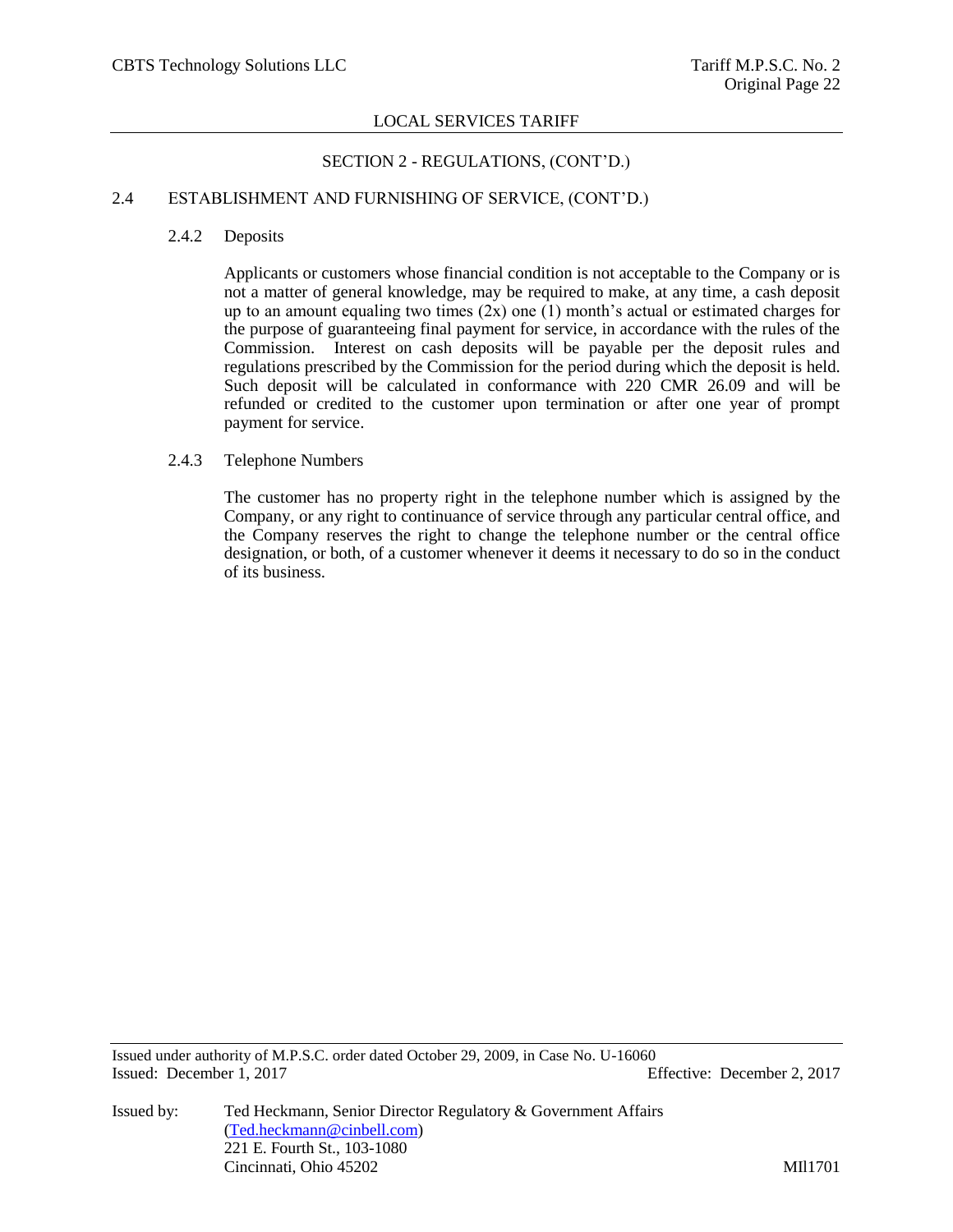# SECTION 2 - REGULATIONS, (CONT'D.)

# 2.4 ESTABLISHMENT AND FURNISHING OF SERVICE, (CONT'D.)

- 2.4.4 Payment for Service
	- A. The customer is responsible for payment; monthly, or on demand, of all charges for facilities and services furnished the customer, including charges for services originated, or charges accepted, at such facilities. Charges are payable at the Telephone Company's Business offices or at any agency authorized to receive such payments.
	- B. Bills are rendered monthly and include charges for local service for the current service month.
	- C. Prior written notice will be given if service is to be temporarily denied or the contract terminated for the non-payment of any sum due in accordance with Paragraph D.5. following. Service will not be denied prior to five days from the date contained on said notice.
	- D. All service, provided to the same customer as one business service, regardless of the tariff under which the service is provided, is considered one service for payment purposes. All service may be disconnected for non-payment even though payment is current for service provided under one or more tariffs.
	- E. Where the Company provides billing inquiry service, customer inquiries relative to toll charges will be responded to promptly by the Company.
	- F. Where the inquiry service is provided by an IXC or its designated agent, the IXC or agent will be responsible for notifying the Company immediately regarding any bona fide dispute over outstanding toll charges, so that service will not be terminated during the investigation of the dispute.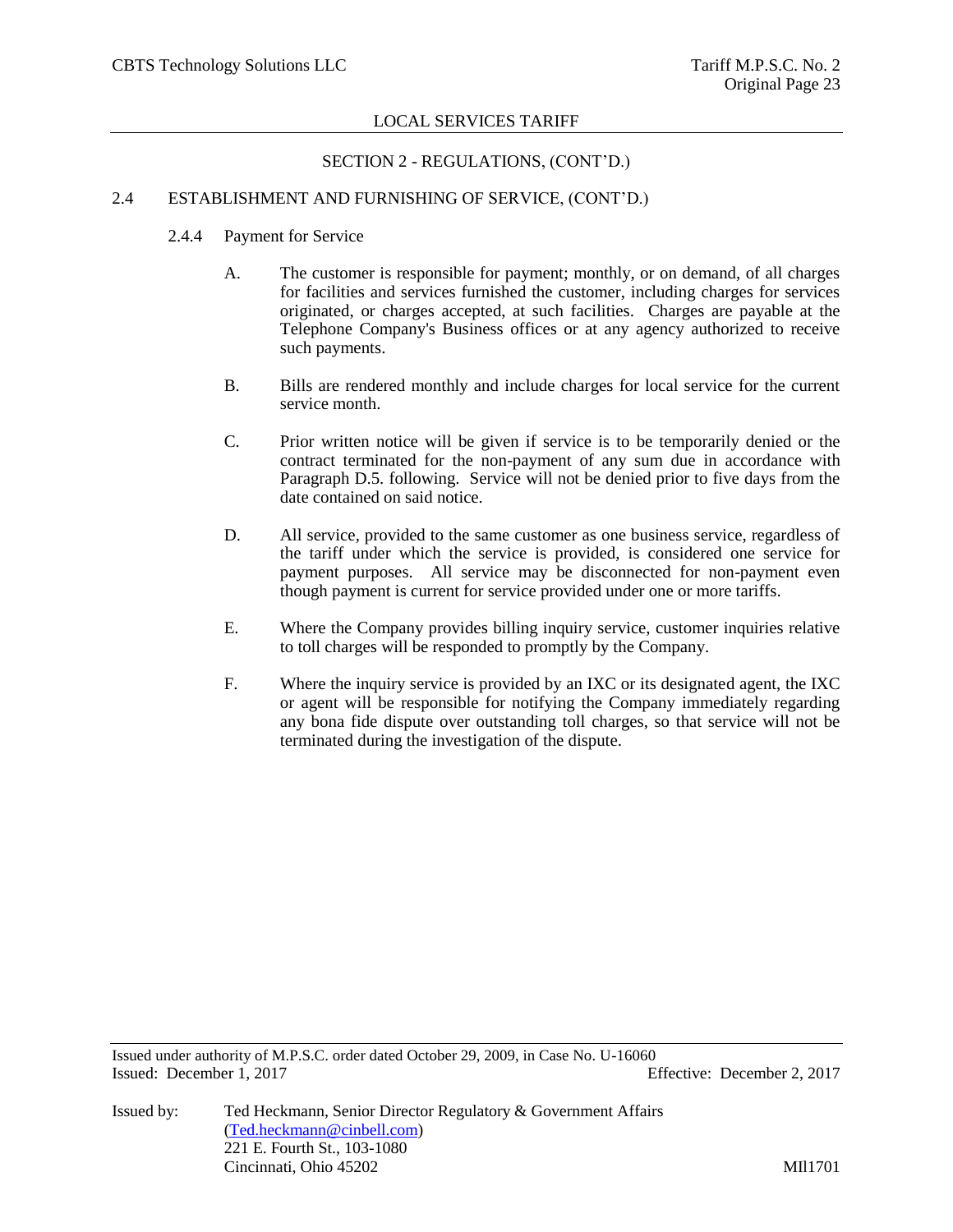# SECTION 2 - REGULATIONS, (CONT'D.)

# 2.4 ESTABLISHMENT AND FURNISHING OF SERVICE, (CONT'D.)

- 2.4.4 Payment for Service, (Cont'd.)
	- G. A subscriber who orders service or equipment installations, moves, or changes prior to the date of any increase in the one time charge applicable to such work will be subject to the one-time charge in effect at the time the subscriber's order was received by the Company, provided the work is completed within the Company's normal installation interval in effect at the time the order was placed. However, if subsequent to the effective date of the increase in the one-time charge, the completion of such work is delayed beyond the Company's normal installation interval and the delay is not caused by the Company, the subscriber will then be subject to the one-time charge in effect at the time the work is completed by the Company.
	- H. Insufficient Fund Checks

Customers will be charged \$30.00 on all checks issued to the Company which are returned due to insufficient funds. At the discretion of the Company, the insufficient funds check charge may be waived under appropriate circumstances (e.g. a bank error).

I. Late Payment Charge

Customers will be charged a late payment penalty in the amount of 1.5% per month on all delinquent amounts owed to the Company.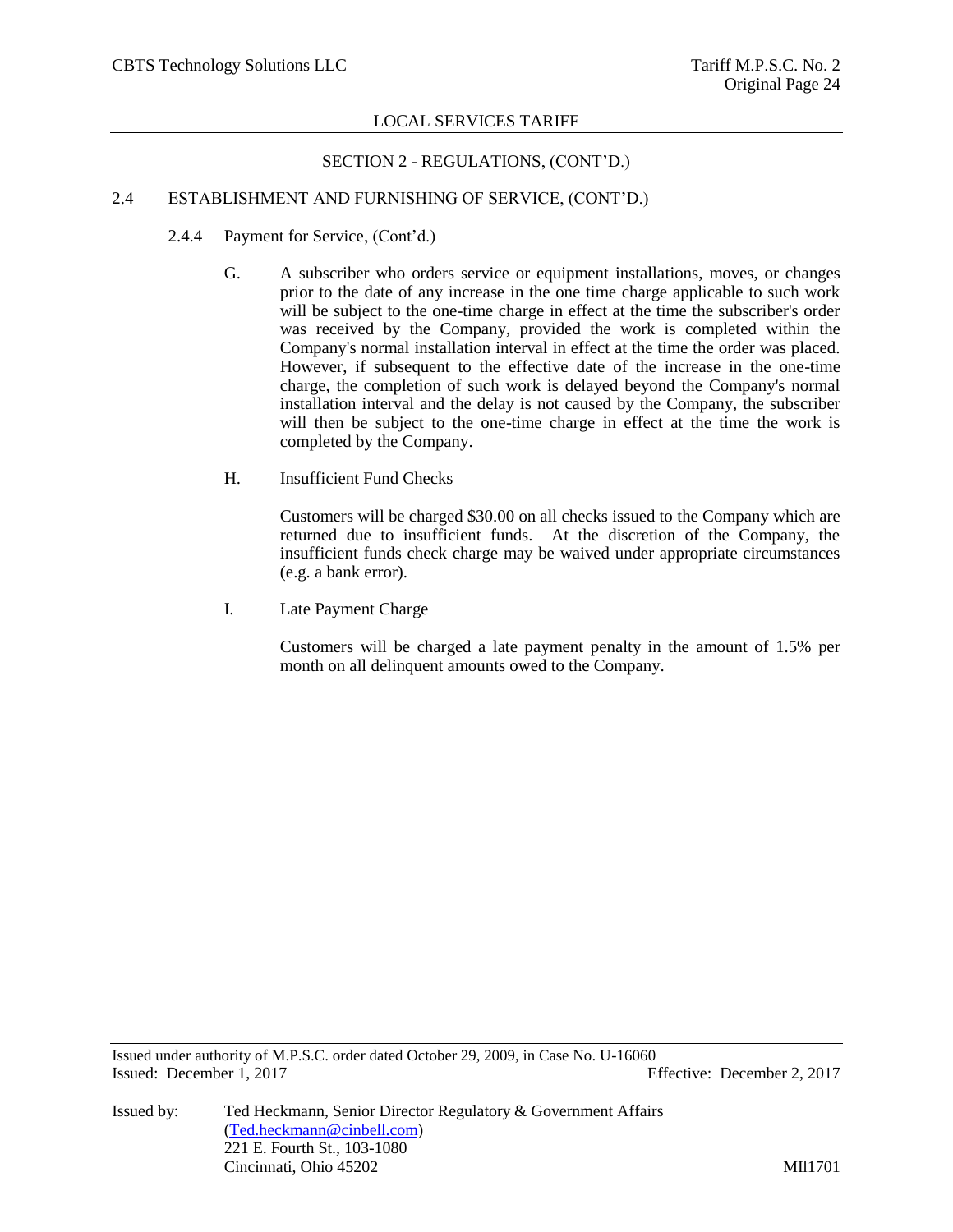# SECTION 2 - REGULATIONS, (CONT'D.)

# 2.4 ESTABLISHMENT AND FURNISHING OF SERVICE, (CONT'D.)

- 2.4.5 Denials or Disconnection and Restoral of Service
	- A. A written notice of discontinuance of service, with reason specified, will be sent fifteen (15) days prior to discontinuance followed by a second written notice five (5) days prior to disconnection of service or cancellation of an application without incurring any liability for any of the following reasons:
		- 1. Non-payment of any sum due to the Company for service for more than thirty days beyond the date of rendition of the bill for such service;
		- 2. Violation of any regulation governing the service under this tariff;
		- 3. Violation of any law, rule, or regulation of a government authority having jurisdiction over the service; or
		- 4. The Company is prohibited from furnishing services by order of a court or other government authority having jurisdiction.
		- 5. Customer uses equipment in such a manner as to adversely affect the Company's equipment or service to others.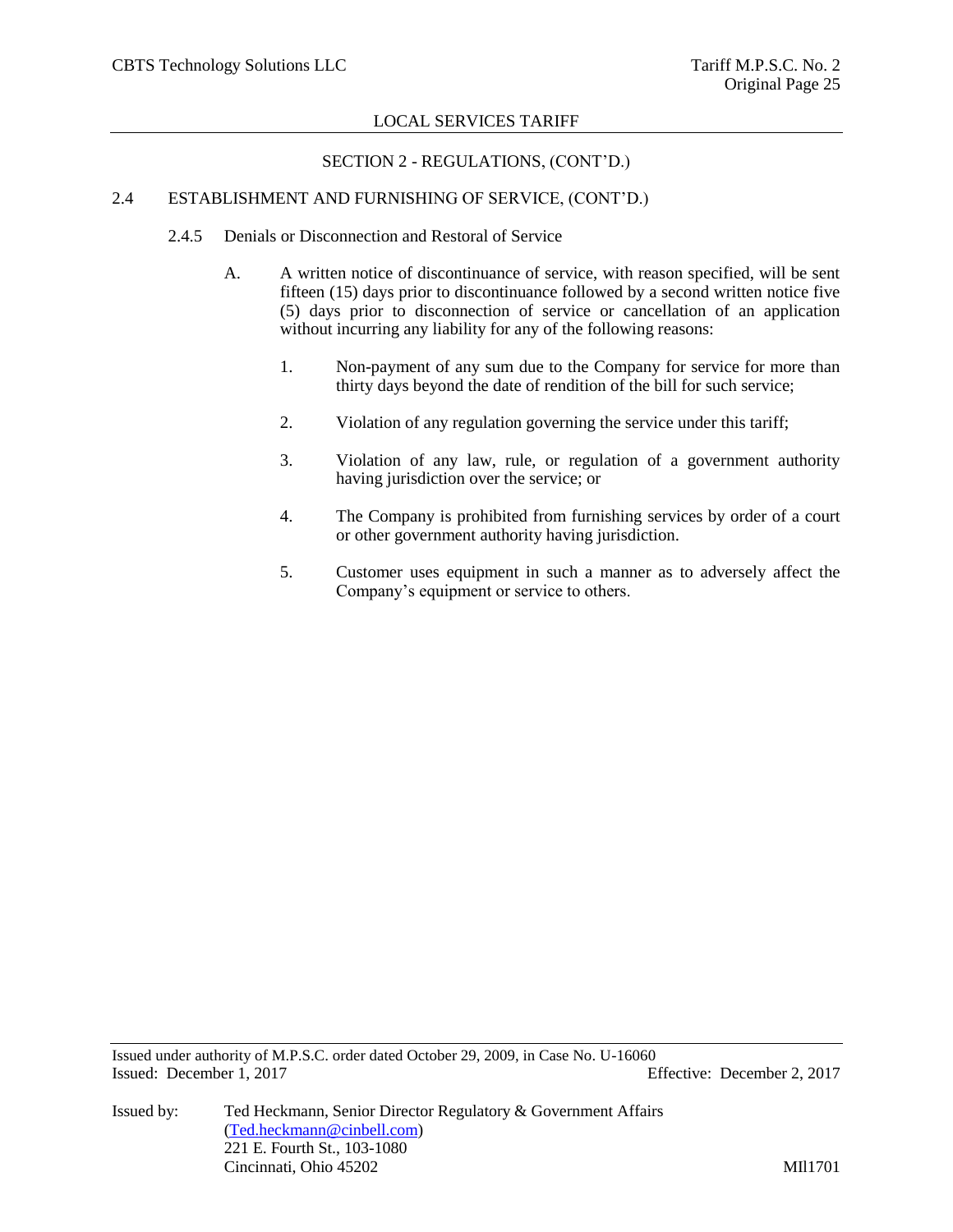# SECTION 2 - REGULATIONS, (CONT'D.)

# 2.4 ESTABLISHMENT AND FURNISHING OF SERVICE, (CONT'D.)

- 2.4.5 Denials or Disconnection and Restoral of Service, (Cont'd.)
	- B. The Company reserves the right to discontinue or refuse service because of abuse or fraudulent use of service. Abuse or fraudulent use of service includes the use of service or facilities of the Company to transmit a message or to locate a person or otherwise to give or obtain information without payment of appropriate charges, or violation of any law or regulation pertaining to telecommunications service.
	- C. Service may not be refused, denied or disconnected for any of the following reasons:
		- 1. Delinquency in payment for service by a previous occupant at the premises to be served;
		- 2. Failure to pay any amount which, according to established payment dispute and resolution procedures, is in bona fide dispute;
		- 3. Failure to pay directory advertising charges or any other non-regulated service charges including 900/700 or any "dial-it"-like service charges.
- 2.4.6 Disputes

If a non-residential customer is unable to resolve any dispute with the Company, the customer may file a complaint with the MPSC.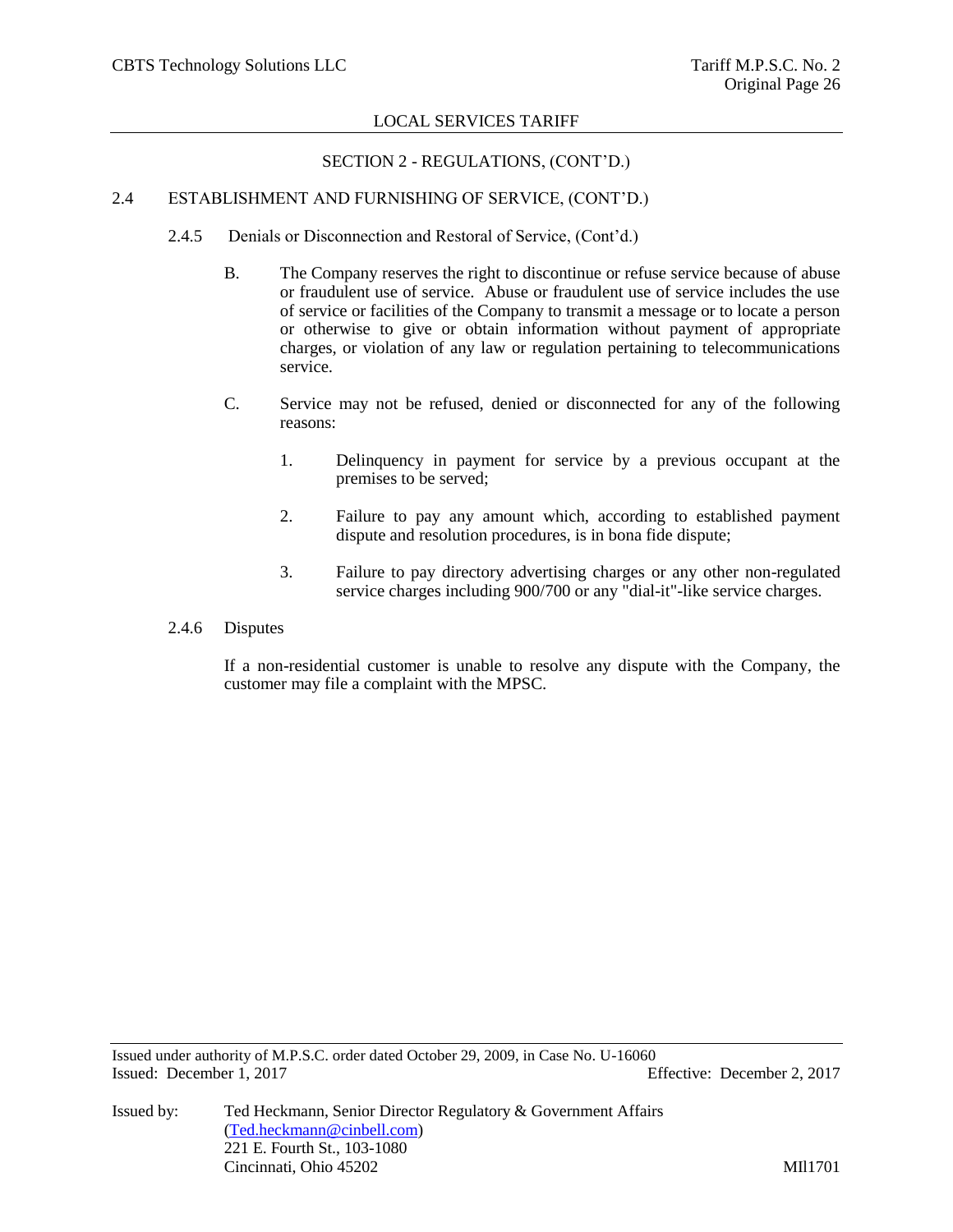### SECTION 2 - REGULATIONS, (CONT'D.)

# 2.4 ESTABLISHMENT AND FURNISHING OF SERVICE, (CONT'D.)

#### 2.4.7 Maintenance and Repairs

The Company undertakes to maintain and repair the equipment and facilities which it furnishes to customers pursuant to its tariffs. The customer is responsible for damages to equipment or facilities of the Company caused by the negligence or willful act of the customer.

The customer may not rearrange, disconnect, remove, or attempt to repair, or permit others to rearrange, disconnect, remove, or attempt to repair any equipment or facilities which the Company maintains or repairs pursuant to its tariffs, without the express consent of the Company.

If trouble develops and the customer has any equipment or facilities which the Company does not maintain or repair, the customer will make appropriate tests to determine whether that equipment or facility is the cause of the trouble before reporting an out-ofservice or other trouble condition to the Company.

Customers will be required to pay the maintenance of service charges, for visits made by the Company to the customer's premises, when a service difficulty or trouble report results from equipment or facilities not maintained or repaired by the Company. The customer will be advised, before a visit to his premises, of the possibility of a maintenance of service charge.

Maintenance of Service Charge:

| During Normal Working Hours            | $$265.00$ per visit |
|----------------------------------------|---------------------|
| <b>Outside of Normal Working Hours</b> | $$400.00$ per visit |

Normal Working Hours are defined as Monday to Friday, 7am to 7pm in the time zone of the customer's location of the dispatch. If a visit begins and/or ends outside this period, it is considered Outside of Normal Working Hours.

Any dispatch that begins or ends from 12:01 am to 12:00 am the following day the time zone of the customer's location of the dispatch. If a visit begins and/or ends outside this period, it is considered Outside of Normal Working Hours. Any dispatch that begins or ends from 12:01 am to 12:00 am the following day the time zone of the Customer's Premises on these holiday's will also be considered "Outside of Normal Working Hours":

Independence Day Labor Day Thanksgiving Day Day after Thanksgiving Presidents' Day Christmas Day

New Year's Day Memorial Day Martin Luther King Jr. Day

Issued under authority of M.P.S.C. order dated October 29, 2009, in Case No. U-16060 Issued: December 1, 2017 Effective: December 2, 2017

Issued by: Ted Heckmann, Senior Director Regulatory & Government Affairs [\(Ted.heckmann@cinbell.com\)](mailto:Ted.heckmann@cinbell.com) 221 E. Fourth St., 103-1080 Cincinnati, Ohio 45202 MIl1701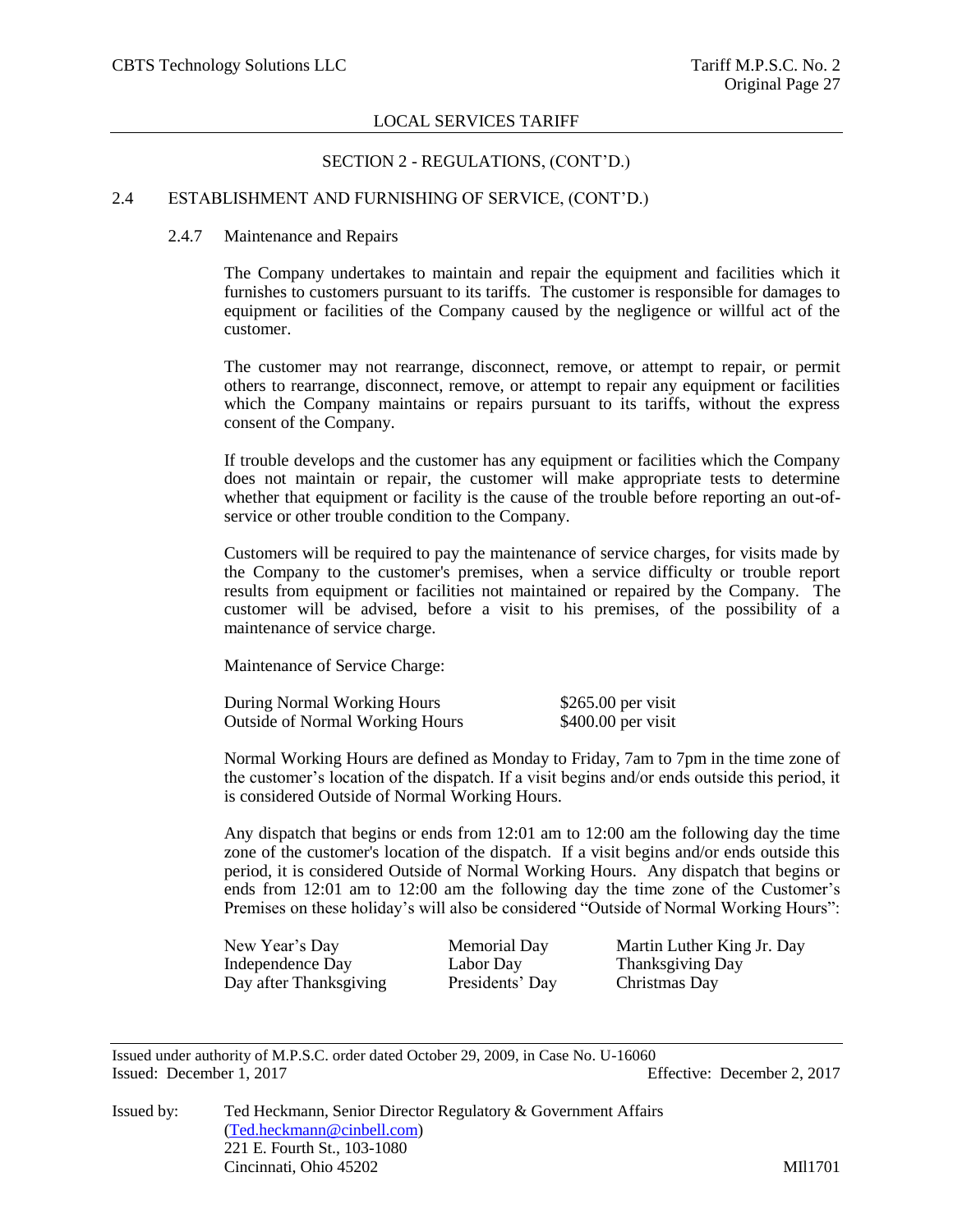# SECTION 2 - REGULATIONS, (CONT'D.)

# 2.4 ESTABLISHMENT AND FURNISHING OF SERVICE, (CONT'D.)

#### 2.4.8 Special Equipment and Arrangements

Special equipment and arrangements requested by customers and not otherwise provided for in this tariff may be furnished where possible, if not detrimental to any of the services furnished by the Company, at charges that are in addition to other applicable charges.

#### 2.4.9. Overtime

For work performed outside the normal working hours of the Company at the request of the customer, the additional expense incurred by the Company is charged to the customer in addition to other charges which are applicable. In such cases, charges based on the cost of labor, materials, and other costs incurred by or charged to the Company will apply. The customer will be notified in advance if such charges may apply.

#### 2.4.10 Individual Case Basis (ICB) Arrangements

In lieu of the rates otherwise set forth in this tariff, rates and charges, including minimum usage, installation, special construction and recurring charges for the Company's services may be established at negotiated rates on an individual contract basis (ICB), taking into account the nature of the facilities and services, the costs of construction and operation, the volume of traffic, the length of service commitment by the Customer, and use of facilities by other customers. Such arrangements shall be considered Special Pricing Arrangements, the terms of which will be set forth in individual Customer contracts. However, unless otherwise specified, the terms, conditions, obligation and regulation set forth in this tariff shall be incorporated into, and become a part of, said contract, and shall be binding on the Company and the Customer. Specialized rates or charges will be made available to similarly situated customers on a non-discriminatory basis.

In addition to any rate or charge established by the Carrier, the Customer will also be responsible for any recurring or nonrecurring charges imposed by local exchange telephone companies incurred by or on behalf of the Customer in establishing and maintaining service. Such charges may be billed by the Carrier or directly by the local exchange company, at the Carrier's option.

Upon completion of any contractual arrangements entered into under this section, the Company will file additional tariff sheets as an amendment to this tariff summarizing the services, rates, terms, conditions, and duration of the contract, and will make the contract itself available to the Commission upon the Commission's request. The Company reserves the right to protection from public disclosure of proprietary information contained in such contracts as allowed under law.

Issued under authority of M.P.S.C. order dated October 29, 2009, in Case No. U-16060 Issued: December 1, 2017 Effective: December 2, 2017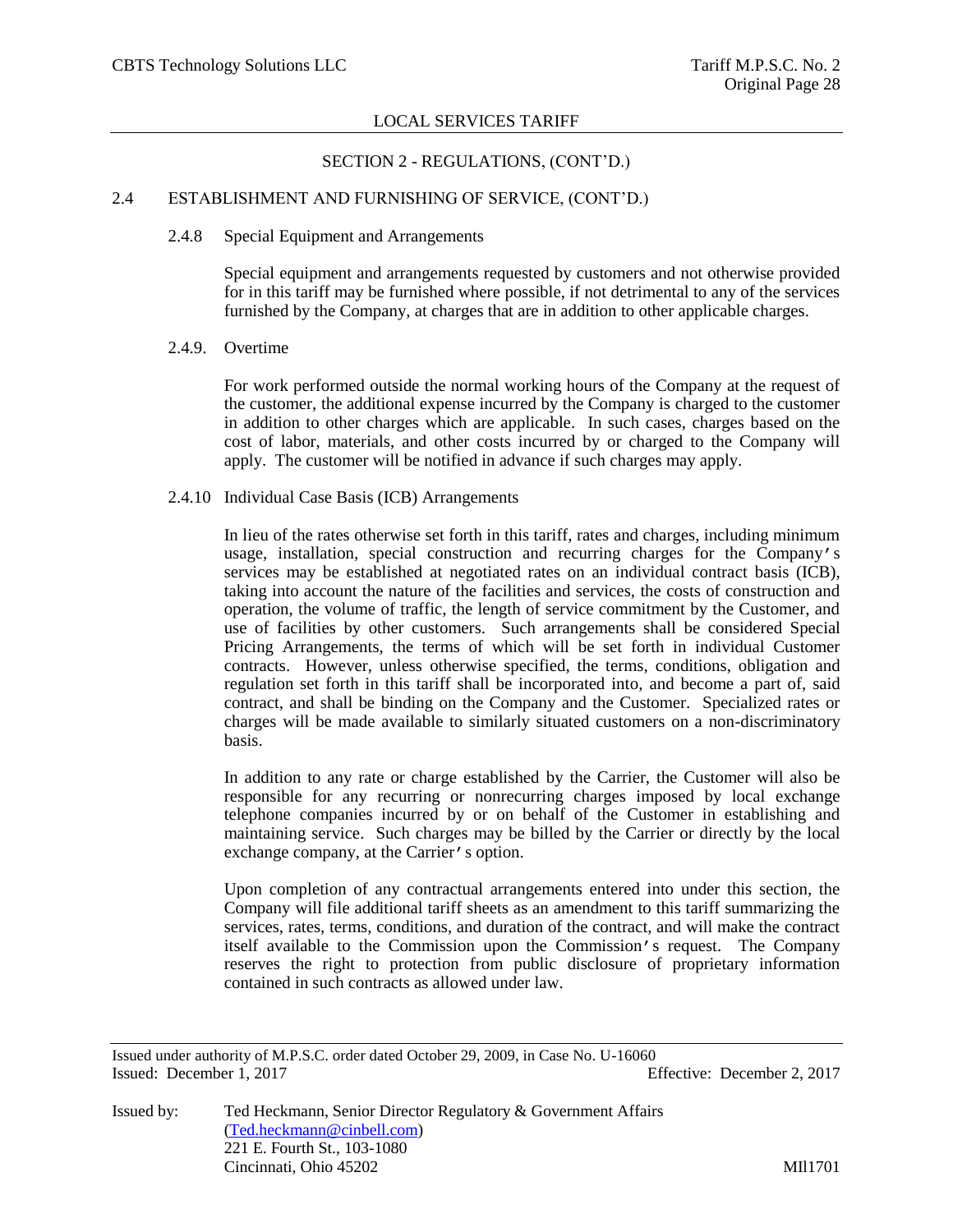# SECTION 2 - REGULATIONS, (CONT'D.)

# 2.4 ESTABLISHMENT AND FURNISHING OF SERVICE, (CONT'D.)

2.4.11 Identity of Customer-Announcement Facilities

Use of Company facilities for public announcement service or non-public announcement service is subject to the following conditions:

- A. For purposes of identification, exchange service customers who transmit recorded announcements over facilities provided by the Company must include in the recorded message the name of the organization or individual responsible for the service and the address at which the service is provided.
- B. Customers transmitting factual announcements such as time, weather, stock market quotations, airline schedules, and similar information are excluded from the preceding conditions.
- C. Failure to comply with the provisions of this tariff will be cause for termination of the service.
- D. The Company will reveal on request, to the extent the information is available from its records, the identity of the individual responsible for service with which announcement facilities have been associated.
- 2.4.12 Wire Tap Investigation

When a wire tap investigation is made by the Company at the request of a customer, and o wire tap trouble condition in Company equipment or facilities can be found, the cost incurred for inspection of the facilities and equipment serving the customer may be charged to the customer.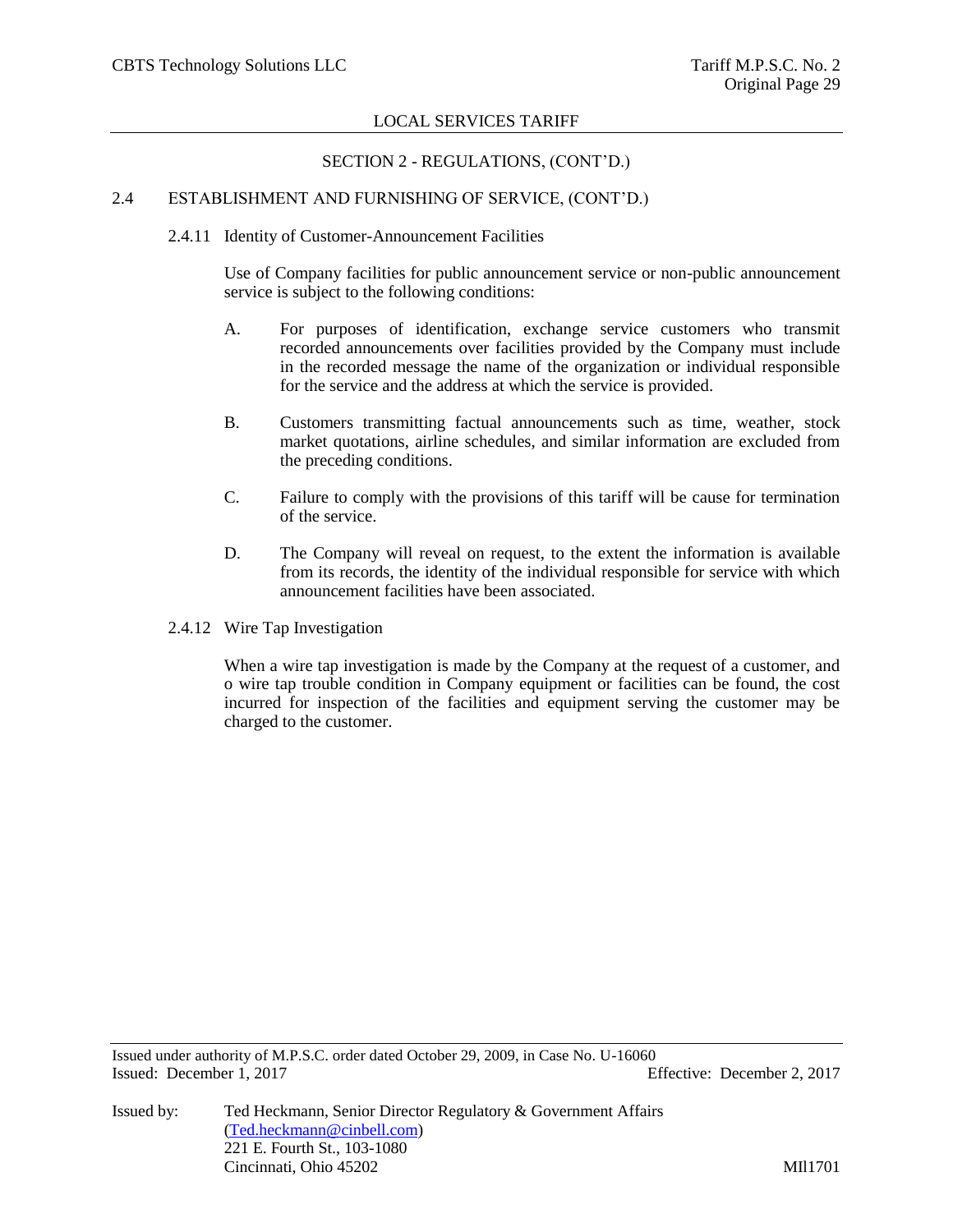# SECTION 2 - REGULATIONS, (CONT'D.)

# 2.4 ESTABLISHMENT AND FURNISHING OF SERVICE, (CONT'D.)

### 2.4.13 Telecommunications relay Service (TRS)

Enables deaf, hard-of-hearing or speech-impaired persons who use a text telephone or similar device, to communicate freely with the hearing population who do not use a text telephone. A Customer will be able to access the state provider to complete such calls. The Company does not impose any charge to end users for access to Telecommunications Relay Service. However, persons using this Service are liable for applicable per call/increment charges.

# 2.4.14 Provisions for Certain State and Local Taxes and Fees

There shall be added to the customer's bill, as a separate item, an amount equal to the customer's proportionate part of any license, occupation, franchise, or other similar tax or fee, now or hereafter agreed to or imposed upon the Company by state or local taxing authorities, whether imposed by ordinance, franchise agreement or otherwise, and whether imposed upon or measured by the gross receipts, net receipts or revenues of the Company. Such amount will be added to the bill of each customer who receives service within the territorial limits of the taxing authority. Where more than one such tax or fee is imposed, each of the amounts applicable to the customer shall be added to the customer's bill as a separately identified item.

### 2.5 DIRECTORIES

### 2.5.1 Ownership and Use

The Company reserves the right to charge for directories issued in replacement of directories defaced or mutilated while in possession of customers.

### 2.5.2 Distribution

The Telephone Company will furnish to its customers without charge, only such directories as it deems necessary for the efficient use of service.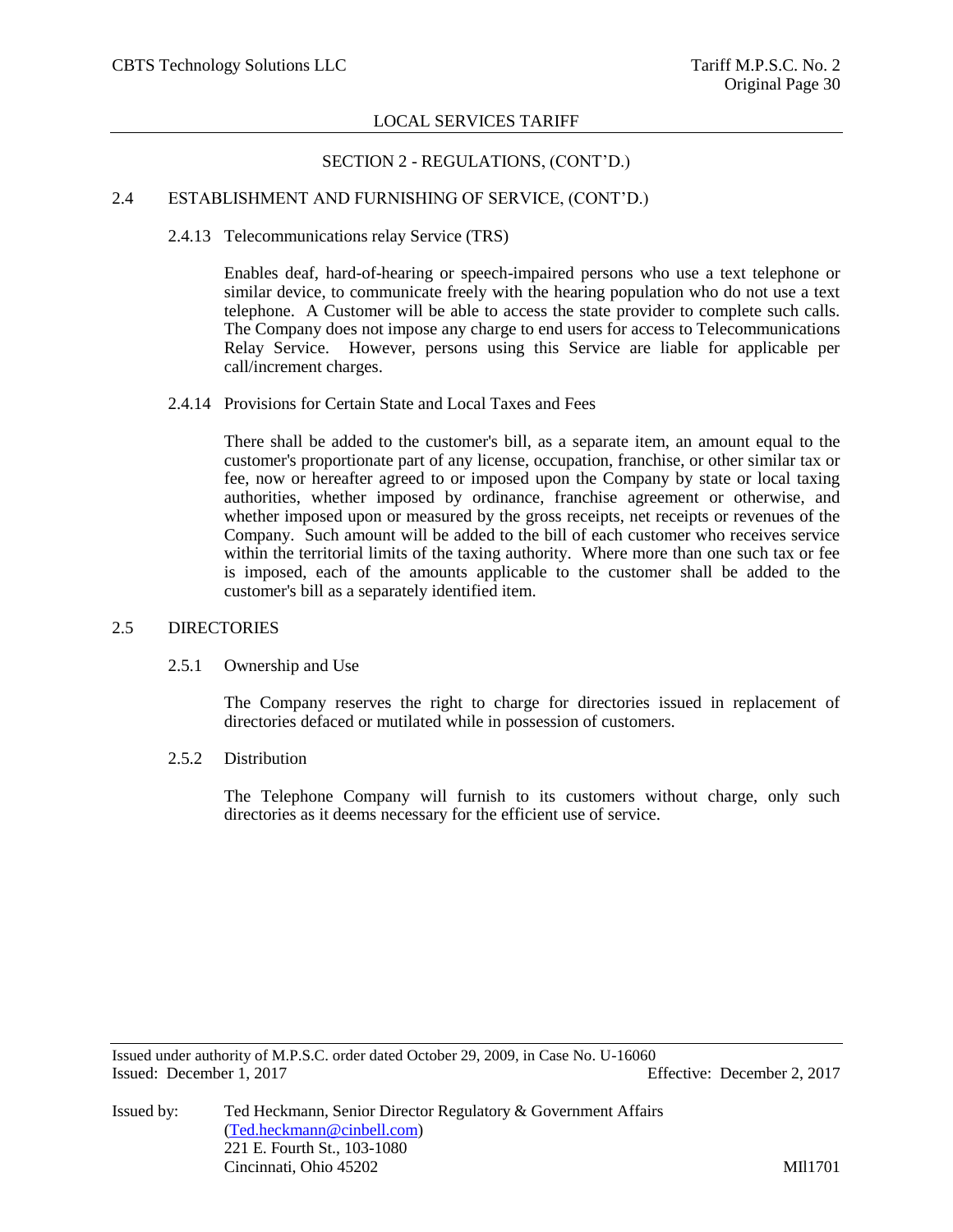# SECTION 2 - REGULATIONS, (CONT'D.)

# 2.6. VARIABLE TERM PAYMENT PLAN

- 2.6.1 General
	- A. The Variable Term Payment Plan (VTPP) is a payment plan which allows customers to pay a fixed rate for services over one of any currently available payment periods. A different monthly rate applies for the duration of each period. The monthly rate varies inversely with the length of the payment period, e.g., the monthly rate for a short period is greater than that for a long period.
	- B. The minimum period is 12 months, unless otherwise specified in product tariffs.
	- C. During the effective term of a customer's initial payment period, the monthly rate is not subject to Company-initiated changes.
	- D. Unless specifically exempted, services furnished under the Variable Term Payment Plan are subject to all general regulations applicable to the provision of service by the Company as stated elsewhere in this tariff.
- 2.6.2 Regulations
	- A. Application of Rates and Charges (unless stated otherwise in the product tariffs)
		- 1. The monthly rate applicable at the time a customer subscribes to a product or service under the Variable Term Payment Plan is not subject to Company-initiated change during the initial payment period, providing there are no customer-initiated delays in the establishment of the subscribed-for product or service.
		- 2. After the expiration of either the initial payment period or the subsequent 12-month payment periods the monthly rate will continue to be the same rate that the customer paid under their initial term agreement. The rate will be subject to Company-initiated changes with a 60-day written notice to the customer during which time the customer shall have the right to terminate the agreement, without incurring termination charges. The rate adjustment would not exceed the tariffed rate.
		- 3. Nonrecurring charges are to be paid in full at the time of installation.

Issued under authority of M.P.S.C. order dated October 29, 2009, in Case No. U-16060 Issued: December 1, 2017 Effective: December 2, 2017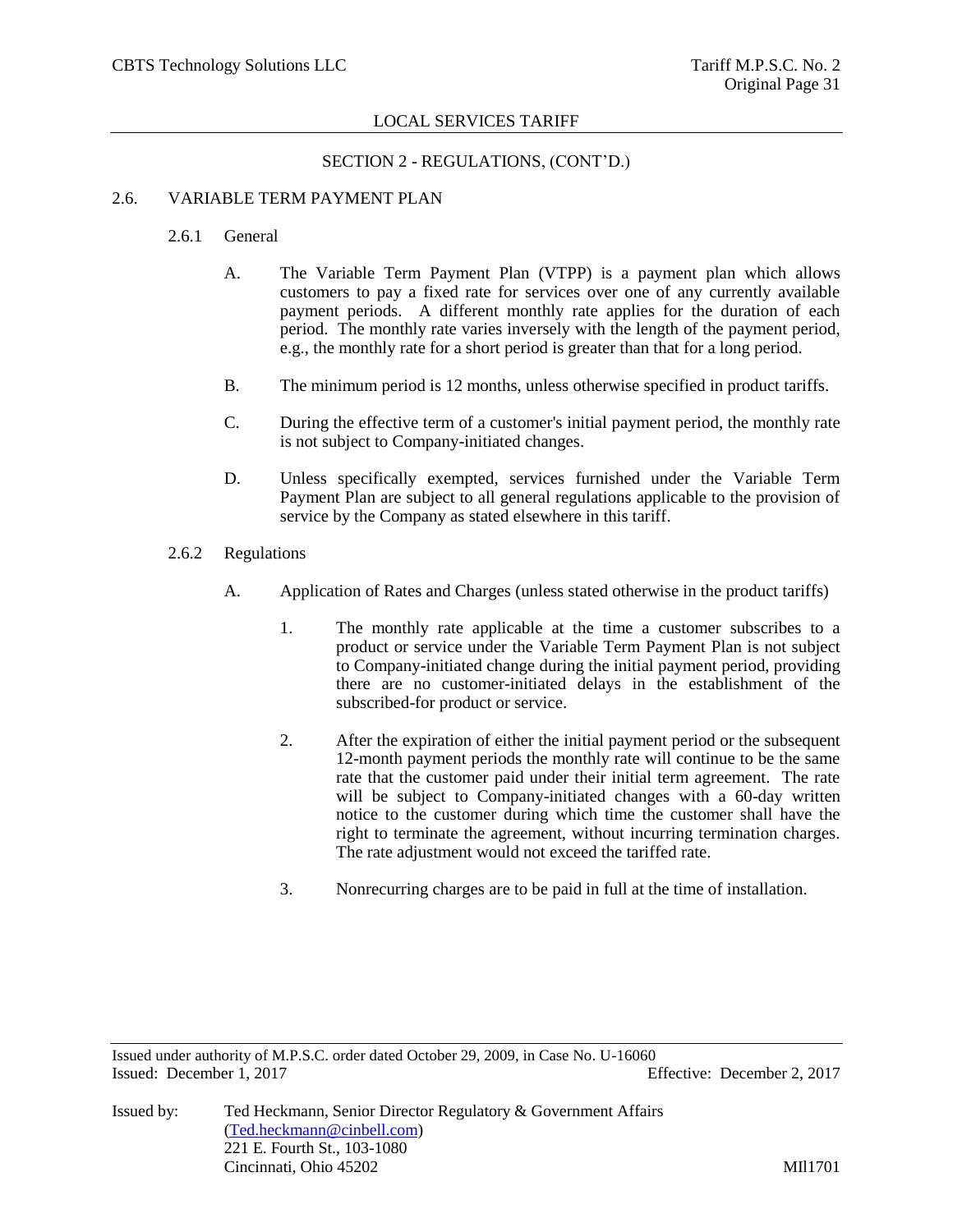# SECTION 2 - REGULATIONS, (CONT'D.)

# 2.6. VARIABLE TERM PAYMENT PLAN, (CONT'D.)

- 2.6.2 Regulations, (Cont'd.)
	- A. Application of Rates and Charges (unless stated otherwise in the product tariffs), (Cont'd.)
		- 4. In the event that all or any part of the service is disconnected at customer request before expiration of any selected payment period of greater than one month's duration, the customer will be required to pay termination charges as stated in this tariff.
		- 5. Rates and charges apply according to the appropriate schedules for products and services offered under the Variable Term Payment Plan.
	- B. Renewal Options

The customer has the following renewal options:

- 1. Prior to completion of the present VTPP payment period and upon notification to the Company, a customer may renew for any payment period currently available under VTPP. The rates will be those currently in effect for new customers at the time of renewal. The new payment period starts the day following completion of the prior payment period.
- 2. If upon completion of the current payment period the customer has not chosen a new payment period and has not requested discontinuance of service, the customer's agreement will automatically renew for a 12 month period at the rate the customer is paying under their current agreement unless either party notifies the other in writing or verbally of its intention not to renew, at least 30 days before the end of the thencurrent term.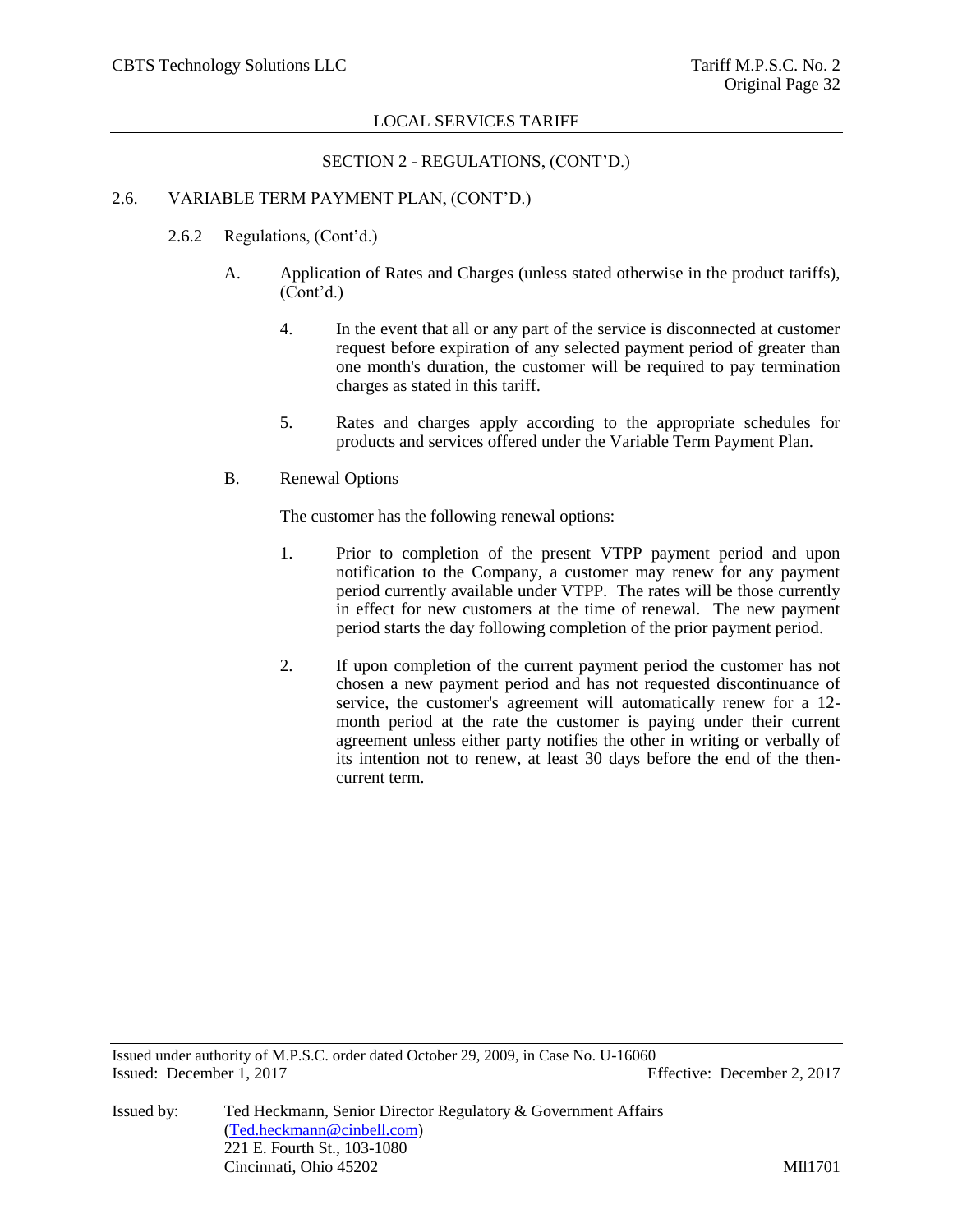### SECTION 2 - REGULATIONS, (CONT'D.)

# 2.6. VARIABLE TERM PAYMENT PLAN, (CONT'D.)

- 2.6.2 Regulations, (Cont'd.)
	- C. Early Contract Termination

Unless otherwise noted in individual product tariffs, if the customer terminates their service prior to the expiration date of the term agreement, the customer will be required to pay early termination charges that equate to the monthly charges for the remainder of either the initial payment period or the subsequent 12-month payment periods. If nonrecurring charges associated with the installation of the business services were waived, the customer will become liable for payment of the waived charges.

Inclusion of early termination liability by the company in its tariff or a contract does not constitute a determination by the Commission that the termination liability imposed by the company is approved or sanctioned by the Commission. Customers shall be free to pursue whatever legal remedies they may have should a dispute arise.

D. Additions

If the customer wishes to make additions, the customer may also select, from those currently available in the tariff, a different payment period of equal or shorter length than the time remaining in the period selected for the existing service at the current filed rates for the selected period. The additions may then have a different expiration date than the existing service.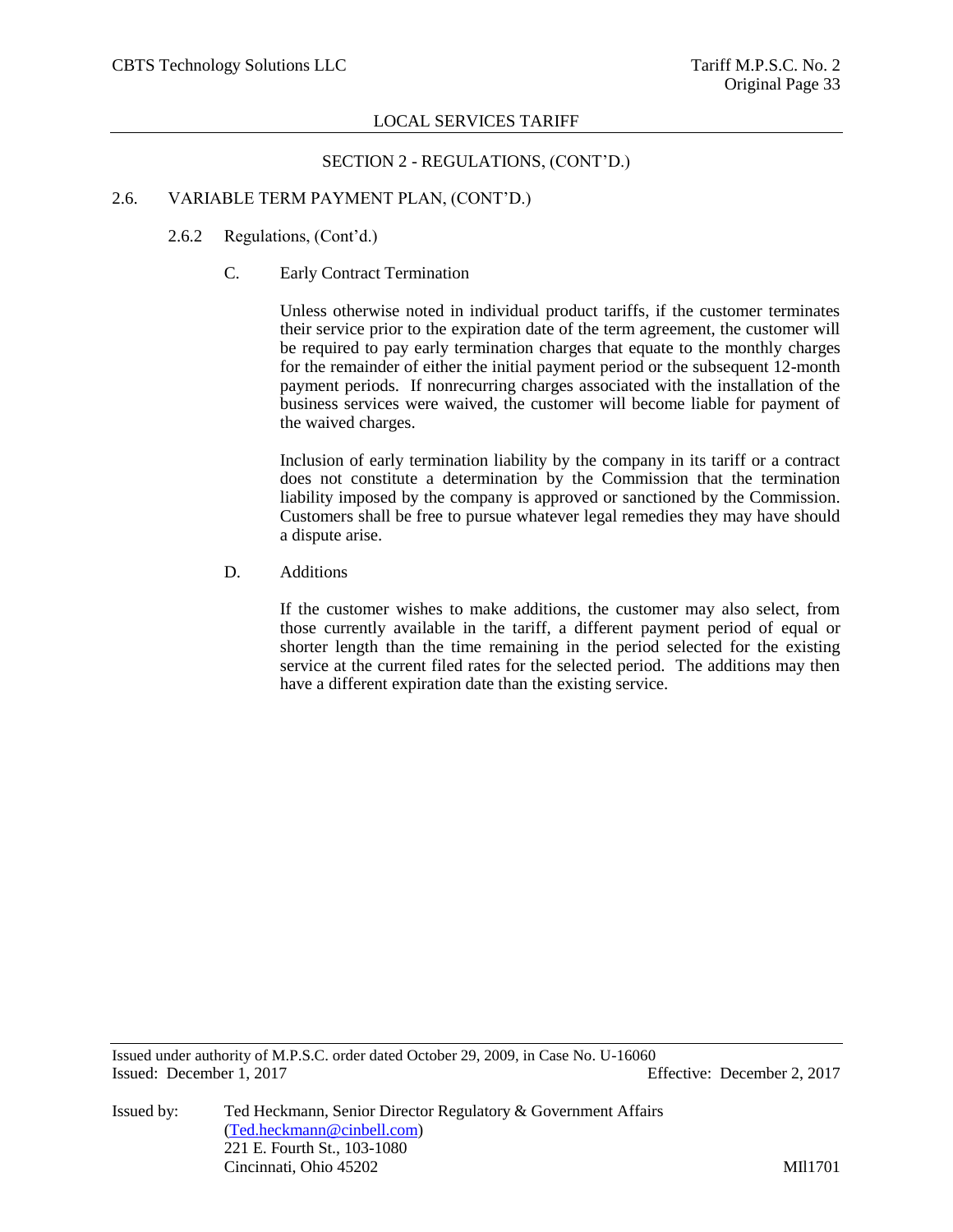# SECTION 2 - REGULATIONS, (CONT'D.)

# 2.6. VARIABLE TERM PAYMENT PLAN, (CONT'D.)

- 2.6.2 Regulations, (Cont'd.)
	- E. Upgrades
		- 1. Allowable upgrades to products offered by the Company are specified in the individual sections of this tariff.
		- 2. A customer who elects to upgrade an installed product may choose one of two options, unless otherwise specified in the product tariffs:
			- a. The existing payment period may be extended by a period of time specified in the product tariff, and the new and the previously installed service will expire on the same date. The rate level applicable for the new service is the one currently in effect for the payment period which the customer had selected prior to the upgrade, while the rates for services previously installed and continuing in service are unaffected.
			- b. The new service may be billed over a currently available payment period of equal or shorter length than the time remaining in the existing payment period. Current rates apply for the selected payment period for the new service. Rates for service previously installed and continuing in service are unaffected. The expiration date of the new service is then either the same as or earlier than that of the previously installed system.

When the expiration date of the new service is earlier, the customer must select another payment period for the service according to the terms and conditions stated in the preceding paragraph at the time of expiration.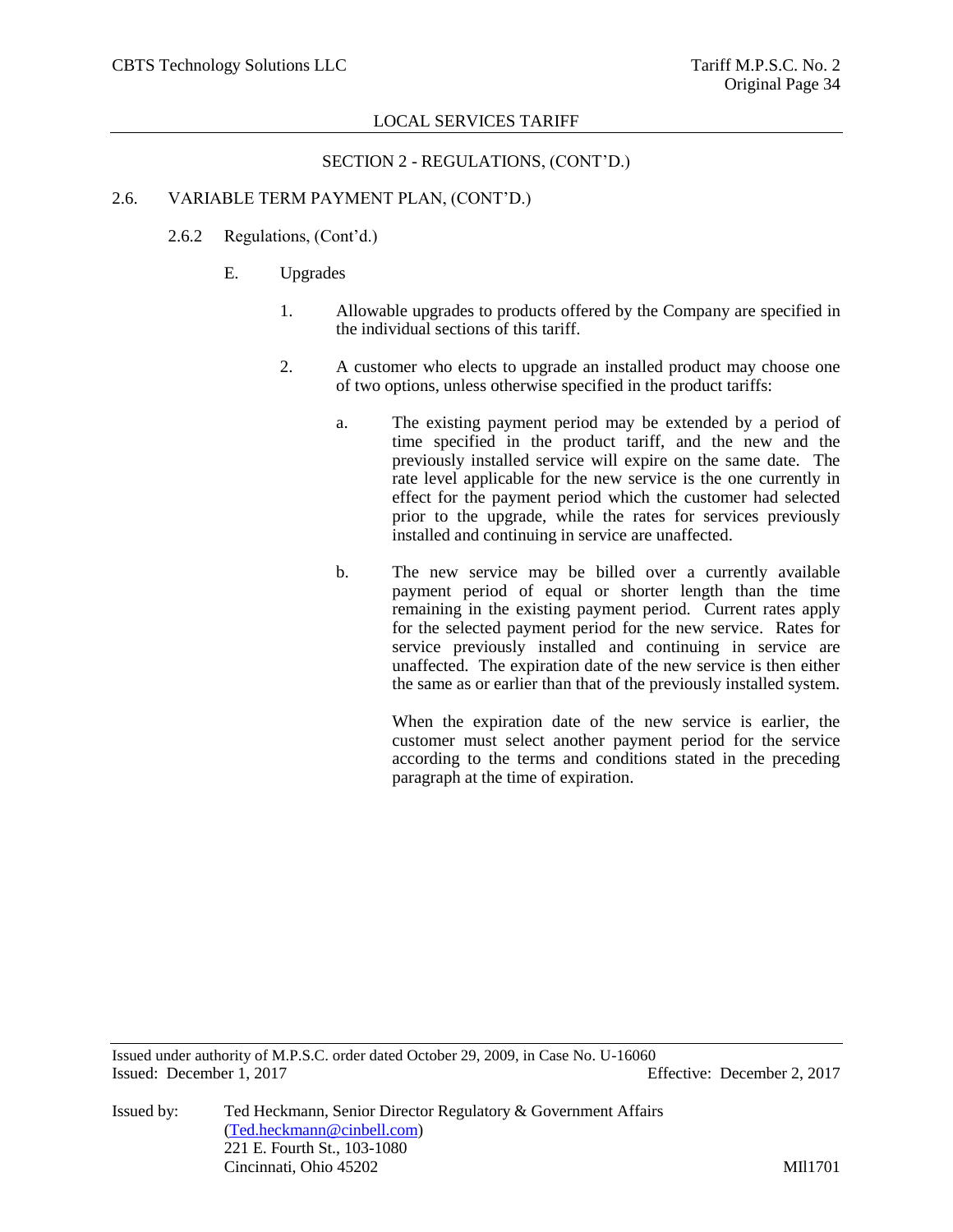### SECTION 2 - REGULATIONS, (CONT'D.)

# 2.6. VARIABLE TERM PAYMENT PLAN, (CONT'D.)

- 2.6.2 Regulations, (Cont'd.)
	- F. Downgrades
		- 1. Allowable downgrades for installed services are specified in the individual sections of this tariff.
		- 2. A customer has the option to place any new service on a coterminous payment unless otherwise specified in the product tariff. Rates for the new service are those currently in effect for the original payment period (or, if the period is no longer available, for the next shorter one). The rates for services remaining after the downgrade will not be affected.
		- 3. When a coterminous payment period is not chosen for new service, the customer must select a payment period of equal or shorter length than the time remaining in the current payment period. Current rates apply for the equal or shorter payment period. Service remaining on the customer's premises will continue to be billed at the rates in effect before the downgrade. The new service may than have a different expiration date from the service which remained after downgrading.
		- 4. When the expiration dates differ, the customer must select a new payment period for the service (at the time of expiration) added at the time the service was downgraded, according to the terms and conditions in this section.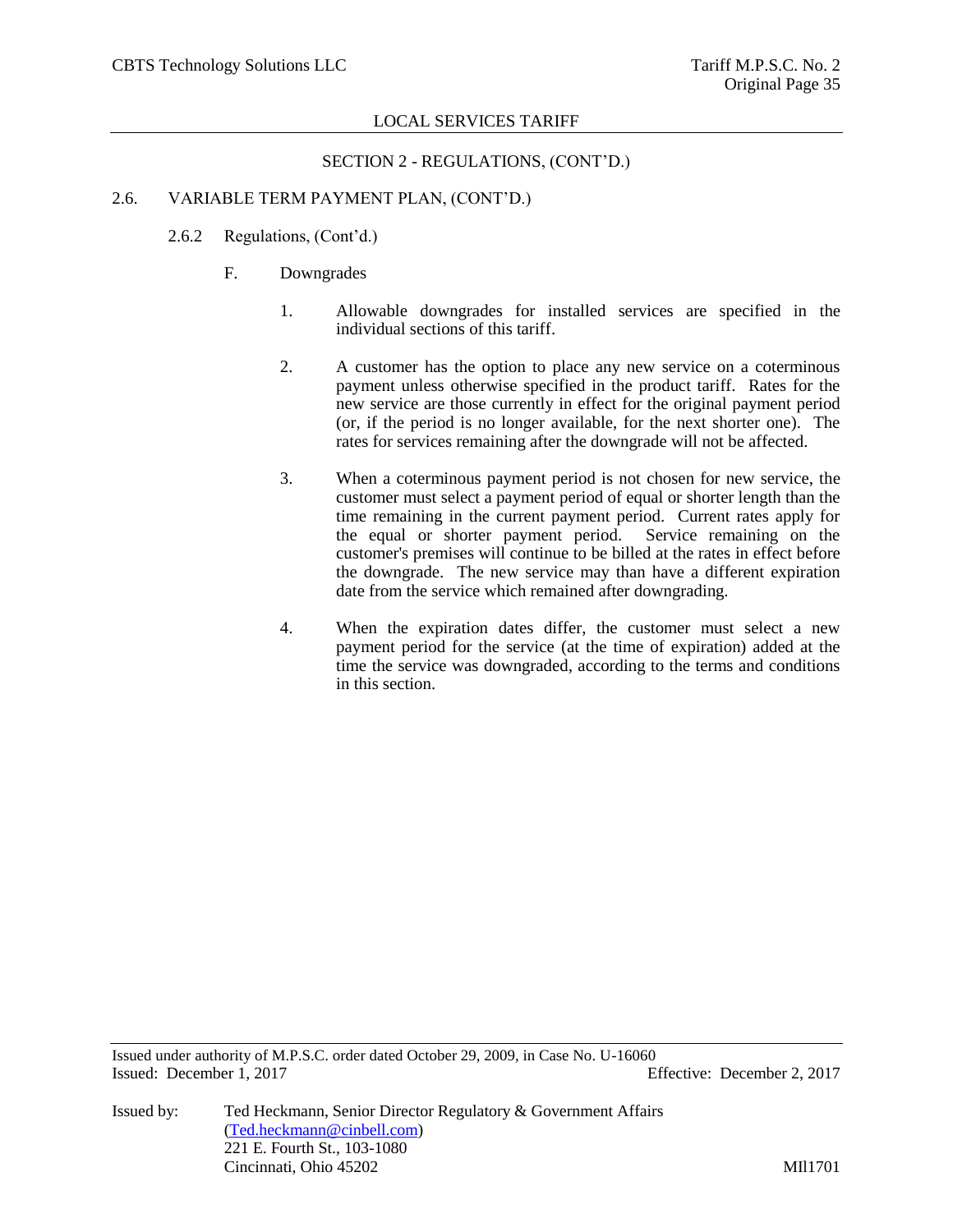SECTION 2 - REGULATIONS, (CONT'D.)

# 2.6. VARIABLE TERM PAYMENT PLAN, (CONT'D.)

- 2.6.2 Regulations, (Cont'd.)
	- G. Requests for Changes in Length of Initial Payment Period

Following the establishment of service for a service furnished under a Variable Term Payment Plan period and before the completion of that period, the existing payment period may be replaced by a currently offered payment period at the current rates, subject to the following conditions:

- 1. No credit will be given for payments made during the formerly selected period. However, nonrecurring charges will not be reapplied.
- 2. The new payment period begins with the date requested.
- 3. No termination charge applies provided the customer selects a new payment period equal to or longer than the time remaining under the former payment period. Otherwise, a termination charge applies for the former payment period.
- 4. The new payment period selected for a component of a service must be equal to or shorter than the time remaining in that service's existing payment period.
- H. Supersedure

Service may be transferred to a new customer at the same location, upon prior written concurrence by the Company. The new customer will be subject to all provisions currently reflected in the contract.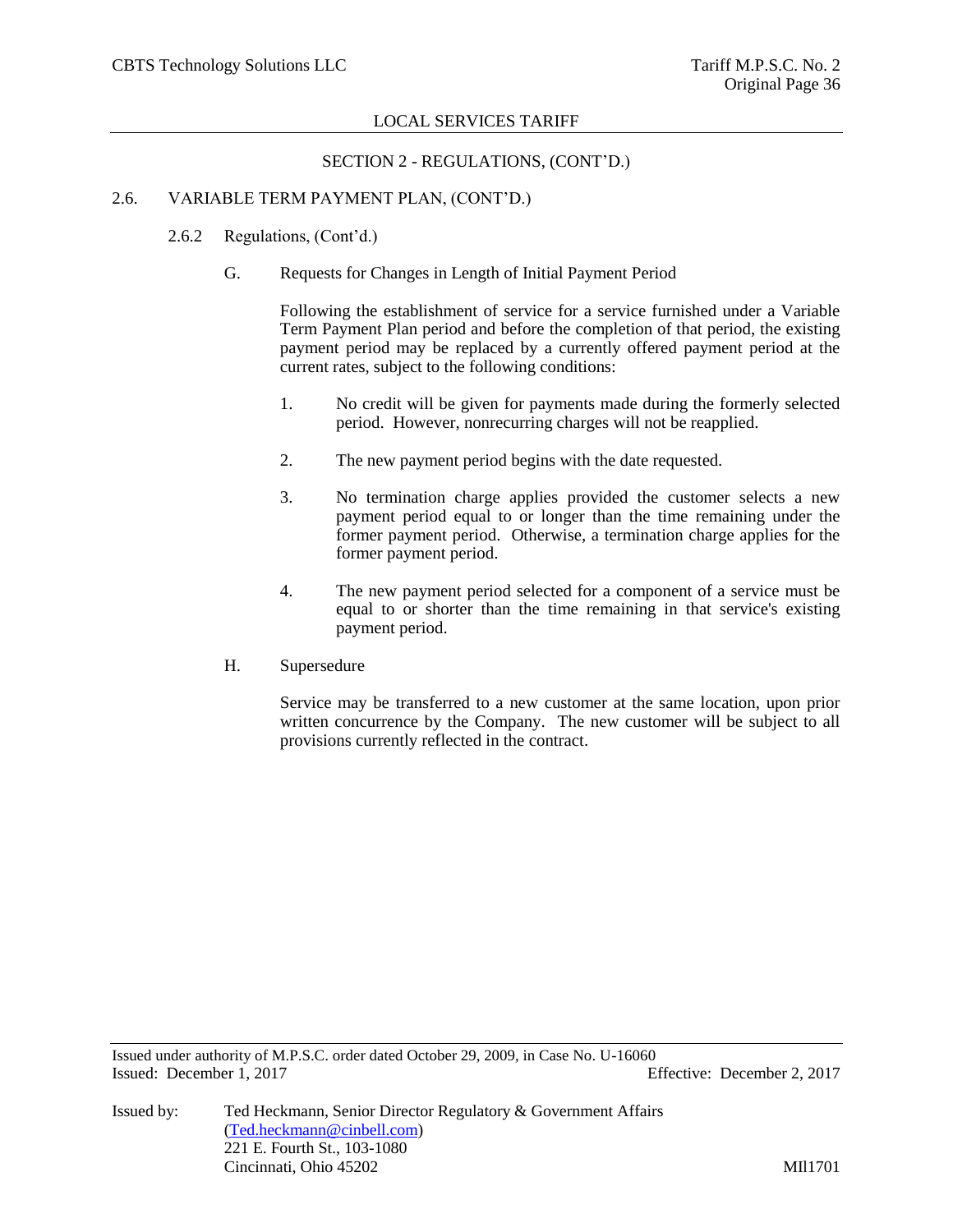### SECTION 2 - REGULATIONS, (CONT'D.)

## 2.7 EMERGENCY NUMBER 911 SERVICE

This service is offered solely as an aid in handling assistance calls in connection with fire, police or other emergencies. The Company is not responsible for any losses, claims, demands, suits or any liability whatsoever, whether suffered, made, instituted or asserted by the Customer or by any other party or person for any personal injury to or death of any person or persons, and for any loss, damage or destruction of any property, whether owned by the Customer or others, caused or claimed to have been caused by : (1) mistakes, omissions, interruptions, delays, errors or other defects in the provision of this service, or (2) installation, operation, failure to operate, maintenance, removal, presence, condition, location or use of any equipment and facilities furnishing this service.

The Company is not responsible for any infringement or invasions of the right of privacy of any person or persons, caused or claimed to have been caused, directly or indirectly, by the installation, operation, failure to operate, maintenance, removal, presence, condition, occasion or use of emergency 911 service features and the equipment associated therewith, or by any services furnished by the Company including, but not limited to, the identification of the telephone number, address or name associated with the telephone used by the party or parties accessing emergency 911 service, and which arise out of the negligence or other wrongful act of the Company, the Customer, its Customers, agencies or municipalities, or the employees or agents of any one of them.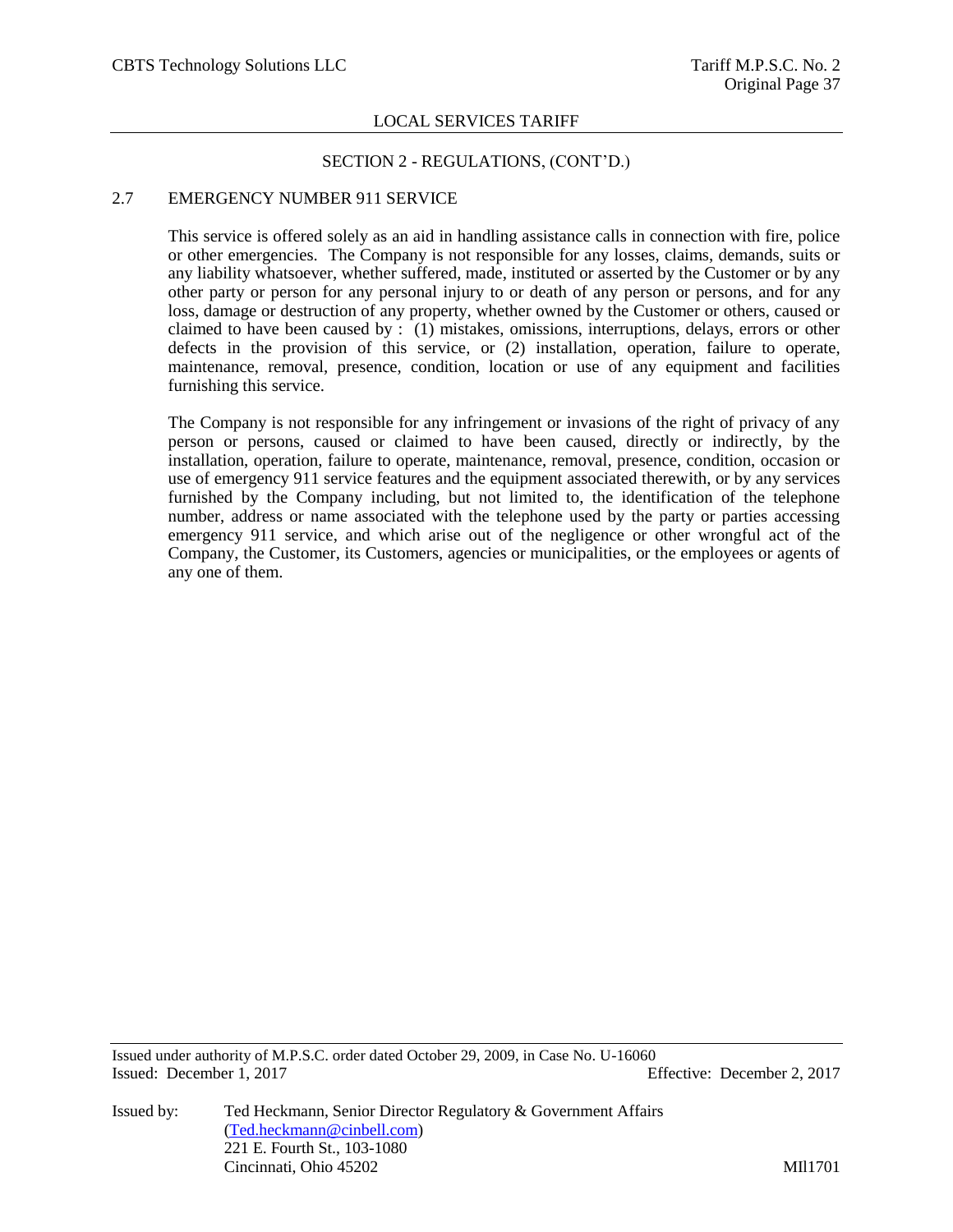### SECTION 2 - REGULATIONS, (CONT'D.)

### 2.8 811 SERVICE

811 Service is a three-digit local dialing arrangement that allows local exchange end users to reach a state service center that provides advance excavation notice services. The 811 code was assigned, pursuant to Federal Communications Commission (FCC) Order in CC Docket 92-105, to provide a one call system ("call before you dig" service) for excavators and the general public to notify facilities operators in advance of excavation activities. The Company provides the routing for calls made to 811 to the service center. The Company does not operate the 811 Service center.

811 calls cannot be placed using 1+ calling, 0+ calling, 0-Operator Assisted Calling, or 101XXXX calling.

Certain equipment, such as coin telephones and PBXs, may require special programming to allow 811 calling.

811 Service can only be accessed for calls originating on the Company's network, either from end user customers who directly purchase the Company's service or from customers of other LECs that resell the Company's services.

The Company will make every effort to route 811 calls to the appropriate service center. The Company's only obligation under 811 Service is to attempt to transmit the call to the appropriate service center. However, the Company will not be held responsible for routing mistakes, service interruptions, or other intervening acts that may interfere with telephone service and/or completion of the call.

The Company is not responsible for redirecting or otherwise handling 911 and other calls misdialed or misrouted as 811 calls. The 811 Service center is responsible for developing an appropriate method for responding to 811 calls placed in error or due to customer confusion.

The Company's provision of 811 Service shall not be interpreted, construed, or regarded, either expressly or implied, as being for the benefit of or creating any Company obligation toward, or any right of action on behalf of, any third person or legal entity including end users of the Company or any other carriers or service providers.

The Company's liability with respect to 811 Service, including damages arising out of mistakes, omissions, interruptions, delays, errors or defects in transmission, or failures or defects in facilities provided by the Company, shall be limited to the terms set forth in Section 2, part B of this tariff.

There is no charge for 811 Service, and 811 calls will not result in local measured service usage charges.

Issued under authority of M.P.S.C. order dated October 29, 2009, in Case No. U-16060 Issued: December 1, 2017 Effective: December 2, 2017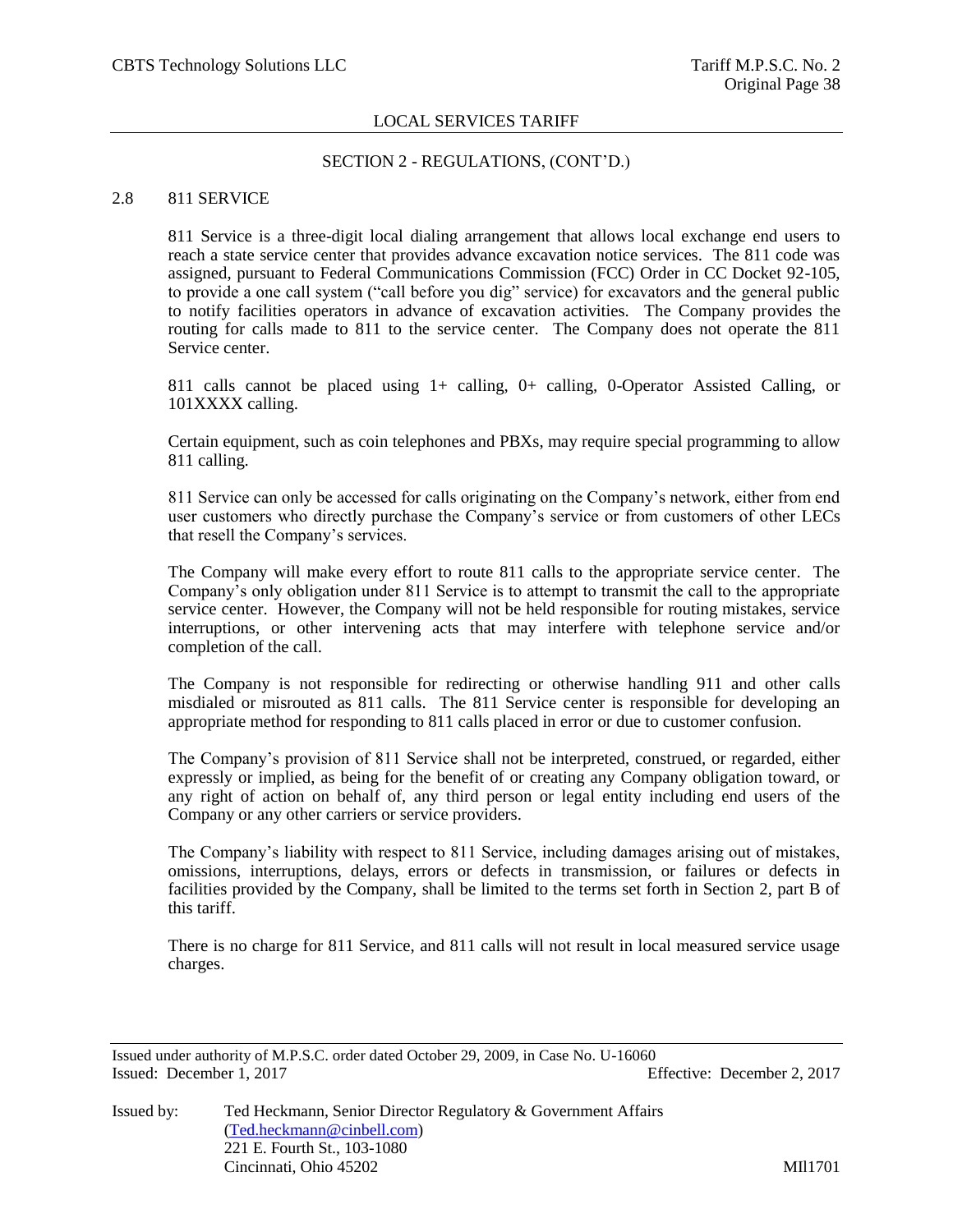# SECTION 3 - DIRECTORY LISTINGS

# 3.1 TERMS AND CONDITIONS

Listings are regularly provided in connection with local exchange service. At the request of the customer, the listing may be omitted from the directory and directory assistance records (Non-Published Service).

The rates and regulations specified in this section apply only to the alphabetical directory. The alphabetical directory is a list of telephone numbers of customers and others arranged alphabetically by surname, business, association, institution, or other nonresidence name.

The alphabetical directory is designed for the purpose of informing calling parties of the telephone number of customers and others listed in it. Accordingly, listings are intended solely for purposes of identification and are limited to information which is essential to such identification.

The Company does not publish a directory of subscriber listings. The Company, however, does arrange for the Subscriber's main billing number to be placed in the directory of the dominant local exchange carrier.

All Directory Listings, regardless of type, must conform to the specifications for the directories. The Company reserves the right to modify the listings to accommodate the space limitations in the directory. Not all listing types are available in all directories.

The Company may refuse a listing which does not constitute a legally authorized or adopted name, or any listing which in its opinion is likely to mislead or to deceive calling parties as to the identity of the listed party, or is intended for advertising purposes or is more elaborate than is reasonably necessary to identify the listed party. The listing of a service, commodity or trade name is not permitted except when such service, commodity or trade name is a part of the name under which the listed party conducts his or her business. The Company may, upon notifying the Customer, discontinue any listing found to be in violation of the foregoing regulations.

A descriptive term characterizing the listed party's business or purpose in a general way may be furnished (in abbreviated form) as a part of the listing, when desired and available. When the character of the listed party's business or purpose is apparent from the name under which it is conducted, a further designation is unnecessary and is not furnished.

Issued under authority of M.P.S.C. order dated October 29, 2009, in Case No. U-16060 Issued: December 1, 2017 Effective: December 2, 2017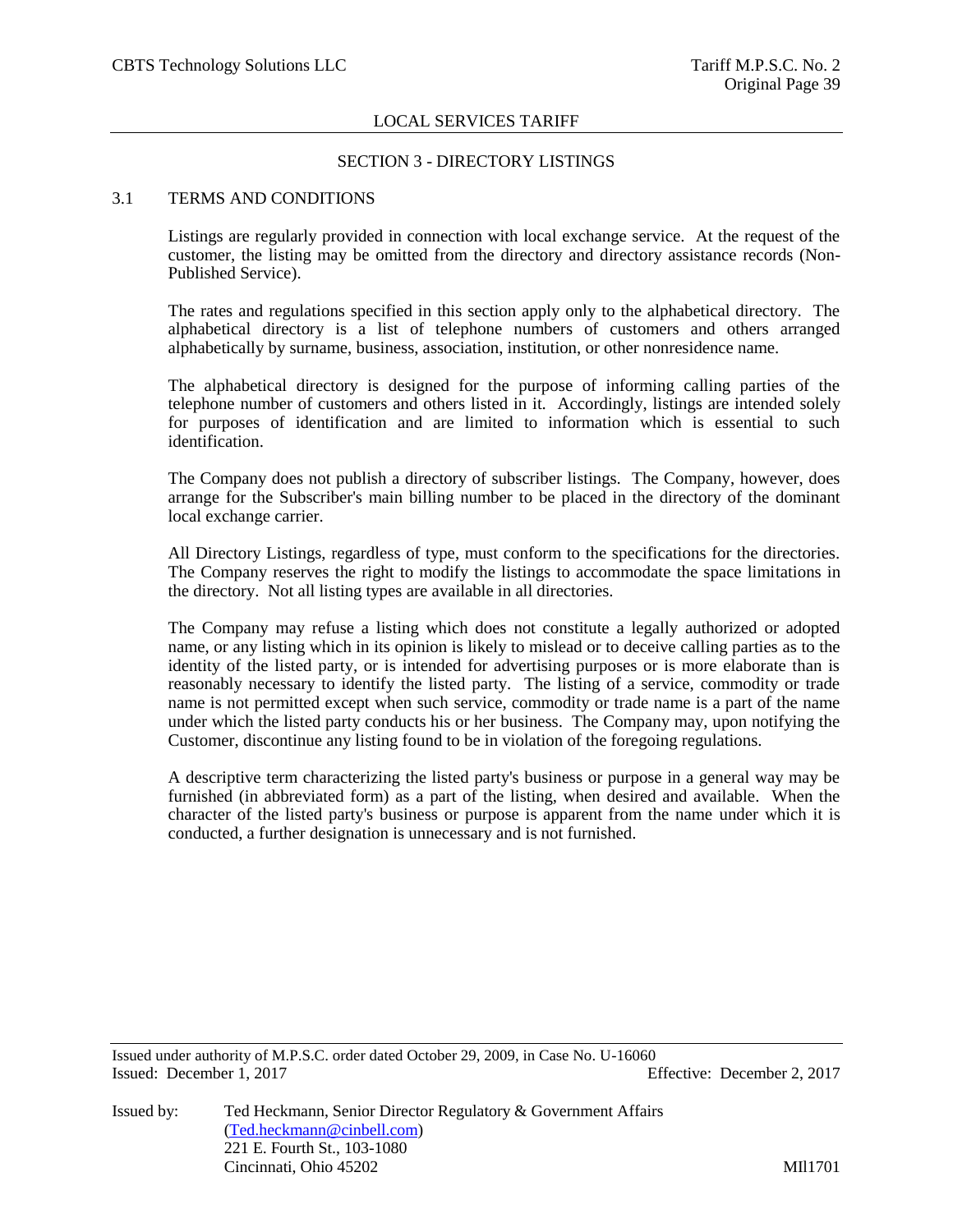# SECTION 3 - DIRECTORY LISTINGS, (CONT'D.)

### 3.1 TERMS AND CONDITIONS, (CONT'D.)

Abbreviations may be used to limit the length of any listing when in the opinion of the Company, the clearness of the listing and the identification of the listed party is not impaired by use of abbreviations.

Special arrangement of names is not permitted.

Non-Published Service customers forfeit non-address, non-list, or non-published service privacy when calling the Universal Emergency Number Service (911). The telephone number and address of the station from which the emergency call originates are passed to the Public Safety Answering Point along with the call in order for emergency units to respond to the call.

Incoming calls to Non-Published Service customers will be completed by the Company only when the calling party places the call by number. The Company will adhere to this practice regardless of any claim of emergency the calling party may present.

The acceptance by the Company of the customer's request for Non-Published Service does not create any relationship or obligation, direct or indirect, to any person other than the Customer.

The Company makes every effort to safeguard the address and numbers of Non-Published Service customers. However, in the absence of gross negligence or willful misconduct, no liability will attach to the Company for damages arising from inadvertently publishing the address or telephone number of a Non-Published Service customer in the directory; or disclosing the number or address to any person. The customer indemnifies and saves the Company harmless against any and all claims for damages caused or claimed to have been caused, directly or indirectly, by the publication of the number of a Non-Published Service customer in the directory or otherwise disclosed, the Company's liability is limited to and satisfied by a refund of any monthly charges made by the Company.

Providing the name, address and/or telephone number of a Non-Published Service customer to the customer's primary interexchange carrier for billing purposes only, does not constitute publication or disclosure of the customer's name, number and/or address under this tariff.

Interexchange carriers may not release the name, address, and/or telephone number of any Non-Published Service customer, except as follows:

- a. Use of name and address for the rendering the interexchange carrier's bill to the customer.
- b. Release of the telephone number only for purposes of detail billing.

Issued under authority of M.P.S.C. order dated October 29, 2009, in Case No. U-16060 Issued: December 1, 2017 Effective: December 2, 2017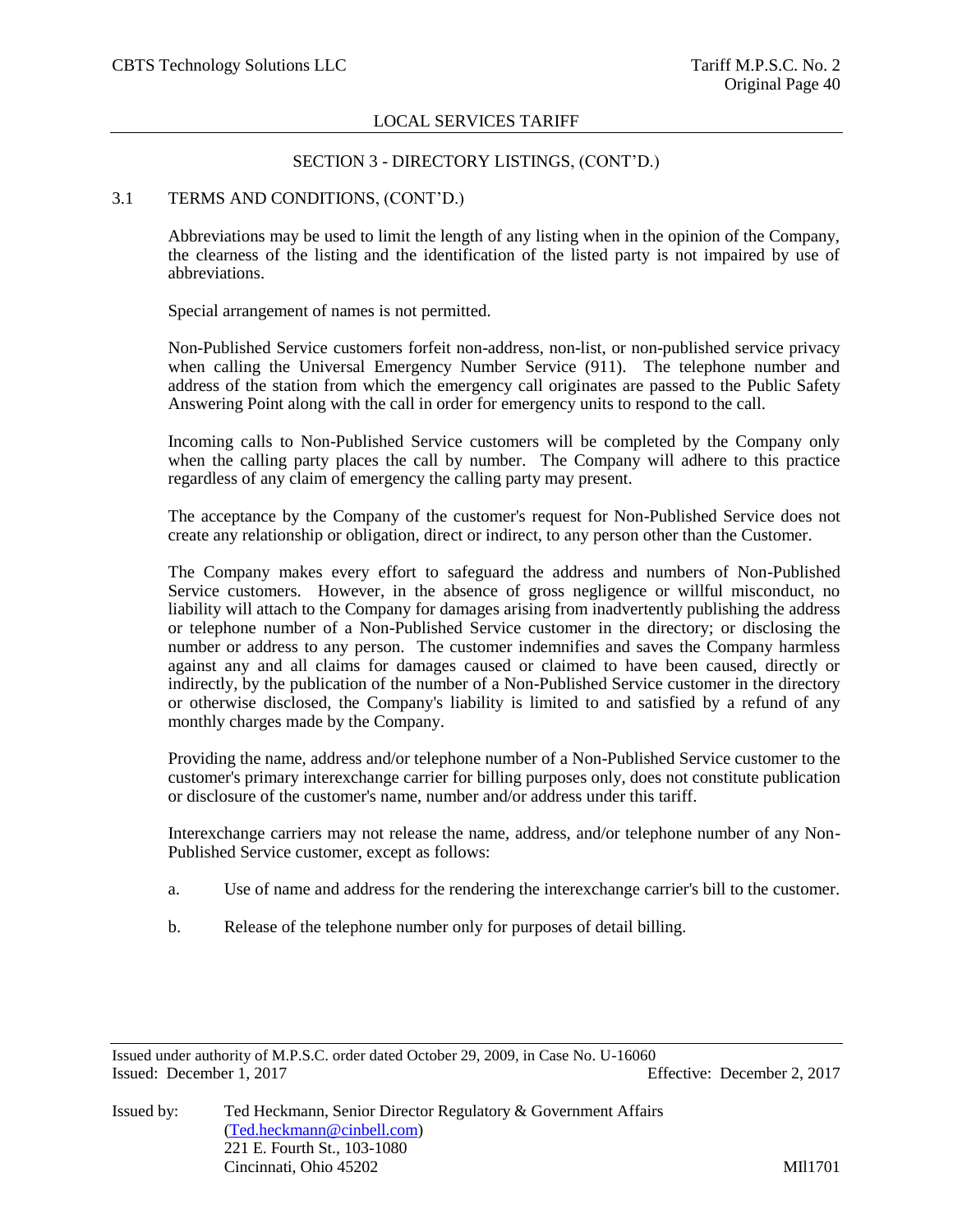## SECTION 3 - DIRECTORY LISTINGS, (CONT'D.)

## 3.2 DEFINITIONS

### 3.2.1 Primary Listing

A primary listing is the listing furnished as a part of the local exchange service. It includes the name of the customer; a business, purpose, or other nonresidence designation when required; the address; and the telephone number.

#### 3.2.2 Additional Listings

To be eligible for any type of additional listing, a customer must pay the appropriate monthly rate, if any, for a primary listing or its equivalent. Additional listings are listings which are similar to primary listings and furnished in addition to primary listings at the request of the customer.

# 3.2.3 Alternate Listings

Alternate listings are supplementary listings which usually follow a primary or regular additional listing and refer a calling party to other telephone numbers under certain conditions. The alternate telephone numbers may be those of other customers, subject to their consent.

### 3.2.4 Non-Published Service

Non-published listings are not printed in directories nor available from directory assistance. A nonpublished telephone service will be furnished, at the Customer's request providing for the omission or deletion of the Customer's telephone listing from the telephone directory and, in addition, the Customer's telephone listing will be omitted or deleted from the directory assistance records. Per Line Number Privacy will be provided when requested by the customer, to all non-published service customers at no monthly charge.

### 3.2.5 Foreign Listings

Where available, a listing in a phone directory which is not in the Customer's immediate calling area. The Customer will be charged the rates specified in the tariff published by the specific exchange carrier providing the Foreign Listing.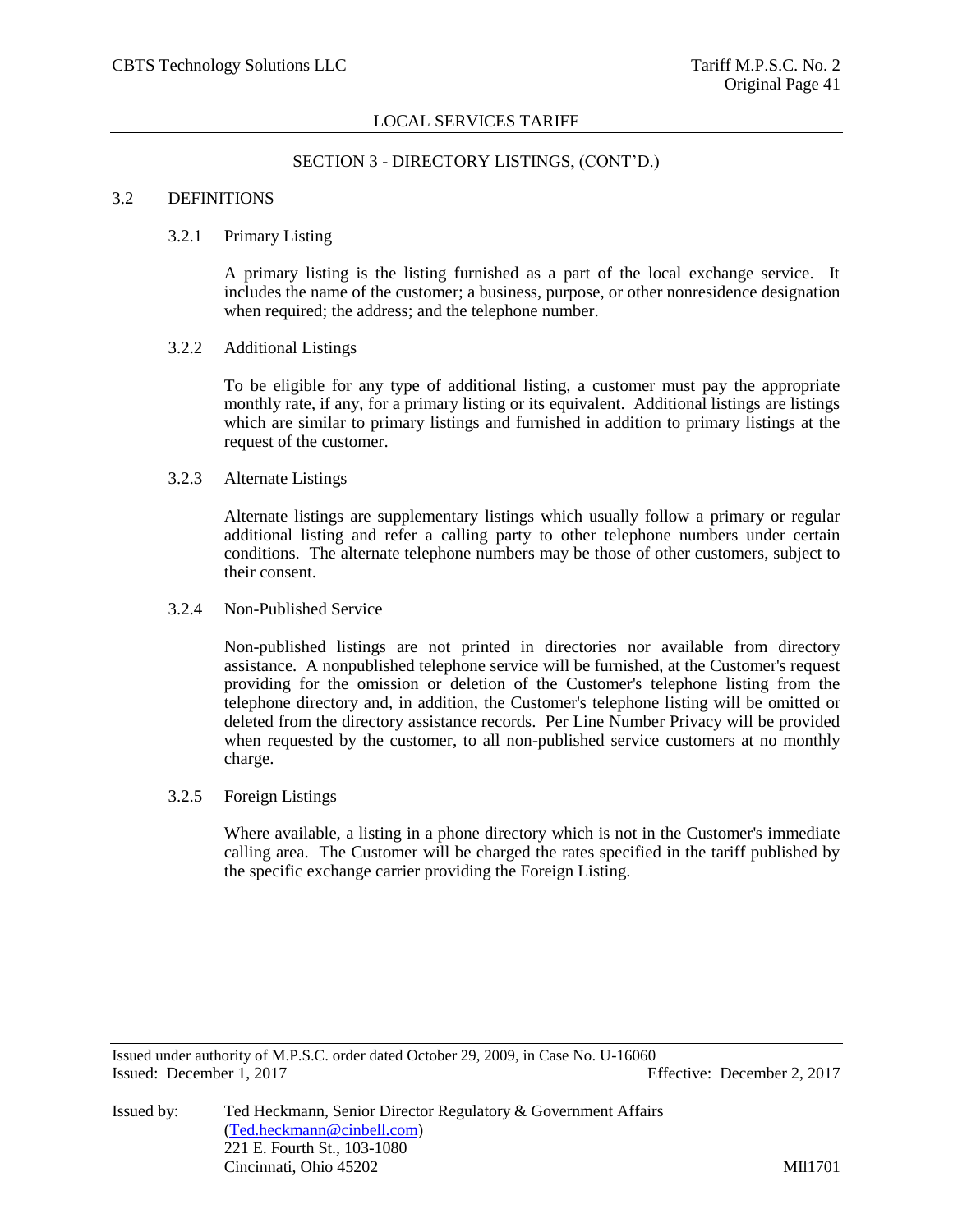### SECTION 3 - DIRECTORY LISTINGS, (CONT'D.)

# 3.3 RATES AND CHARGES

### Nonrecurring Charges:

| TOMECULLING CHAPS.        | Per Listing or Per number charges |  |  |
|---------------------------|-----------------------------------|--|--|
| <b>Additional Listing</b> | \$20.00                           |  |  |
| <b>Alternate Listings</b> | \$20.00                           |  |  |
| Non-Published Number      | \$20.00                           |  |  |
| Foreign Listings          | \$20.00                           |  |  |

Nonrecurring charges will be applied when service is established and when there are subsequent changes to the listing.

Recurring Charges:

| <b>Additional Listing</b> | \$4.50 |
|---------------------------|--------|
| Alternate Listings        | \$4.50 |
| Non-Published Number      | \$2.00 |
| <b>Foreign Listings</b>   | \$4.50 |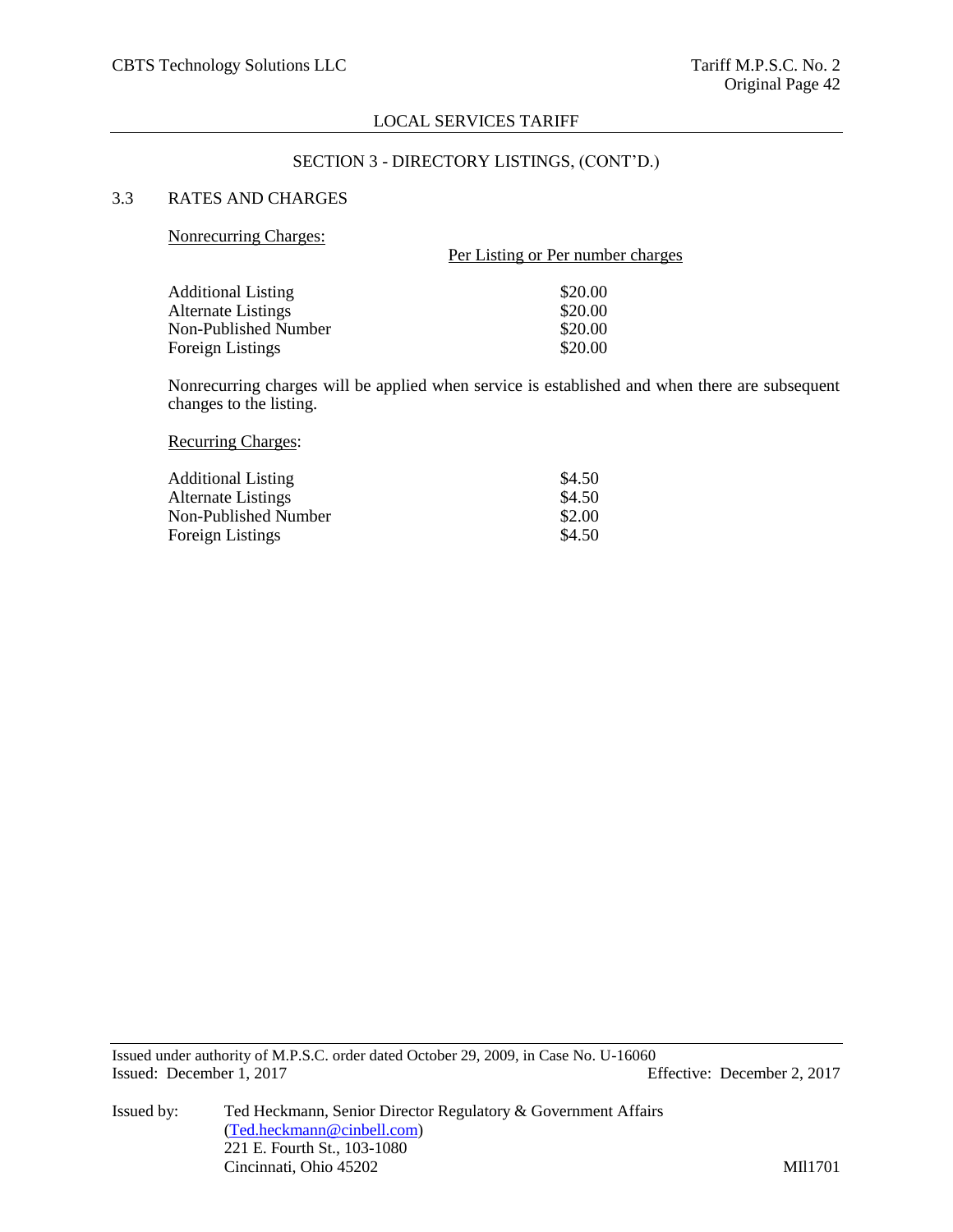### SECTION 4 - DIRECTORY ASSISTANCE SERVICE

## 4.1 TERMS AND CONDITIONS

A Customer may obtain directory assistance in determining telephone numbers within its local calling area by calling the directory assistance operator.

### 4.2 CALL ALLOWANCE

4.2.1 In order to accommodate situations such as directory inaccessibility, numbers not found in the directory, etc., an allowance consisting of a number of calls (which may be either directly dialed or operated dialed) to directory assistance service is provided as follows:

Ten calls for each nonresidential main telephone exchange service line or PRI trunk line, per billing period

4.2.2 If a Customer has two or more main exchange service lines or PRI trunk lines terminating at the same premises, connected to the same central office, in the same billing period and billed to the same number, the total allowance is applied to the total usage for the lines or trunks involved.

### 4.3 EXEMPTIONS

4.3.1 Directly dialed calls to directory assistance are exempt from directory assistance rates and regulations when placed form the following locations:

A single line registered business main telephone exchange line of a handicapped user. A business main telephone exchange line may be registered for exemption with the Company in those instances where one of the users of the line is considered to be legally blind, or visually or physically handicapped as defined by the Federal Register, Volume 35 No. 126.

- 4.3.2 All directory assistance calls originated from exchange lines of the State of Michigan and its political subdivisions are exempt.
- 4.3.3 Calls to directory assistance service requesting nondirectory listed or nonpublished service telephone numbers are exempt.
- 4.3.4 Where a user's handicap prevents the dialing of a telephone in a conventional manner or permits only the dialing of "0", those calls placed from the registered line and not directly dialed will also be exempt.

Issued under authority of M.P.S.C. order dated October 29, 2009, in Case No. U-16060 Issued: December 1, 2017 Effective: December 2, 2017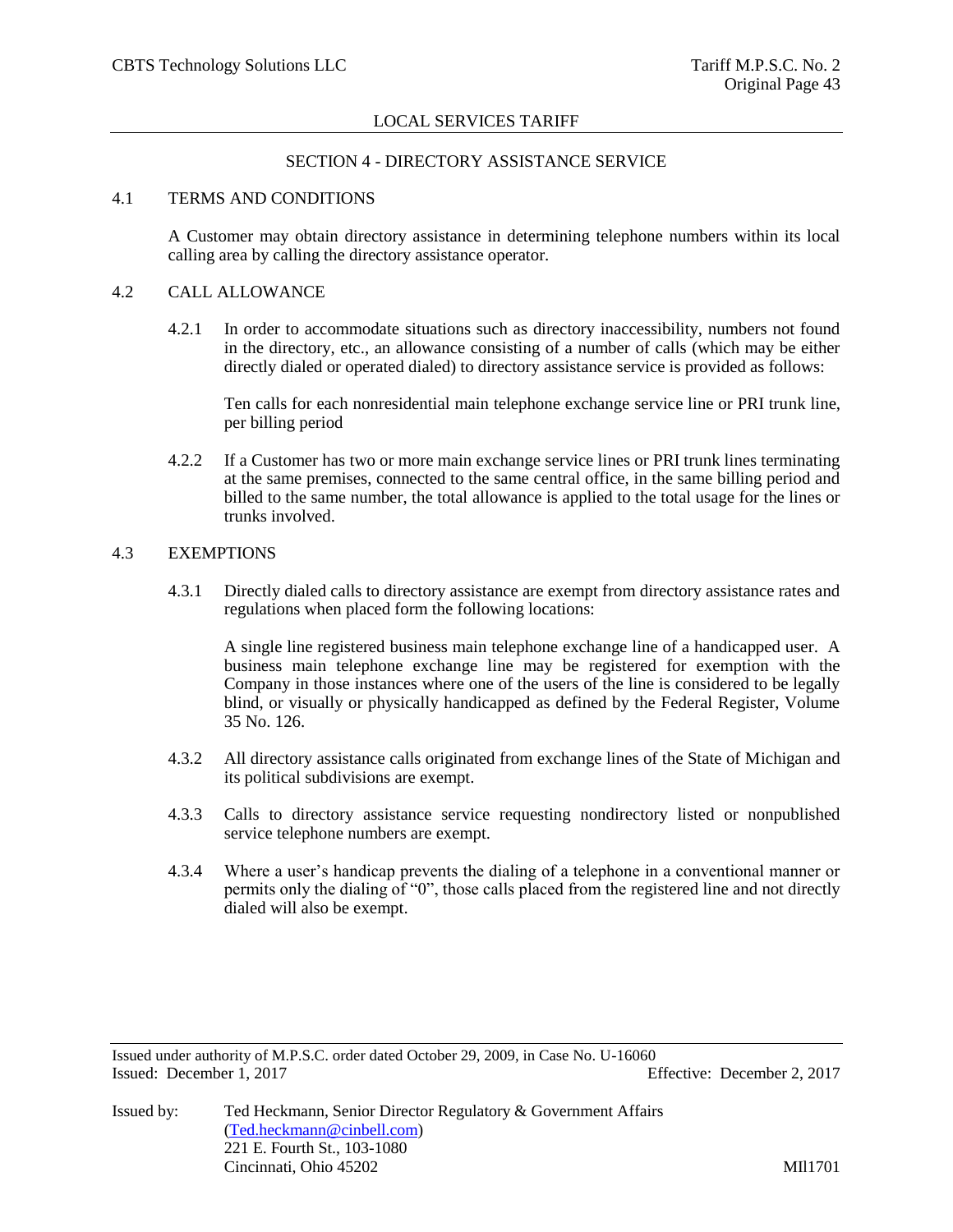### SECTION 4 - DIRECTORY ASSISTANCE SERVICE

# 4.4 RATES AND CHARGES

Each call to directory assistance will be charged as follows: \$1.99

The Customer may make one request on each directory assistance call.

A credit will be given for calls to directory assistance as follows:

-The customer experiences poor transmission or is cut-off during the call; or

-The customer is given an incorrect telephone number.

To obtain such a credit, the customer must notify the Company.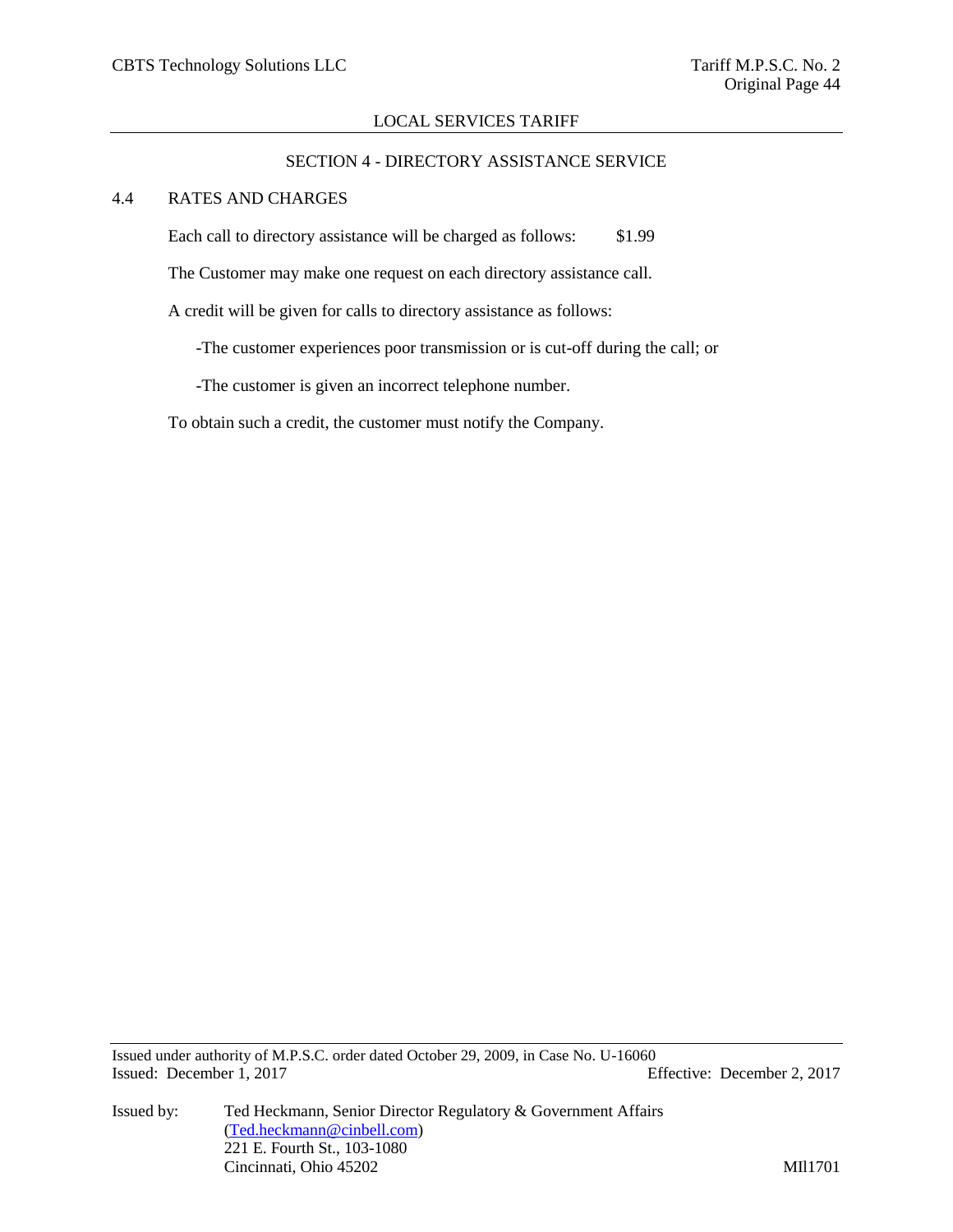# SECTION 5 - OPERATOR ASSISTANCE

# 5.1 SERVICE DESCRIPTIONS

- 5.1.1 General Assistance: The Customer has the option to request general information from the operator, such as dialing instructions, county or city codes, area code information and Customer Service 800 telephone numbers, but does not request the operator to complete the call.
- 5.1.2 Busy Line Verification and Interrupt Service, provides the Customer with the following options:
	- A. Busy Line Verification: Upon request of the calling party, the Company will determine if the line is clear or in use and report to the calling party.
	- B. Busy Line Verification with interrupt: The operator will interrupt the call on the called line only if the calling party indicates an emergency and requests interruption.

# 5.2 RATES AND CHARGES

5.2.1 The following charges will be applied on a per call basis:

General Assistance \$1.00

- 5.2.2 Rates for busy line verification and interrupt services, as specified below, will apply under the following circumstances, per request:
	- A. The operator verifies that the line is busy with a call in progress.
	- B. The operator verifies that the line is available for incoming calls.
	- C. The operator verifies that the called number is busy with a call in progress and the customer requests interruption. The operator will then interrupt the call, advising the called party the name of the calling party. One charge will apply for both verification and interruption.

| <b>Busy Line Verification</b> | \$3.00 |
|-------------------------------|--------|
| <b>Busy Line Interrupt</b>    | \$5.00 |

Issued under authority of M.P.S.C. order dated October 29, 2009, in Case No. U-16060 Issued: December 1, 2017 Effective: December 2, 2017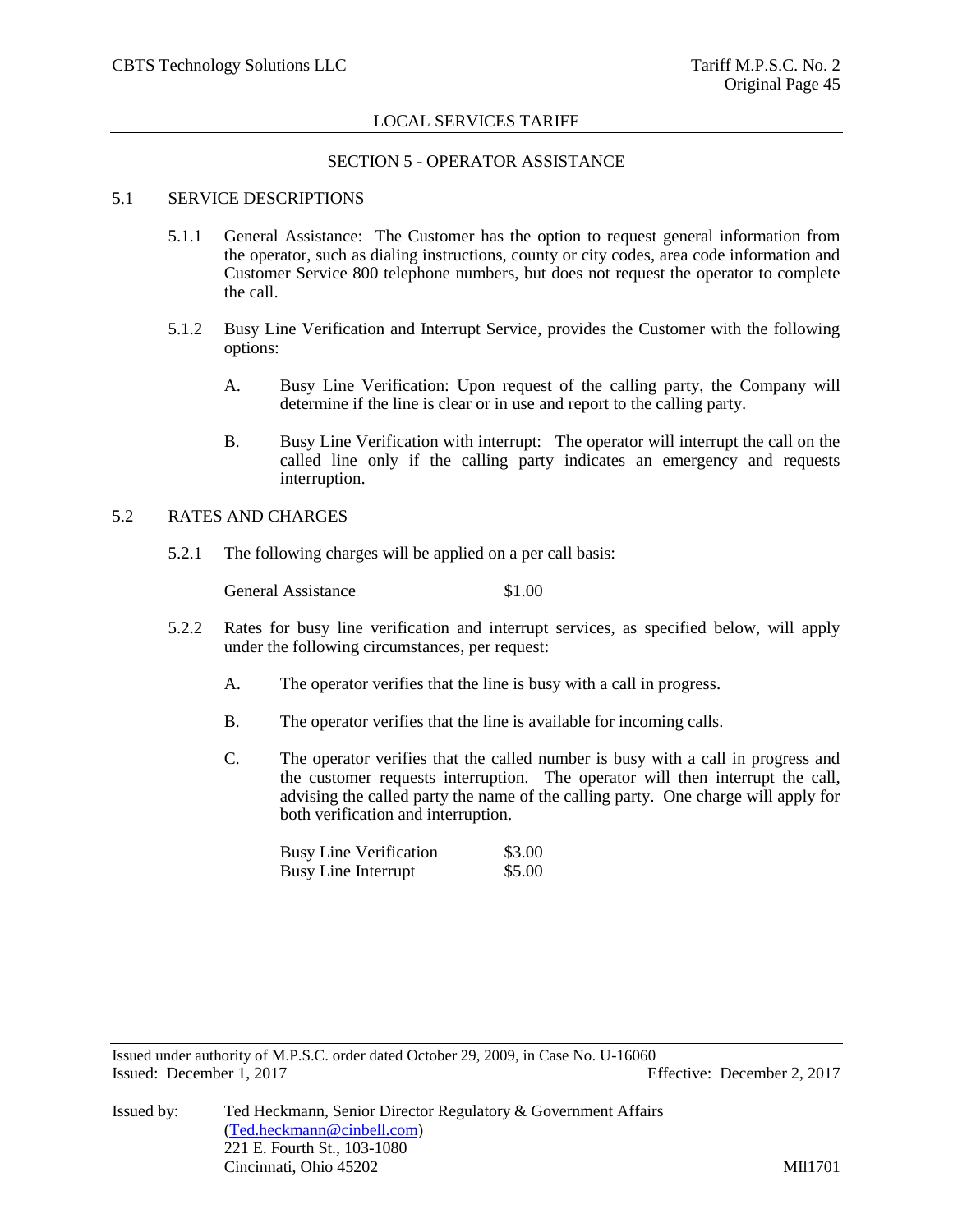### SECTION 6 – BUSINESS EXCHANGE SERVICE

### 6.1 BUSINESS ACCESS LINES

#### 6.1.1 General

Business Access Lines may be purchased individually.

# 6.1.2 Terms and Conditions

Business Access Lines include the serving central office line equipment and all outside lant facilities including the network interface necessary to connect the serving central office to the customer's premises.

Business Access Lines provide access to and usage of 911 services where available, access to operator services and directory assistance, and access to telecommunications relays service.

Business Access Lines allow for presubscription to toll services and access to interexchange toll providers.

Business Access Lines provide unlimited local calling within the customer's local calling area. The local calling area shall be the same as the local calling areas of the facilitiesbased Carriers with whom a resale agreement exists between such Carrier and CBTS, unless stated otherwise in the tariff.

Local exchange services are only available where facilities permit and may be subject to special construction charges.

# 6.1.3 Rates and Charges

A. Monthly Charge

|    | <b>First Lines</b> | <b>Additional Lines, All Accounts</b>                                                      | \$49.75<br>\$49.75 |
|----|--------------------|--------------------------------------------------------------------------------------------|--------------------|
| B. |                    | Nonrecuring Charge                                                                         |                    |
|    | 1.                 | To establish or move an Business Access Line, per line                                     | \$50.00            |
|    | 2.                 | To change telephone number associated with a Business<br>Access Line, per telephone number | \$12.25            |
|    | 3.                 | To change billing arrangements associated with Business<br>Access Lines, per line          | \$12.25            |

Issued under authority of M.P.S.C. order dated October 29, 2009, in Case No. U-16060 Issued: December 1, 2017 Effective: December 2, 2017

| Issued by: | Ted Heckmann, Senior Director Regulatory & Government Affairs |        |
|------------|---------------------------------------------------------------|--------|
|            | (Ted. heckmann@cinbell.com)                                   |        |
|            | 221 E. Fourth St., 103-1080                                   |        |
|            | Cincinnati, Ohio 45202                                        | MI1701 |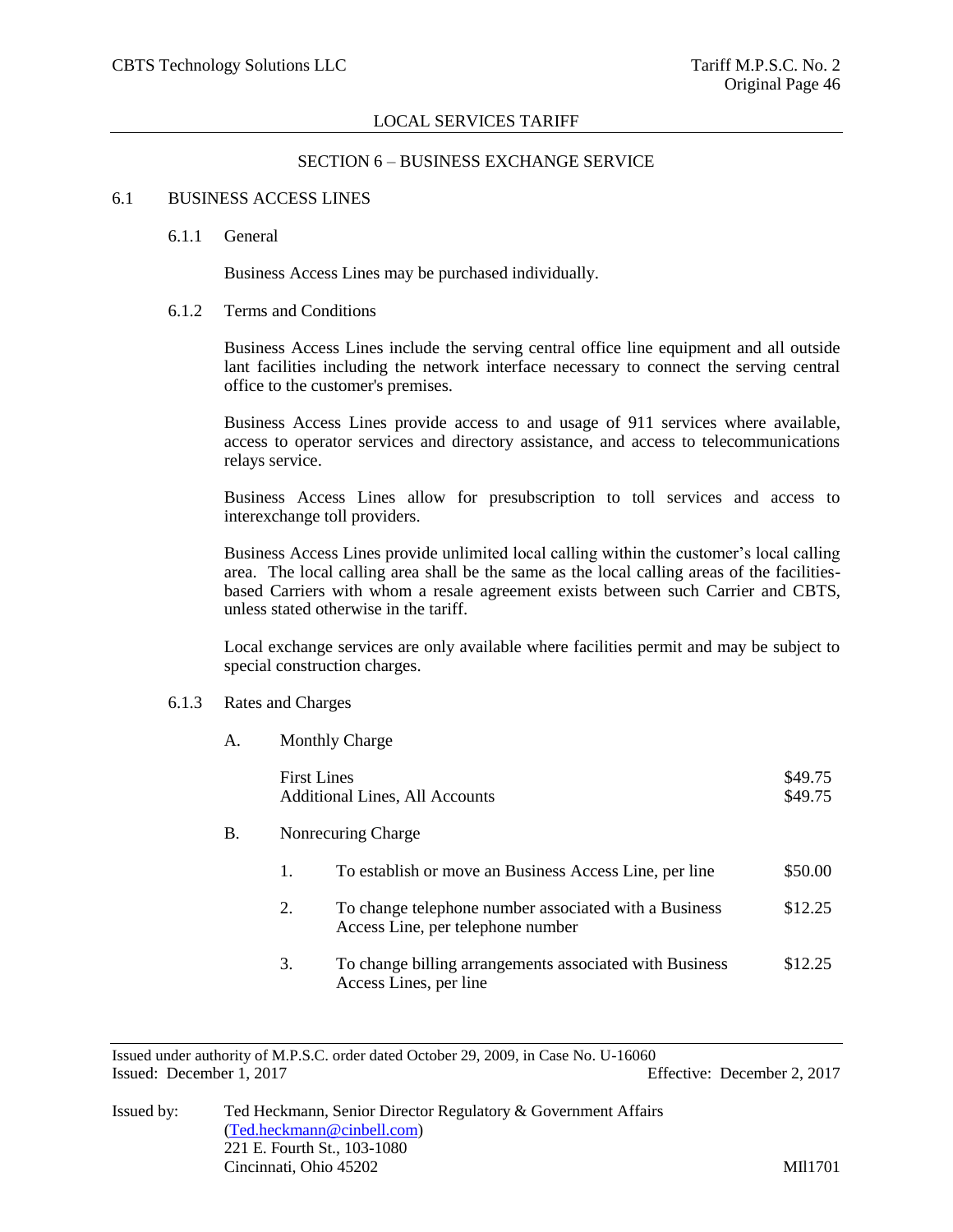# SECTION 6 – BUSINESS EXCHANGE SERVICE, (CONT'D.)

#### 6.2 BUSINESS LOCAL SERVICE BUNDLE

6.2.1 General

Business Local Service Bundles provide a flat rate line with unlimited local calling, in combination with the value added services listed below. Subscriber may select any or all of the features in a bundle, where available. The Customer must specify which features to include in the bundle at the time the order is placed. These bundles provide unlimited use of the optional features selected by the Customer to include in the bundle.

## 6.2.2 Regulations

- A. Features associated with an individual Local Service bundle are per line. Features cannot be split between lines.
- B. All charges (such as E-911 Service, taxes and other surcharges) normally associated with a flat rate line will be billed in addition to the Business Local Service Bundle charges.
- C. The nonrecurring charge associated with the Business Bundle applies when a customer installs new service, moves to a new address or changes the telephone number associated with the Business Bundle.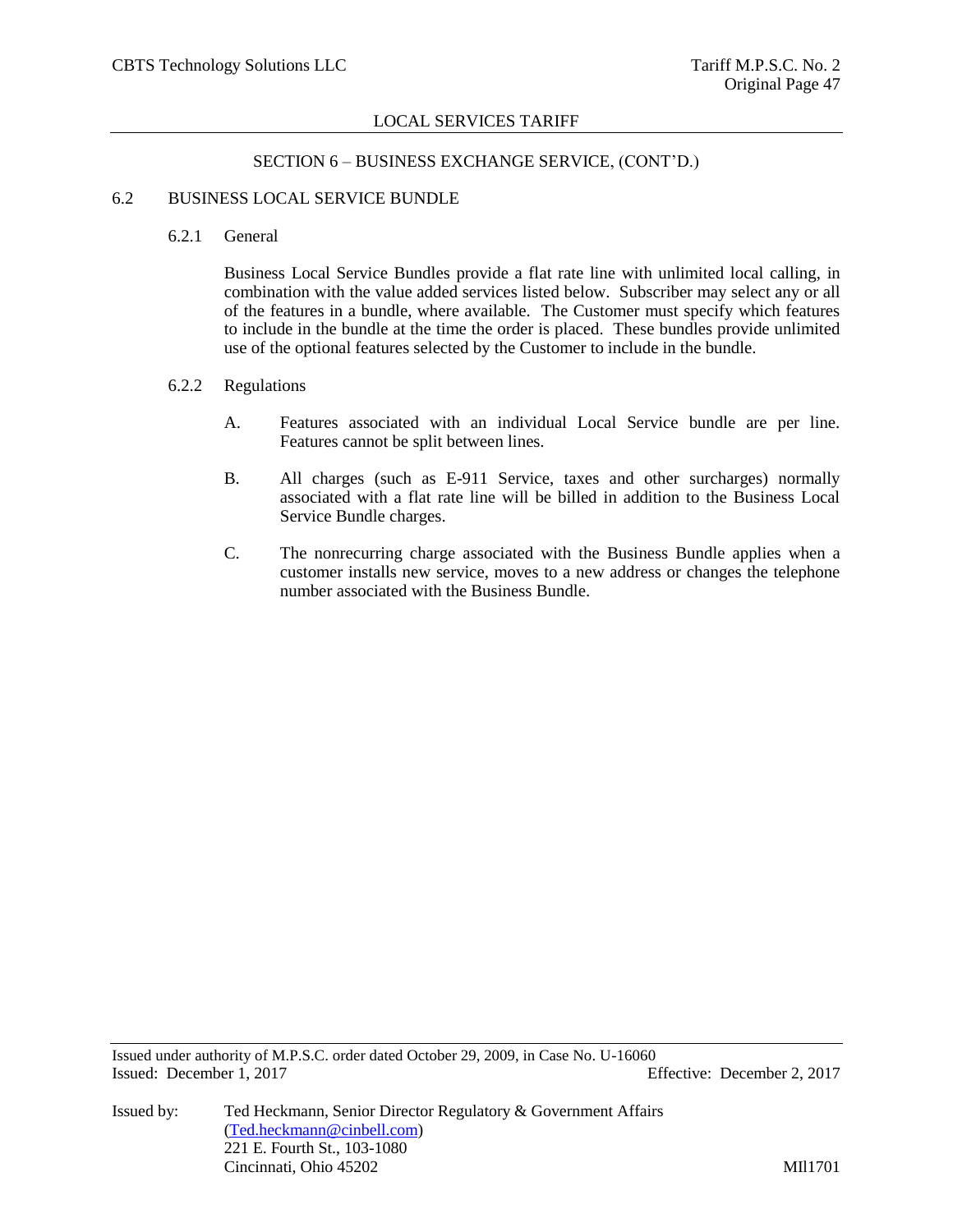### SECTION 6 – BUSINESS EXCHANGE SERVICE, (CONT'D.)

### 6.2 BUSINESS LOCAL SERVICE BUNDLE, (CONT'D.)

6.2.3 Service Description

Customers subscribing to the Business Local Service bundle may subscribe to any or all of the following features where available.

- A. Call Waiting allows a customer to control the treatment applied to incoming calls while the customer is off-hook on an existing call. While on an existing call, Call Waiting Deluxe notifies the customer of an incoming call with the call waiting tone.
- B. Calling Name and Number provides for the delivery of the listed name and telephone number associated with the calling party telephone number on incoming calls. This information is provided to the subscriber to Calling Name and Number service so that the information may be displayed on a customerprovided display device attached to the subscriber's line or telephone set.
- C. Voice Mail Support Package provides the combination of the Call Forwarding Busy, Call Forwarding Don't Answer, and Message Waiting Indicator services.
- D. Hunting is the process by which two or more exchange service lines, served from the same central office and furnished to the same customer, are grouped so that incoming calls overflow to the first non-busy line if the called line is busy. A busy signal is not given unless all the grouped lines are busy.
- 6.2.4 Rates and Charges
	- A. Monthly Charge \$69.95
	- B. Nonrecurring Charge \$60.00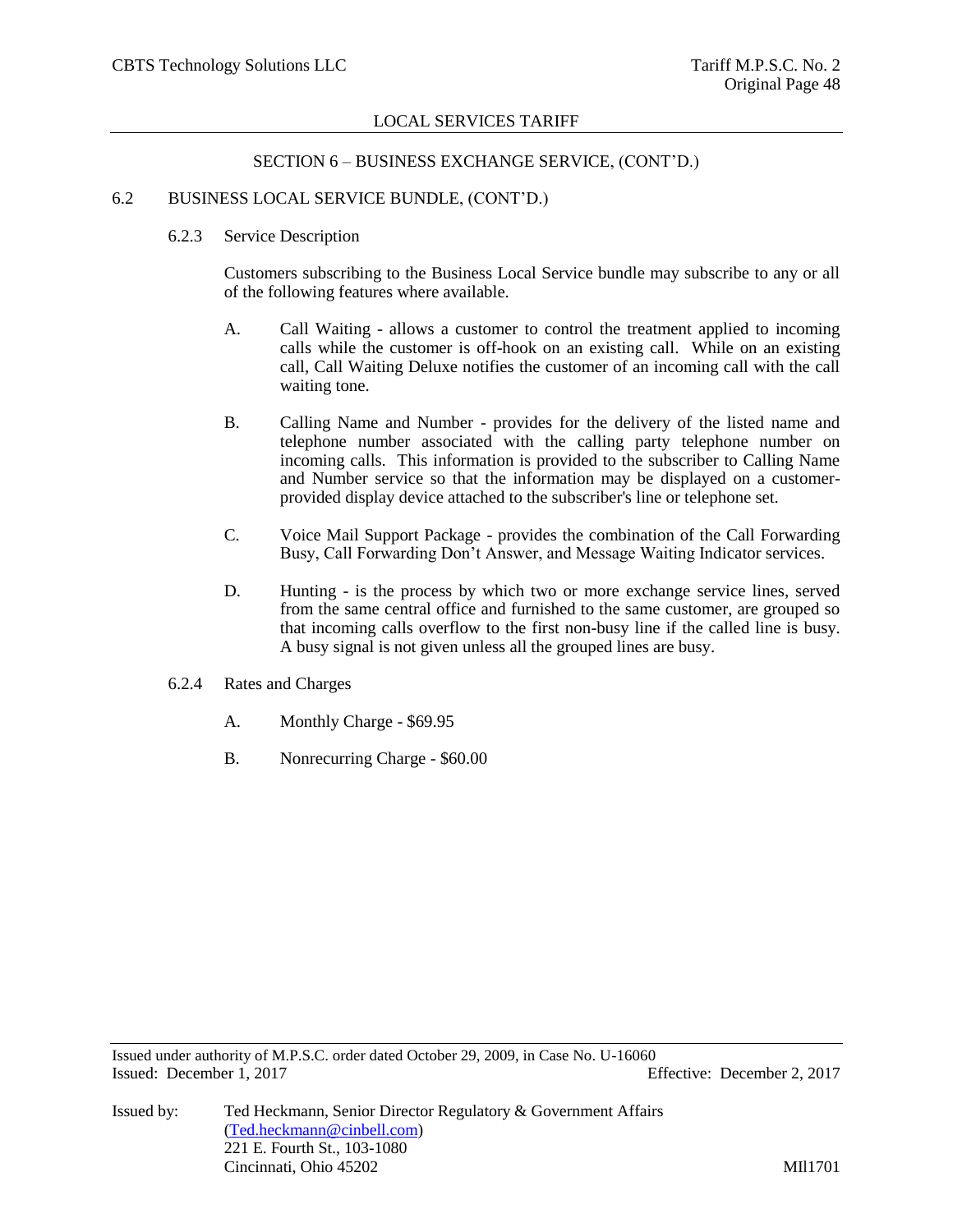### SECTION 7 – PRI SERVICE

## 7.1 TERMS AND CONDITIONS

### 7.1.1 Service Description

PRI Service is an ISDN local exchange service that provides a Customer with the ability to transmit and receive multiple voice and data circuit switched calls simultaneously over a single Primary Rate Facility. PRI Service is available from suitably equipped central offices and where suitable loop facilities exist.

PRI Service consists of a Primary Rate Facility and B-Channel Bearer Trunks and D-Channel Bearer Services. The Primary Rate Facility and the ISDN Bearer Trunks are not offered separately. Up to twenty-three B-Channels Bearer Trunks and one D-Channel Bearer Service may be provisioned on each access line. In addition, optional features may be purchased as specified in B.5 of this section.

PRI Service will provide transport of customer information over the 23 available B channels in the form of circuit-switched voice or data at speeds up to 64 Kbps. The basic service will include the 1.544 Mbps switched facility and the D-Channel Bearer Service. B-Channels will be ordered in addition to the Primary Rate Facility.

Dedicated B-Channel configuration: Dedicated trunk groups are the standard feature for PRI Service. Dedicated trunk groups must be assigned to handle one specific call type (examples: DID, DOD).

Two Way DID channels provide capability for two way standard service and direct inward dialing service.

D-Channel configuration: Each Basic PRI service will include a dedicated D-Channel for signaling.

All Bearer Trunk Channels use MF or DTMF signaling.

Only flat rate trunk channels are available.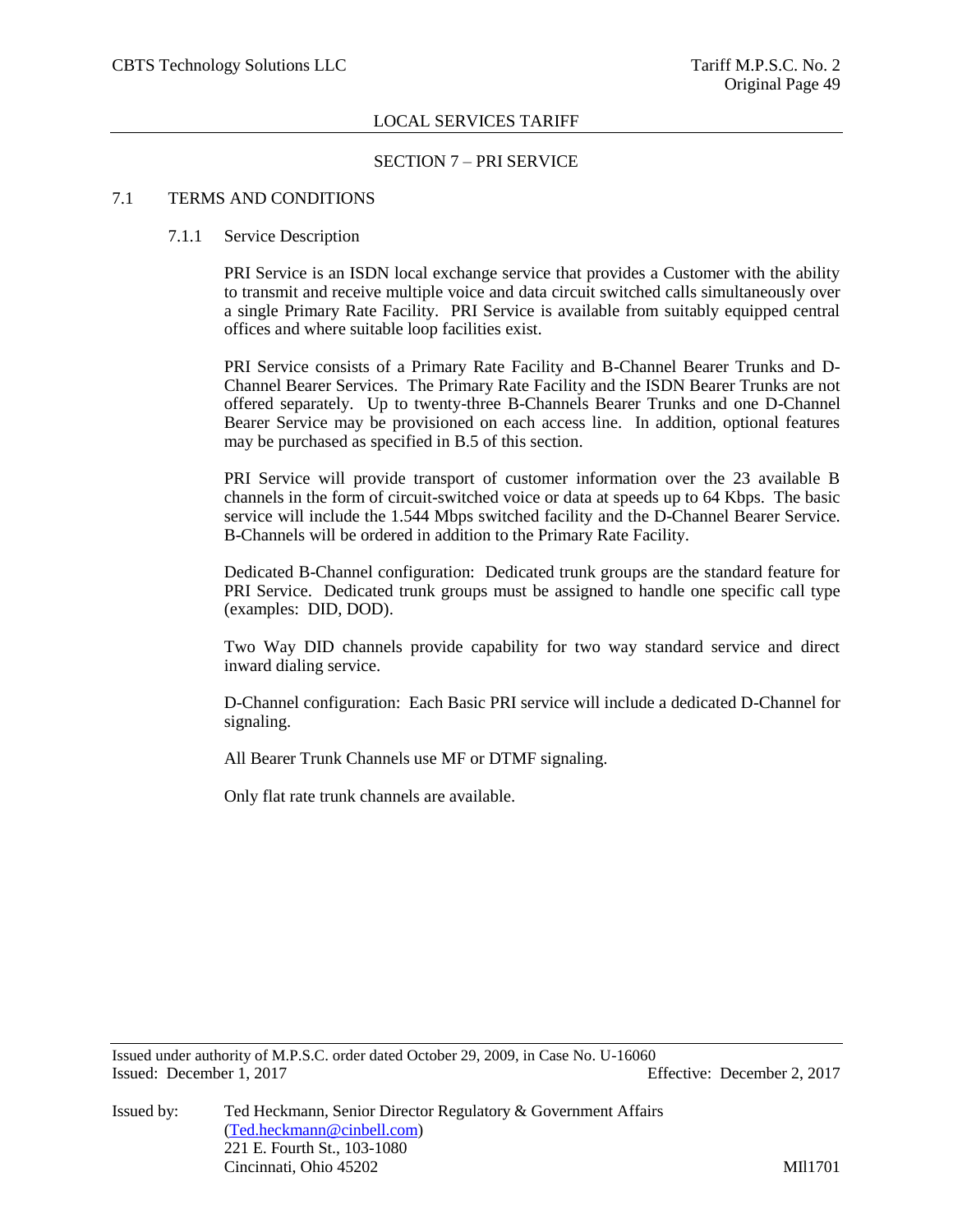SECTION 7 – PRI SERVICE, (CONT'D.)

#### 7.1 TERMS AND CONDITIONS, (CONT'D.)

### 7.1.2 Definitions

A. Primary Rate Facility

A Primary Rate Facility is a digital pipe from the Customer's location to the Company central office which transports one or more ISDN Bearer Trunks (b. and c. following). A Primary Rate Facility can carry up to twenty-three 64 Kbps B-Channel Bearer Trunks and one 64 Kbps D-Channel Bearer Service. All selected Bearer Trunks and Services can operate on the Primary Rate Facility simultaneously.

B. B-Channel Bearer Trunks

B-Channel Bearer Trunks define the types of traffic that the Primary Rate Facility will carry. A B-Channel Bearer Trunk is a 64 Kbps information channel used in conjunction with circuit-switched service. These trunks can be configured as 1-Way In, 1-Way Out, or 2-Way.

C. D-Channel Bearer Services

The D-Channel Bearer Service is a 64 Kbps signaling channel used to control associated B Channels. One D-Channel is required for each Primary Rate Facility, and is included in the Primary Rate Facility's monthly rate.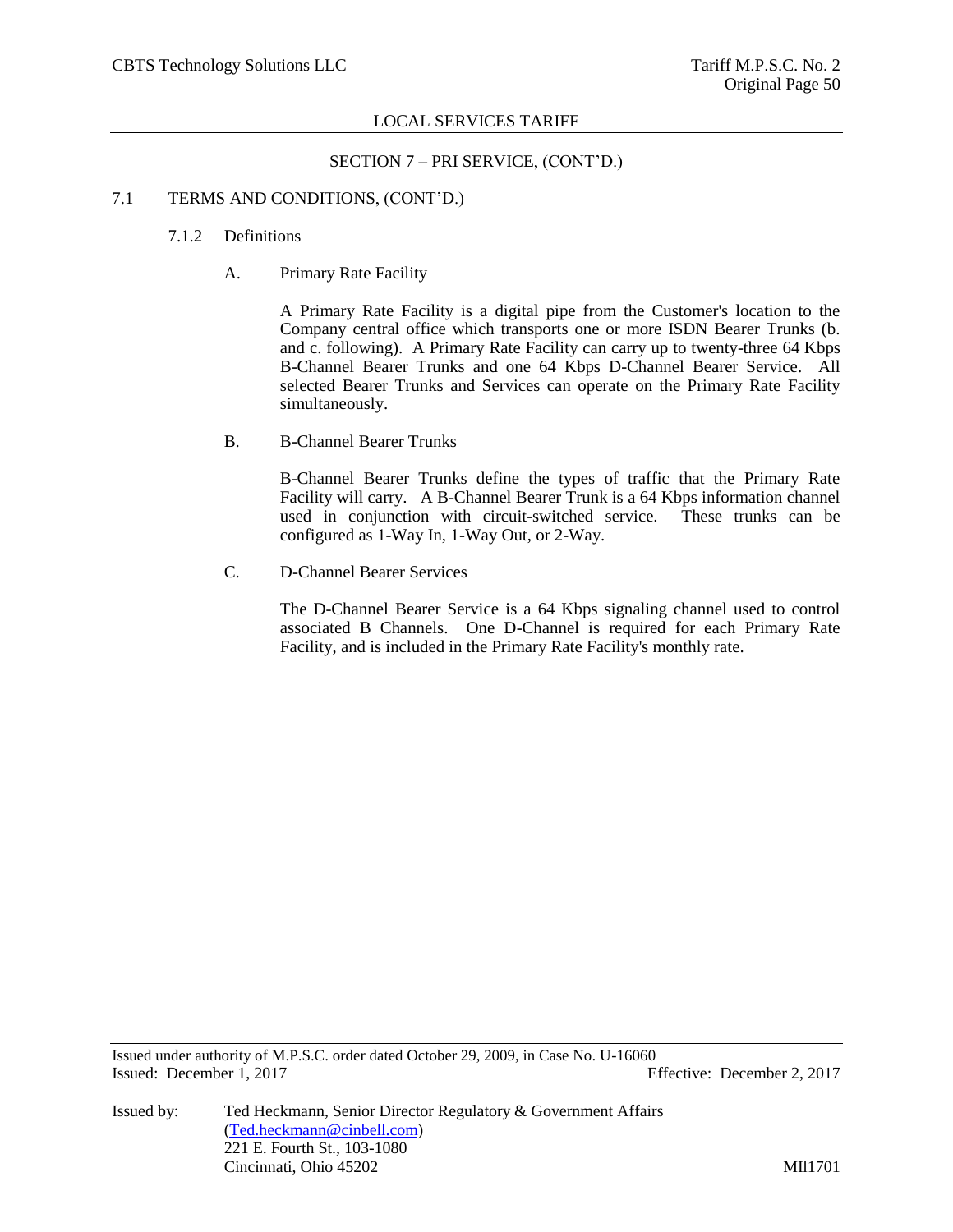## SECTION 7 – PRI SERVICE, (CONT'D.)

### 7.1 TERMS AND CONDITIONS, (CONT'D.)

### 7.1.3 Regulations

PRI Service is furnished subject to the availability of suitable facilities and is only served from specially-equipped digital central offices.

Service from some central offices may not provide all of the features and functionality described in this section.

PRI Service is offered under the Variable Term Payment Plan as outlined in this tariff.

Early contract termination charges as outlined in the Variable Term Payment Plan section of this tariff apply to this service.

The minimum service period for PRI Service is twelve months.

The Customer must provide customer premises equipment that meets the technical requirements of the serving central office.

The Customer is responsible for providing power to all customer premises equipment (CPE) attached to the Primary Rate Facility.

The Customer must notify the Company when call type maximums and minimums are to be changed for the call-by-call feature. This is in order to maintain the proper provision of directory numbers and call control on the line.

When a customer transfers a call, the customer is responsible for any toll charges associated with the customer originated leg(s) of the call.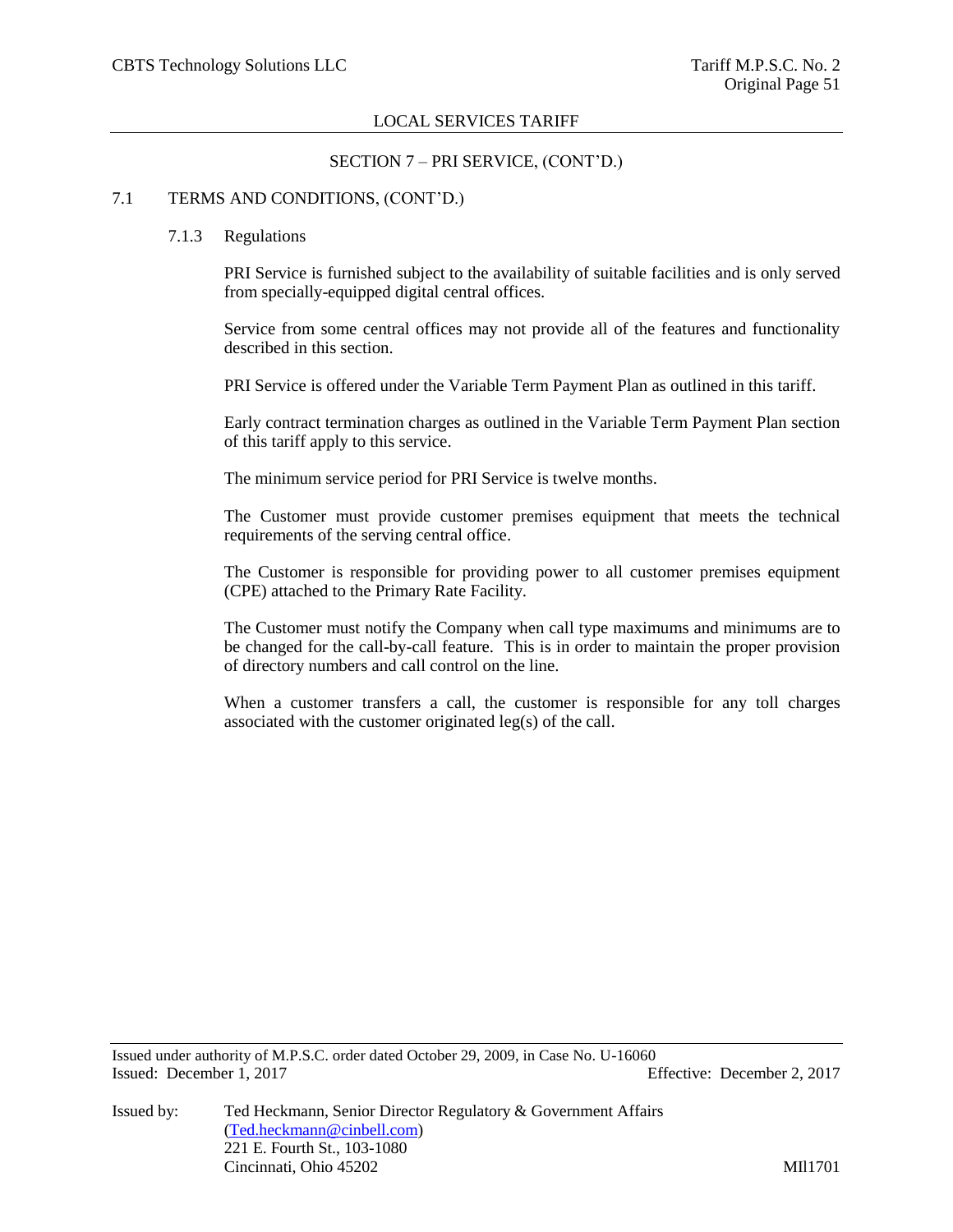## SECTION 7 – PRI SERVICE, (CONT'D.)

### 7.1 TERMS AND CONDITIONS, (CONT'D.)

7.1.4 PRI Service Optional Features

The following features are available to PRI Service customers at additional cost.

A. Call-By-Call Service Selection

This feature provides the option for B-Channels to be assigned into a flexible trunk group which can support different call types based on real-time traffic needs. Call-By-Call service selection also allows primary as well as secondary long-distance carriers to be established for the entire trunk group (e.g., Alternate Routing Arrangement).

B. Individual Calling Line Identification (ICLID)

This feature provides customer access to the calling party's number. Feature operation is dependent on customer premise equipment and technology in use at the calling party's serving office.

C. Direct Inward Dialing (DID)

This feature provides Direct Inward Dialing to a station. DID Termination rates will apply per B-Channel configured with this option. ISDN Primary Rate Interface Service DID Number Blocks are ordered with DID Terminations on the B-Channels

D. Back-up D-Channel

This feature provides a minimum of three or more Primary Rate Interface Service facilities terminating at the same customer premises to share one primary and one secondary (or Back-up) D-Channel. The number of Primary Rate Interface Service facilities that can be shared by this feature will be based upon the availability of central office and other network facilities, and will be subject to change on a central office by central office basis.

E. Channel Transfer Service

This feature allows the customer to transfer an incoming call to another line and then hang up leaving the other two parties on a two-way call and freeing up the customer's line for another call. The customer will be responsible for toll charges associated with the transferred call.

Issued under authority of M.P.S.C. order dated October 29, 2009, in Case No. U-16060 Issued: December 1, 2017 Effective: December 2, 2017

Issued by: Ted Heckmann, Senior Director Regulatory & Government Affairs [\(Ted.heckmann@cinbell.com\)](mailto:Ted.heckmann@cinbell.com) 221 E. Fourth St., 103-1080 Cincinnati, Ohio 45202 MIl1701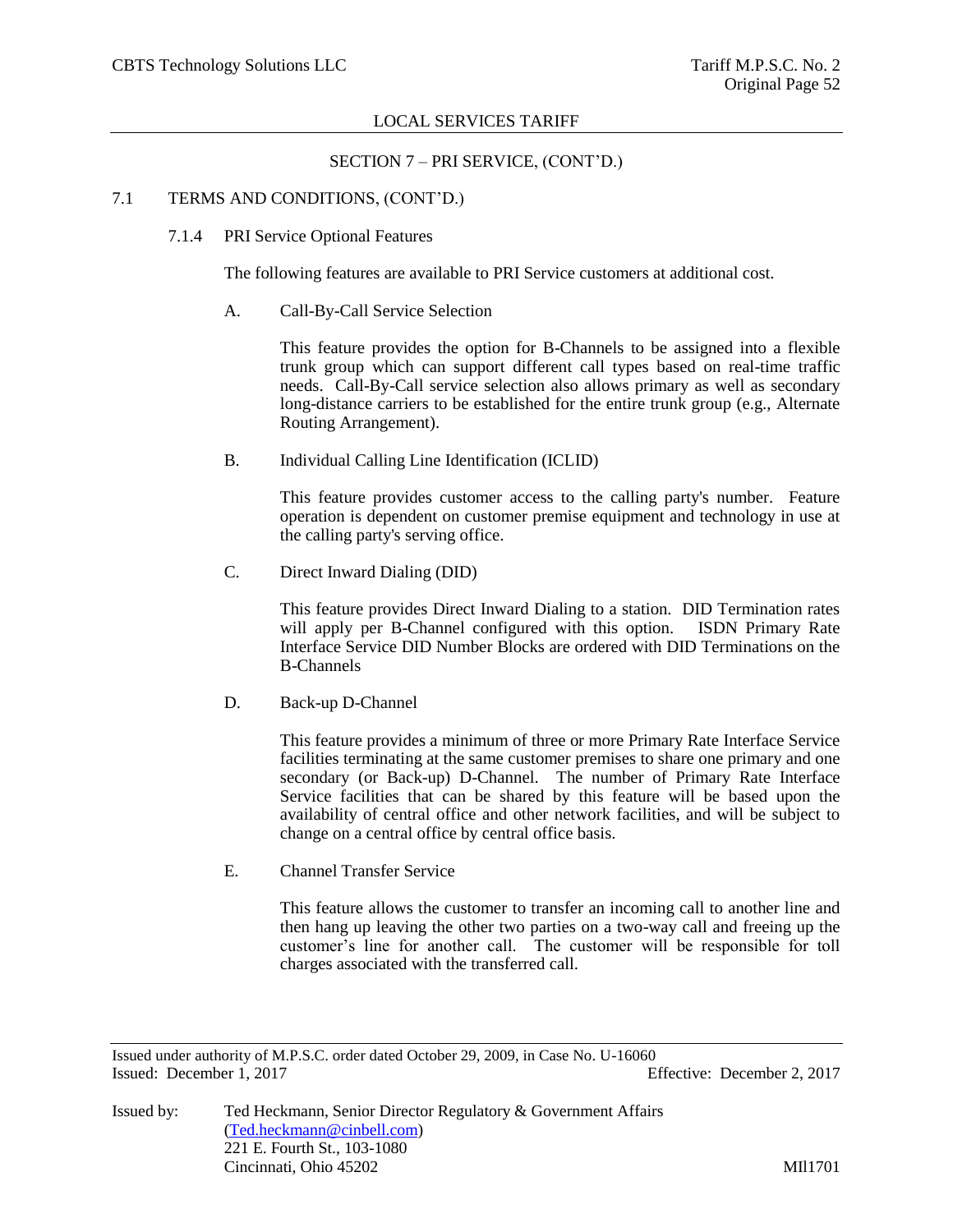#### SECTION 7 – PRI SERVICE, (CONT'D.)

# 7.2 RATES AND CHARGES

| 7.2.1 | <b>Base Service</b>                                    |                   |          |               |                            |          |          |
|-------|--------------------------------------------------------|-------------------|----------|---------------|----------------------------|----------|----------|
|       |                                                        | Initial<br>Charge | MTM      | <u>12 Mo.</u> | <u>24 Mo.</u>              | 36 Mo.   | 60 Mo.   |
|       | Primary Rate Facility                                  | \$640.00          | \$561.21 | \$547.21      | \$533.20                   | \$505.15 | \$477.00 |
|       | <b>B-Channel Bearer Trunks with Flat Rate Service:</b> |                   |          |               |                            |          |          |
|       | Each Two-Way/<br><b>DID</b> Channel                    | \$21.00           | \$57.25  | \$49.38       | \$41.50                    | \$25.75  | \$24.30  |
|       | <b>DID Number Blocks:</b>                              |                   |          |               |                            |          |          |
|       | Each group of 20<br><b>DID Numbers (Note 2)</b>        | \$207.40          | \$4.15   | \$4.15        | \$4.15                     | \$4.15   | \$4.15   |
| 7.2.2 | <b>Optional Features</b>                               |                   |          |               |                            |          |          |
|       | Call-By-Call                                           | \$150.00          | \$115.00 |               | \$115.00 \$115.00 \$115.00 |          | \$115.00 |
|       | <b>ICLID</b>                                           | \$100.00          | \$115.00 | \$115.00      | \$115.00                   | \$115.00 | \$115.00 |
|       | Call-By-Call and<br><b>ICLID</b> Combination           | \$200.00          | \$200.00 | \$200.00      | \$200.00                   | \$200.00 | \$200.00 |
|       | Back-Up D-Channel                                      | \$100.00          | \$50.00  | \$50.00       | \$50.00                    | \$50.00  | \$50.00  |
|       | Channel Transfer<br>Service                            | \$100.00          | \$115.00 | \$115.00      | \$115.00                   | \$115.00 | \$115.00 |

Note 2: If multiple DID number blocks are purchased at the same time, Initial Charge applies to the first group of DID numbers only.

Issued under authority of M.P.S.C. order dated October 29, 2009, in Case No. U-16060 Issued: December 1, 2017 Effective: December 2, 2017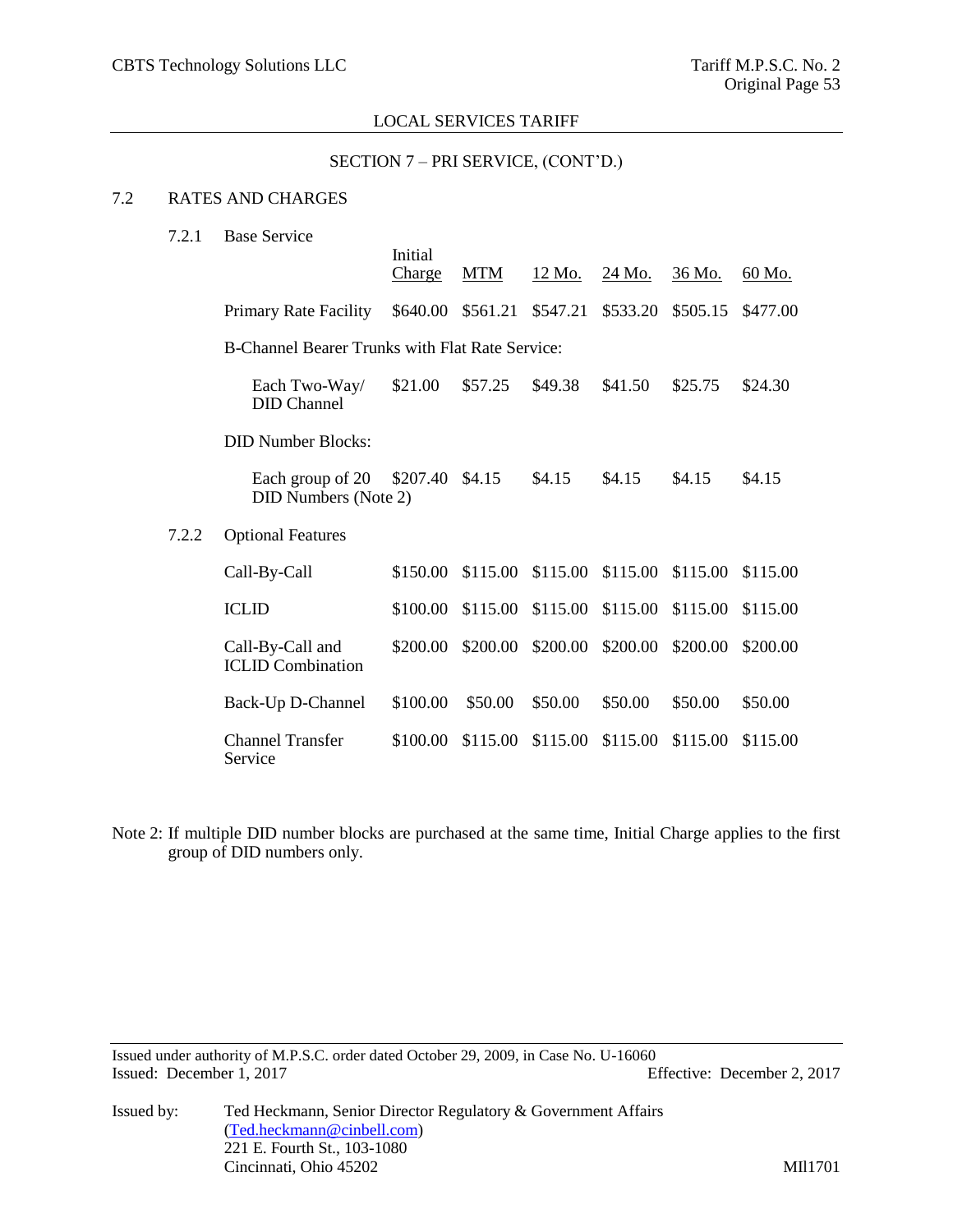## SECTION 8 – EXCHANGE AREAS & LOCAL CALLING AREAS

The Company is adopting the service area(s), exchange boundaries and local calling areas of the facilitiesbased carrier with whom the Company has a resale agreement in effect.

Local Calling Areas - Traditional Ameritech Michigan Exchanges

Calls originating from the listed Exchange or Zone and terminating in the Exchanges and Zones in the local calling area will be treated and charged as local calls.

| <b>Exchange or Zone</b> | <b>Local Calling Area</b>                                                                                |
|-------------------------|----------------------------------------------------------------------------------------------------------|
| Ada                     | Ada, Alto, Dutton, Grand Rapids, Grattan, Lowell, Rockford                                               |
| Akron                   | Akron, Bay City, Caro, Fairgrove, Unionville                                                             |
| Albion                  | Albion, Concord, Homer, Parma, Springport                                                                |
| Algonac                 | Algonac, Marine City, New Baltimore                                                                      |
| Alto                    | Alto, Ada, Caledonia, Clarksville, Dutton, Freeport, Grand Rapids, Lowell                                |
| Amasa                   | Amasa, Crystal Falls, Fence River, Golden Lake, Iron River, Watton                                       |
| Ann Arbor               | Ann Arbor, Chelsea, Dexter, Manchester, Milan, Plymouth, Saline, South Lyon,<br>Whitmore Lake, Ypsilanti |
| Applegate               | Applegate, Carsonville, Croswell, Lexington, Peck, Port Sanilac, Sandusky                                |
| Armada                  | Armada, Capac, Memphis, New Haven, Richmond, Romeo                                                       |
| Athens                  | Athens, Battle Creek, Climax, Colon, Fulton, Mendon, Union City                                          |
| Auburn                  | Auburn, Bay City, Freeland, Linwood, Midland                                                             |
| Auburn Heights          | Auburn Heights, Birmingham, Pontiac, Rochester, Troy, Utica                                              |
| <b>Bad Axe</b>          | Bad Axe, Cass City, Elkton, Harbor Beach, Kinde, Port Hope, Ubly                                         |

Issued under authority of M.P.S.C. order dated October 29, 2009, in Case No. U-16060 Issued: December 1, 2017 Effective: December 2, 2017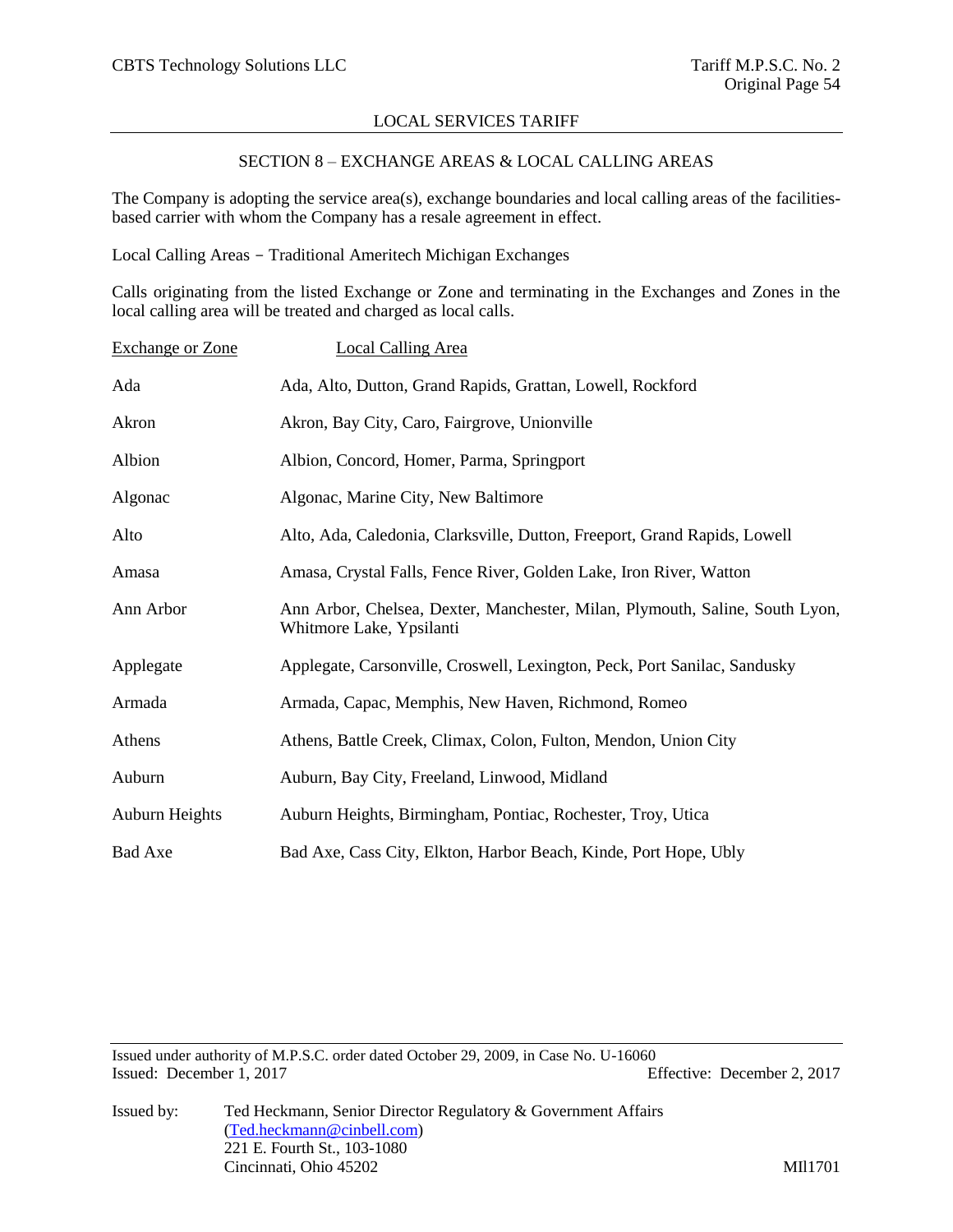# SECTION 8 – EXCHANGE AREAS & LOCAL CALLING AREAS, (CONT'D.)

Local Calling Areas - Traditional Ameritech Michigan Exchanges, (Cont'd.)

| <b>Exchange or Zone</b> | <b>Local Calling Area</b>                                                                                              |
|-------------------------|------------------------------------------------------------------------------------------------------------------------|
| Baldwin                 | Baldwin, Big Rapids, Carr, Hart, Hesperia, Irons, Luther, Reed City, White<br>Cloud                                    |
| <b>Bark River</b>       | Bark River, Carney, Cornell, Escanaba, Felch, Powers                                                                   |
| <b>Battle Creek</b>     | Battle Creek, Athens, Augusta, Banfield, Bellevue, Burlington, Climax, Hickory<br>Corners, Lacey, Marshall, Union City |
| Bay City                | Bay City, Akron, Auburn, Fairgrove, Freeland, Linwood, Munger, Saginaw                                                 |
| <b>Bay Port</b>         | Bay Port, Caseville, Pigeon, Sebewaing                                                                                 |
| Beaverton               | Beaverton, Clare, Coleman, Gladwin, Hope, Pinconning                                                                   |
| Belding                 | Belding, Grattan, Greenville, Lowell, Orleans, Saranac                                                                 |
| Belleville              | Belleville, New Boston, Romulus, Wayne, Willis, Ypsilanti                                                              |
| Bellevue                | Bellevue, Battle Creek, Charlotte, Lacey, Marshall, Olivet                                                             |
| <b>Benton Harbor</b>    | Benton Harbor, Berrien Springs, Coloma, Covert, Eau Claire, St. Joseph, Sister<br>Lakes, Watervliet                    |
| Bergland                | Bergland, Ewen, Lake Gogebic, Marenisco, Ontonagon, Wakefield, Rockland,<br>White Pine                                 |
| <b>Berrien Springs</b>  | Berrien Springs, Baroda, Benton Harbor, Buchanan, Eau Claire, Niles, St. Joseph                                        |
| <b>Bessemer</b>         | Bessemer, Ironwood, Marenisco, Wakefield                                                                               |
| Beulah                  | Beulah, Bear Lake, Copemish, Frankfort, Honor, Lake Ann                                                                |
|                         |                                                                                                                        |

Issued under authority of M.P.S.C. order dated October 29, 2009, in Case No. U-16060 Issued: December 1, 2017 Effective: December 2, 2017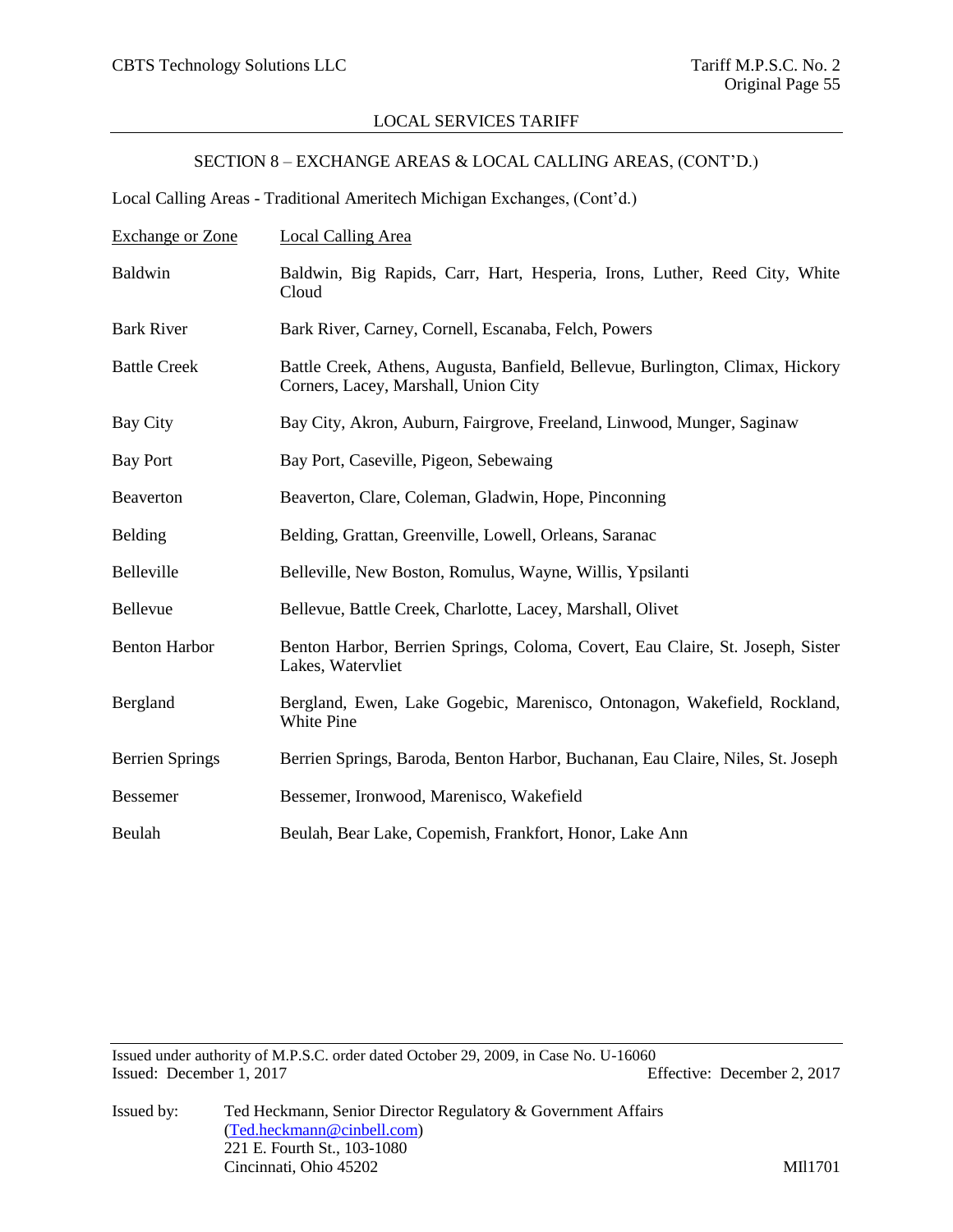# SECTION 8 – EXCHANGE AREAS & LOCAL CALLING AREAS, (CONT'D.)

Local Calling Areas - Traditional Ameritech Michigan Exchanges, (Cont'd.)

| <b>Exchange or Zone</b> | Local Calling Area                                                                                    |
|-------------------------|-------------------------------------------------------------------------------------------------------|
| Big Bay                 | Big Bay, Marquette                                                                                    |
| <b>Big Rapids</b>       | Big Rapids, Baldwin, Chippewa Lake, Evart, Mecosta, Reed City, Stanwood,<br>White Cloud               |
| <b>Birch Run</b>        | Birch Run, Frankenmuth, Millington, Saginaw                                                           |
| Birmingham              | Birmingham, Auburn Heights, Pontiac, Royal Oak, Southfield, Troy, West<br>Bloomfield                  |
| <b>Boyne City</b>       | Boyne City, Boyne Falls, Charlevoix, East Jordan, Elmira, Petoskey, Walloon<br>Lake                   |
| <b>Brevort</b>          | Brevort, Engadine, Rexton, St. Ignace                                                                 |
| <b>Brighton</b>         | Brighton, Dexter, Hartland, Howell, Milford-White Lake, Pinckney, South Lyon,<br><b>Whitmore Lake</b> |
| Buchanan                | Buchanan, Baroda, Berrien Springs, Galien, Niles                                                      |
| <b>Byron</b>            | Byron, Durand, Gaines, Howell, Linden                                                                 |
| <b>Byron Center</b>     | Byron Center, Dorr, Dutton, Grand Rapids, Hudsonville, Jamestown, Moline                              |
| Cadillac                | Cadillac, Harrietta, Hoxeyville, Lake City, Manton, McBain, Mesick, Tustin                            |
| Caledonia               | Caledonia, Alto, Dutton, Freeport, Grand Rapids, Middleville, Moline, Wayland                         |
| Calumet                 | Calumet, Houghton, Keweenaw, Lake Linden                                                              |
| Carleton                | Carleton, Flat Rock, Maybee, Monroe, New Boston, Newport, Willis                                      |

Issued under authority of M.P.S.C. order dated October 29, 2009, in Case No. U-16060 Issued: December 1, 2017 Effective: December 2, 2017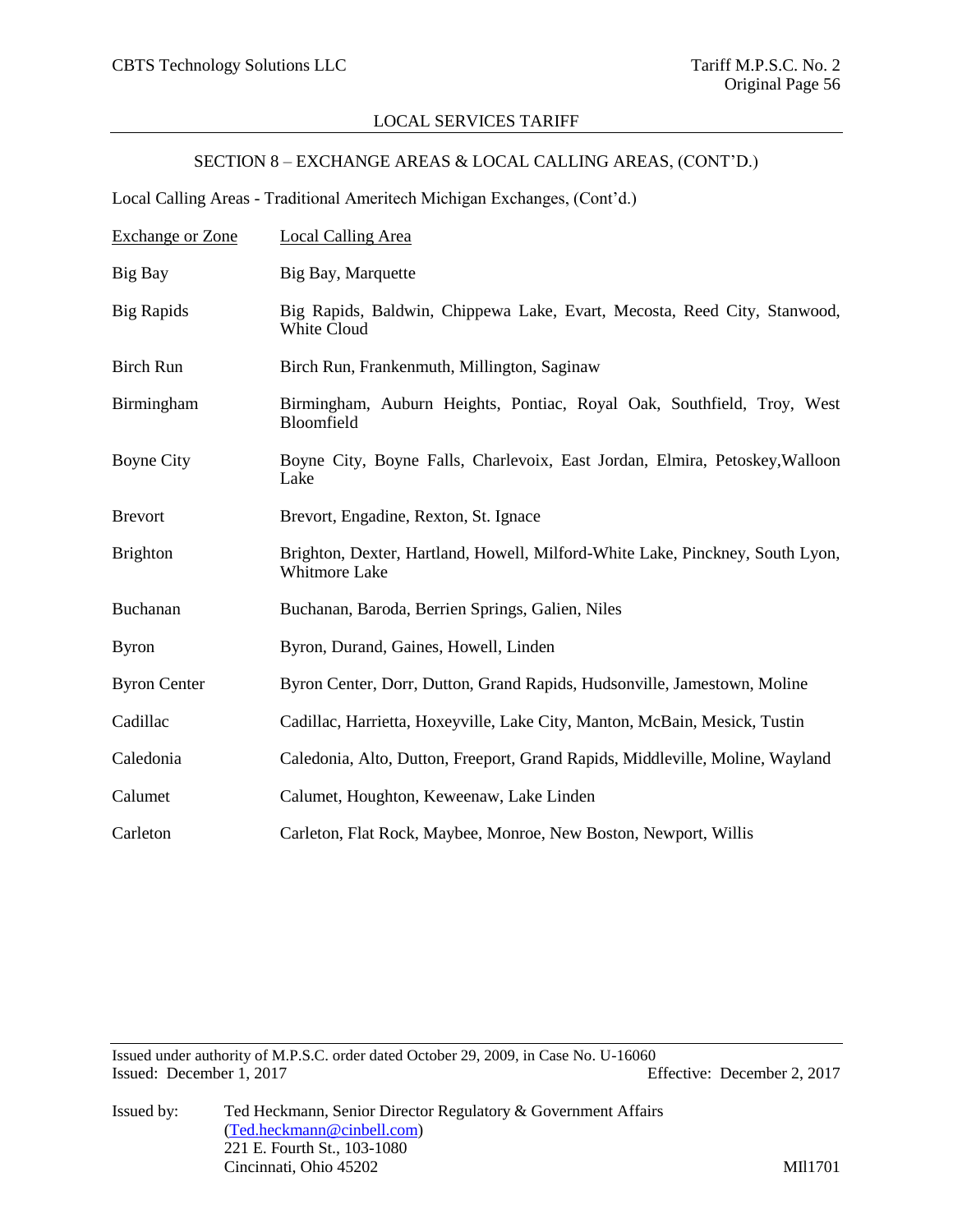# SECTION 8 – EXCHANGE AREAS & LOCAL CALLING AREAS, (CONT'D.)

Local Calling Areas - Traditional Ameritech Michigan Exchanges, (Cont'd.)

| <b>Exchange or Zone</b> | <b>Local Calling Area</b>                                                                                            |
|-------------------------|----------------------------------------------------------------------------------------------------------------------|
| Carsonville             | Carsonville, Applegate, Deckerville, Port Sanilac, Sandusky                                                          |
| Casnovia                | Casnovia, Cedar Springs, Grant, Kent City, Sand Lake, Sparta, Ravena                                                 |
| <b>Cedar Springs</b>    | Cedar Springs, Casnovia, Greenville, Kent City, Rockford, Sand Lake, Sparta,<br>Trufant                              |
| Center Line             | Center Line, Detroit Areas 2 and 3, Roseville, Royal Oak, Warren                                                     |
| Champion                | Champion, Ishpeming, Michigamme, Republic                                                                            |
| Channing                | Channing, Crystal Falls, Felch, Fence River, Iron Mountain, Republic                                                 |
| Charlevoix              | Charlevoix, Boyne City, East Jordan, East Port, Ellsworth, Petoskey                                                  |
| Charlotte               | Charlotte, Bellevue, Eaton Rapids, Grand Ledge, Mulliken, Olivet, Potterville,<br>Springport, Sunfield, Vermontville |
| Cheboygan               | Cheboygan, Indian River, Levering, Mackinaw City, Pellston                                                           |
| Chelsea                 | Chelsea, Ann Arbor, Dexter, Gregory, Manchester, Pinckney                                                            |
| Clare                   | Clare, Beaverton, Coleman, Farwell, Gladwin, Harrison, Rosebush                                                      |
| Clarklake               | Clarklake, Brooklyn, Bundy Hill, Hanover, Jackson, Napoleon                                                          |
| Clarkston               | Clarkston, Commerce, Drayton Plains, Holly, Lake Orion, Milford-White Lake,<br>Ortonville, Oxford, Pontiac           |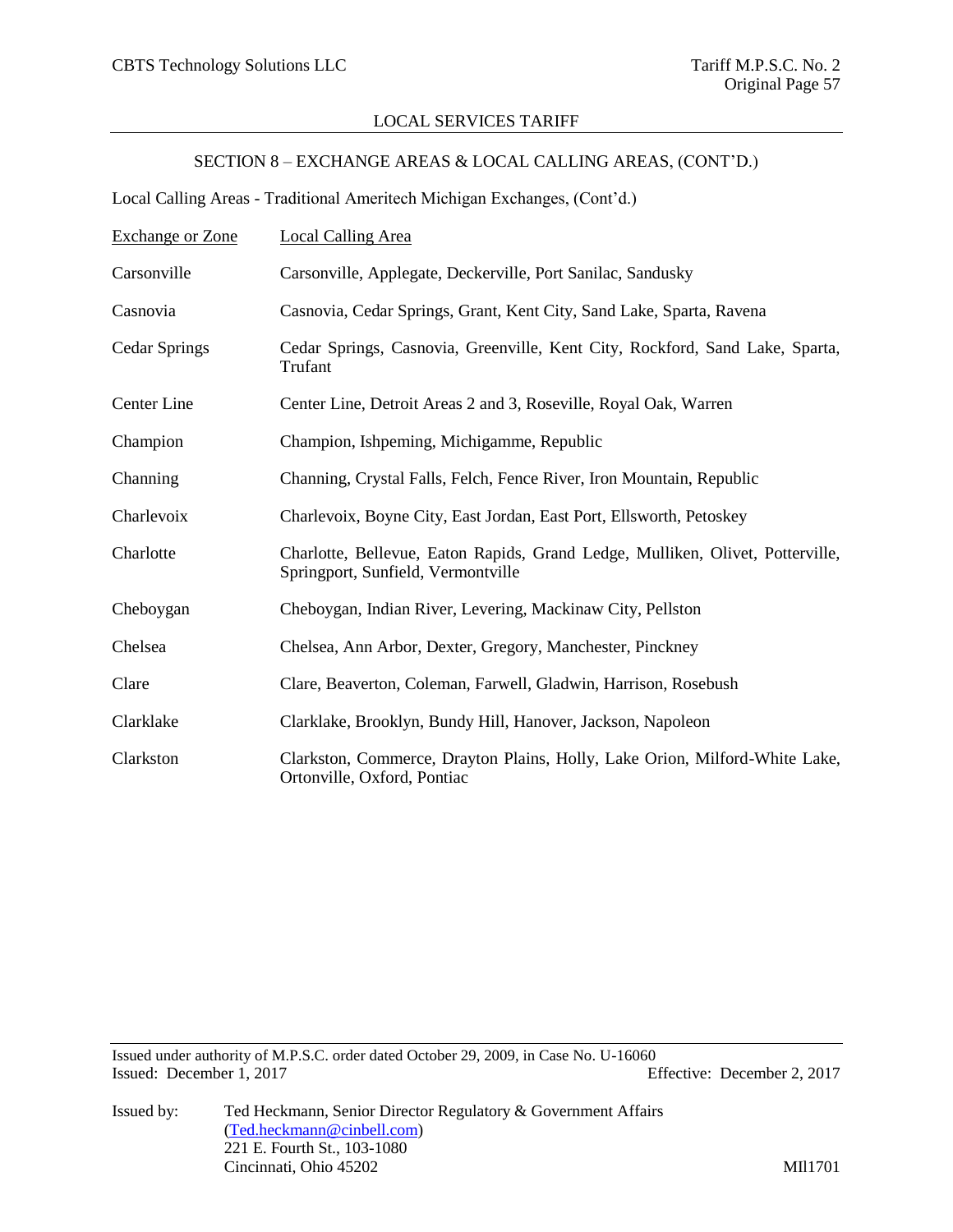# SECTION 8 – EXCHANGE AREAS & LOCAL CALLING AREAS, (CONT'D.)

Local Calling Areas - Traditional Ameritech Michigan Exchanges, (Cont'd.)

| <b>Exchange or Zone</b>                                             | Local Calling Area                                                                                                                                                                                                                                                                            |  |
|---------------------------------------------------------------------|-----------------------------------------------------------------------------------------------------------------------------------------------------------------------------------------------------------------------------------------------------------------------------------------------|--|
| Clarksville                                                         | Clarksville, Alto, Freeport, Lake Odessa, Lowell, Saranac                                                                                                                                                                                                                                     |  |
| Clio-Mt. Morris                                                     | Clio-Mt. Morris, Davison, Flint, Flushing, Montrose, Otisville                                                                                                                                                                                                                                |  |
| Coleman                                                             | Coleman, Beaverton, Clare, Hope, Midland, Mt. Pleasant, Rosebush, Sanford                                                                                                                                                                                                                     |  |
| Coloma                                                              | Coloma, Benton Harbor, Covert, St. Joseph, Watervliet                                                                                                                                                                                                                                         |  |
| Commerce                                                            | Commerce, Clarkston, Drayton Plains, Mayfair, Milford-White Lake, Pontiac,<br>Walled Lake, West Bloomfield                                                                                                                                                                                    |  |
| Coral                                                               | Amble, Coral, Howard City, Sand Lake, Trufant                                                                                                                                                                                                                                                 |  |
| Cornell                                                             | Cornell, Bark River, Escanaba, Felch, Gladstone, Perkins, Rock, Watson                                                                                                                                                                                                                        |  |
| Croswell                                                            | Croswell, Applegate, Jeddo, Lexington, Peck, Port Sanilac, Sandusky, Yale                                                                                                                                                                                                                     |  |
| <b>Crystal Falls</b>                                                | Crystal Falls, Amasa, Channing, Fence River, Iron River                                                                                                                                                                                                                                       |  |
| Curtis                                                              | Curtis, Engadine, Newberry, Seney, Gulliver                                                                                                                                                                                                                                                   |  |
| Dansville                                                           | Dansville, Fitchburg, Leslie, Mason, Stockbridge, Webberville, Williamston                                                                                                                                                                                                                    |  |
| Detroit<br>Area 1<br>Area 2<br>Area 3<br>Area 4<br>Area 5<br>Area 6 | Detroit - All Areas<br>Detroit - All Areas, Center Line, Roseville<br>Detroit - All Areas, Center Line, Roseville, Royal Oak<br>Detroit - All Areas, Royal Oak, Southfield<br>Detroit - All Areas, Farmington, Livonia, Southfield<br>Detroit - All Areas, Livonia, Romulus, Wayne, Wyandotte |  |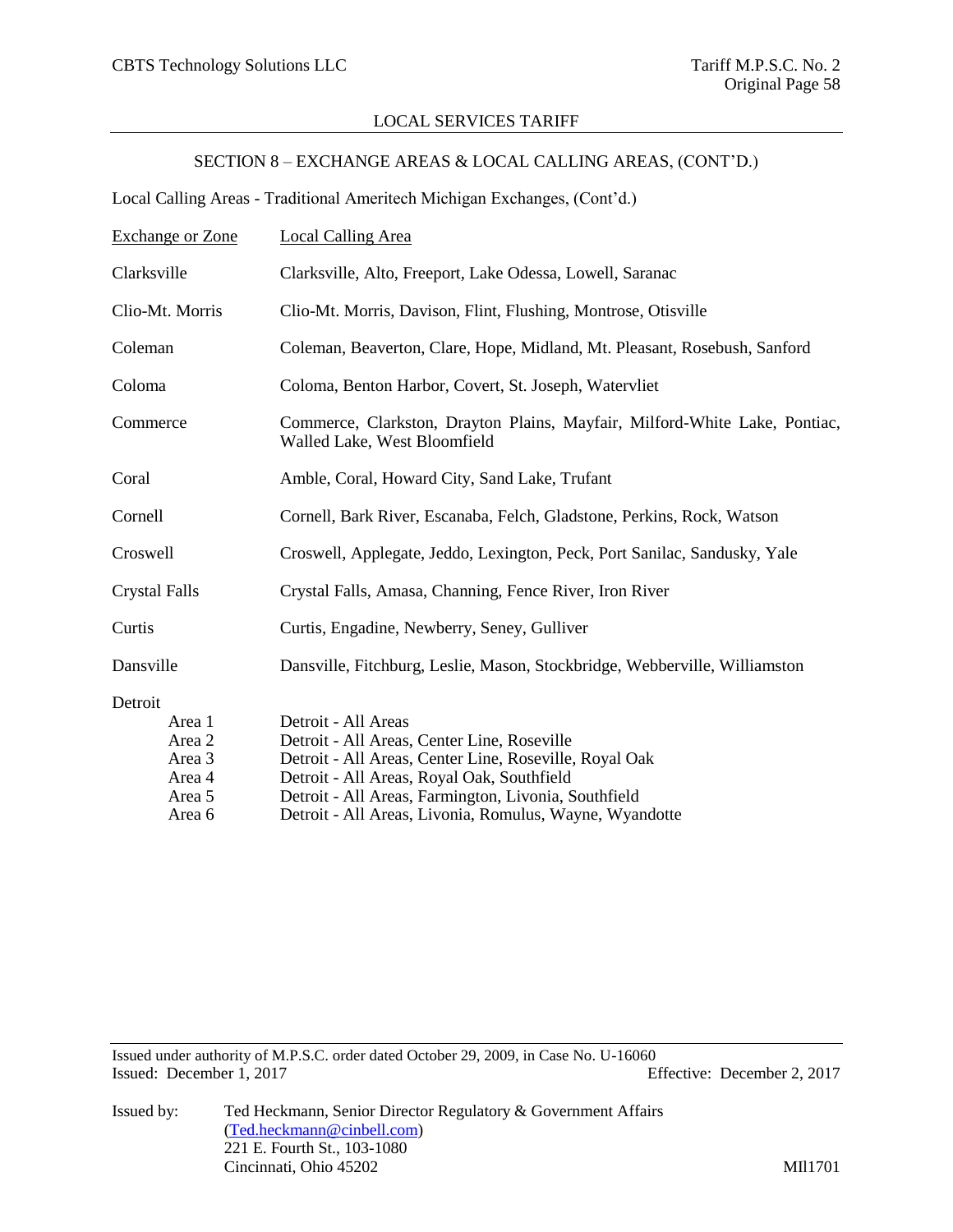# SECTION 8 – EXCHANGE AREAS & LOCAL CALLING AREAS, (CONT'D.)

Local Calling Areas - Traditional Ameritech Michigan Exchanges, (Cont'd.)

| <b>Exchange or Zone</b> | Local Calling Area                                                                                        |
|-------------------------|-----------------------------------------------------------------------------------------------------------|
| Dexter                  | Dexter, Ann Arbor, Brighton, Chelsea, Pinckney, Whitmore Lake                                             |
| Dimondale               | Dimondale, Eaton Rapids, Grand Ledge, Holt, Lansing, Potterville                                          |
| Dorr                    | Dorr, Byron Center, Grand Rapids, Hopkins, Jamestown, Moline, Wayland                                     |
| <b>Drayton Plains</b>   | Drayton Plains, Clarkston, Commerce, Lake Orion, Milford-White Lake, Oxford,<br>Pontiac                   |
| Dutton                  | Dutton, Ada, Alto, Byron Center, Caledonia, Grand Rapids, Moline                                          |
| East Jordan             | East Jordan, Alba, Bellaire, Boyne City, Central Lakes, Charlevoix, Ellsworth,<br>Elmira                  |
| <b>East Tawas</b>       | East Tawas, Au Gres, Hale, Oscoda, Sand Lake Heights, Twining, Whittmore                                  |
| <b>Eaton Rapids</b>     | Eaton Rapids, Charlotte, Dimondale, Holt, Lansing, Mason, Onondaga,<br>Potterville, Springport            |
| Eau Claire              | Eau Claire, Benton Harbor, Berrien Springs, Dowagiac, Niles, Sister Lakes, St.<br>Joseph                  |
| Elk Rapids              | Elk Rapids, Alden, Central Lake, Clam River, Eastport, Torch River Bridge,<br>Traverse City, Williamsburg |
| Engadine                | Engadine, Brevort, Curtis, Gulliver, Newberry, Rexton, Scott Point                                        |
| Escanaba                | Escanaba, Bark River, Carney, Cornell, Gladstone, Rapid River, Wallace                                    |
| Evart                   | Evart, Big Rapids, Chippewa Lake, Le Roy, Reed City, Marion                                               |
| Fairgrove               | Fairgrove, Akron, Bay City, Caro, Munger, Reese, Vassar                                                   |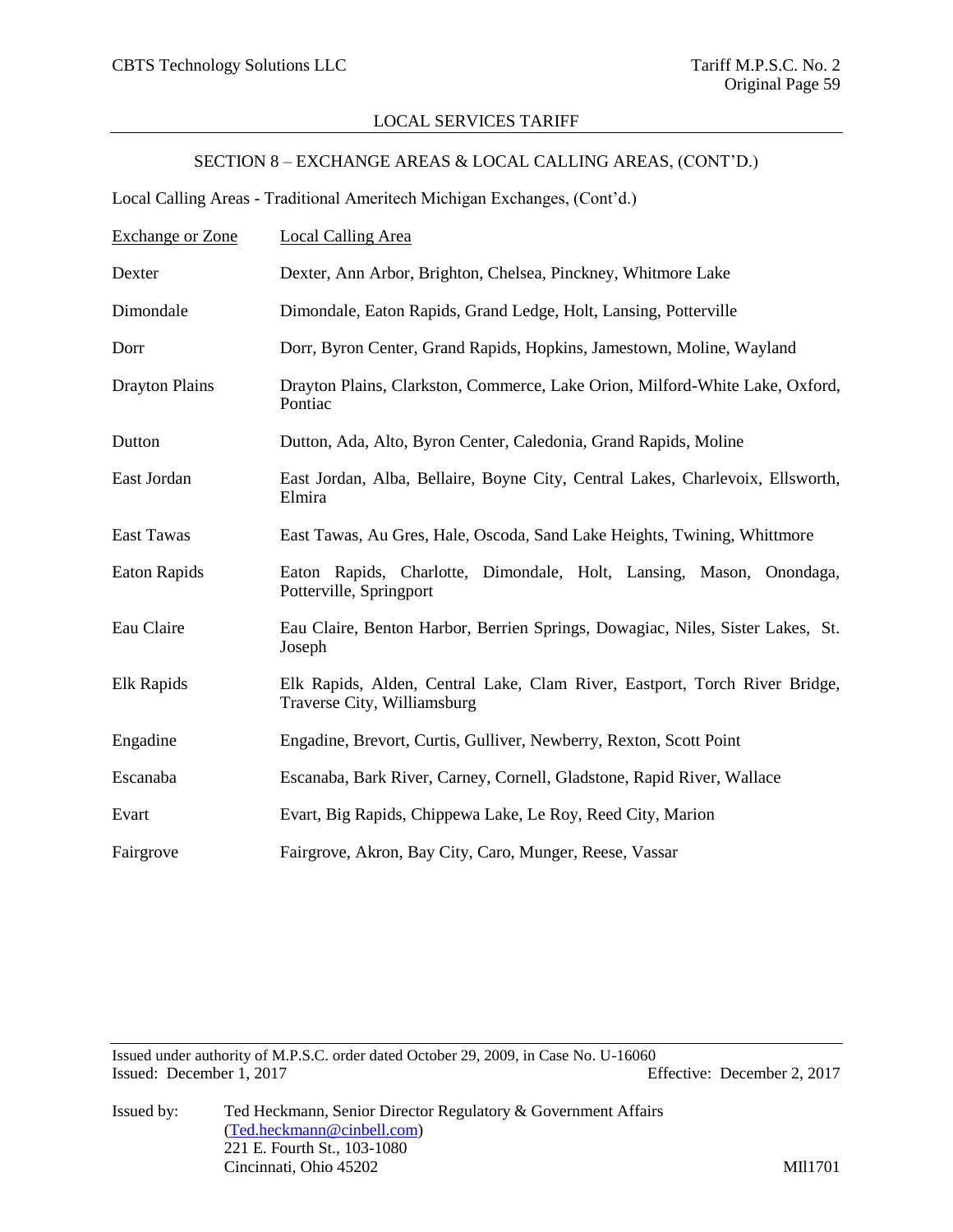# SECTION 8 – EXCHANGE AREAS & LOCAL CALLING AREAS, (CONT'D.)

Local Calling Areas - Traditional Ameritech Michigan Exchanges, (Cont'd.)

| <b>Exchange or Zone</b> | <b>Local Calling Area</b>                                                                                                    |
|-------------------------|------------------------------------------------------------------------------------------------------------------------------|
| Farmington              | Farmington, Detroit Area 5, Livonia, Mayfair, Northville, Southfield, Walled<br>Lake, West Bloomfield                        |
| Farwell                 | Farwell, Barryton, Clare, Harrison, Rosebush, Weidman                                                                        |
| Fenton                  | Fenton, Flint, Grand Blanc, Hartland, Holly, Linden, Milford-White Lake,<br>Rankin                                           |
| Fife Lake               | Fife Lake, Kingsley, Lake City, Manton, South Boardman                                                                       |
| <b>Flat Rock</b>        | Flat Rock, Carleton, New Boston, Newport, Rockwood, Romulus, Trenton,<br>Wyandotte                                           |
| Flint                   | Flint, Clio-Mt. Morris, Davison, Fenton, Flushing, Goodrich, Grand Blanc,<br>Lennon, Linden, Otisville, Rankin, Swartz Creek |
| Flushing                | Flushing, Clio-Mt. Morris, Flint, Lennon, Montrose, New Lothrop, Swartz Creek                                                |
| Fountain                | Fountain, Carr, Freesoil, Irons, Scottville                                                                                  |
| Fowlerville             | Fowlerville, Bell Oak, Howell, Perry, Stockbridge, Webberville                                                               |
| Frankenmuth             | Frankenmuth, Birch Run, Millington, Reese, Saginaw, Vassar                                                                   |
| Frankfort               | Frankfort, Bear Lake, Beulah, Onekama                                                                                        |
| Freeland                | Freeland, Auburn, Bay City, Hemlock, Midland, Saginaw                                                                        |
| Freeport                | Freeport, Alto, Caledonia, Clarksville, Hastings, Lake Odessa, Middleville                                                   |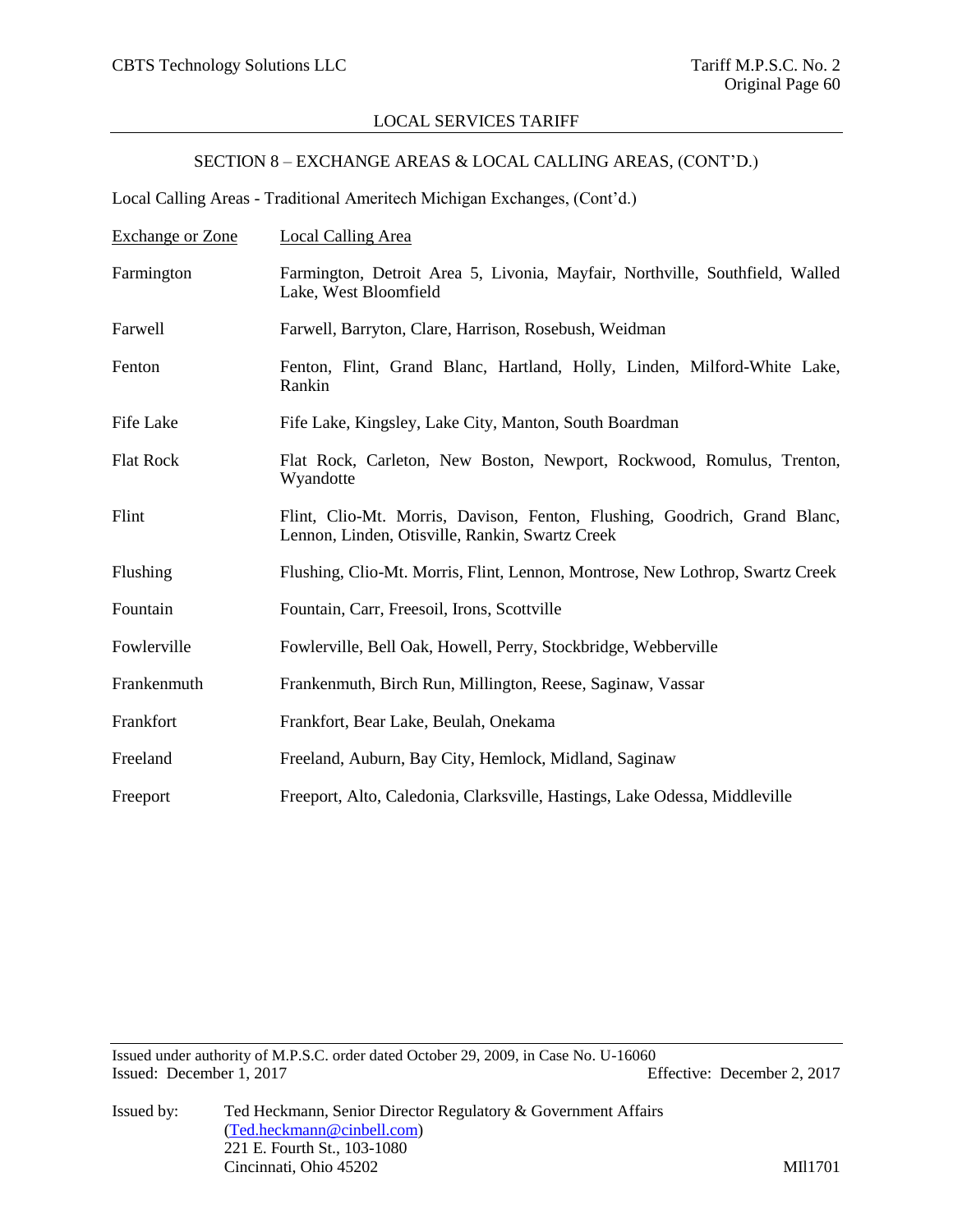# SECTION 8 – EXCHANGE AREAS & LOCAL CALLING AREAS, (CONT'D.)

Local Calling Areas - Traditional Ameritech Michigan Exchanges, (Cont'd.)

| <b>Exchange or Zone</b> | Local Calling Area                                                                                                                                                               |
|-------------------------|----------------------------------------------------------------------------------------------------------------------------------------------------------------------------------|
| Freesoil                | Freesoil, Fountain, Irons, Ludington, Manistee, Scottville                                                                                                                       |
| Fremont                 | Fremont, Grant, Hesperia#, Holton#, Newaygo, White Cloud                                                                                                                         |
| Fulton                  | Fulton, Athens, Climax, Mendon, Scotts, Vicksburg                                                                                                                                |
| Gagetown                | Gagetown, Caro, Cass City, Owendale, Sebewaing, Unionville                                                                                                                       |
| Galesburg               | Galesburg, Augusta, Climax, Kalamazoo, Richland, Scotts                                                                                                                          |
| Galien                  | Galien, Baroda, Buchanan, Sawyer, Three Oaks                                                                                                                                     |
| Gladstone               | Gladstone, Cornell, Escanaba, Perkins, Rapid River, Rock                                                                                                                         |
| Gladwin                 | Gladwin, Beaverton, Clare, Harrison, Houghton Lake, Pinconning, St. Helen,<br>Standish, West Branch                                                                              |
| <b>Grand Blanc</b>      | Grand Blanc, Davison, Fenton, Flint, Goodrich, Holly                                                                                                                             |
| <b>Grand Haven</b>      | Grand Haven, Allendale, Burculo, Coopersville, Fruitport, Holland, Muskegon                                                                                                      |
| <b>Grand Rapids</b>     | Grand Rapids, Ada, Allendale, Alto, Byron Center, Caledonia, Conklin,<br>Coopersville, Dorr, Dutton, Grattan, Hudsonville, Jamestown, Lowell, Marne,<br>Moline, Rockford, Sparta |
| Grant                   | Grant, Casnovia, Fremont, Holton, Howard City, Kent City, Muskegon,<br>Newaygo, Ravenna, Sand Lake                                                                               |
| Grattan                 | Grattan, Ada, Belding, Grand Rapids, Greenville, Lowell, Rockford                                                                                                                |
| Greenville              | Greenville, Belding, Cedar Springs, Grattan, Rockford, Sidney, Trufant                                                                                                           |
| Gwinn                   | Gwinn, Felch, Ishpeming, Marquette, Michigamme Forest, Negaunee, Skandia,<br>Watson                                                                                              |
| <b>Harbor Springs</b>   | Harbor Springs, Brutus, Levering, Pellston, Petoskey                                                                                                                             |

Issued under authority of M.P.S.C. order dated October 29, 2009, in Case No. U-16060 Issued: December 1, 2017 Effective: December 2, 2017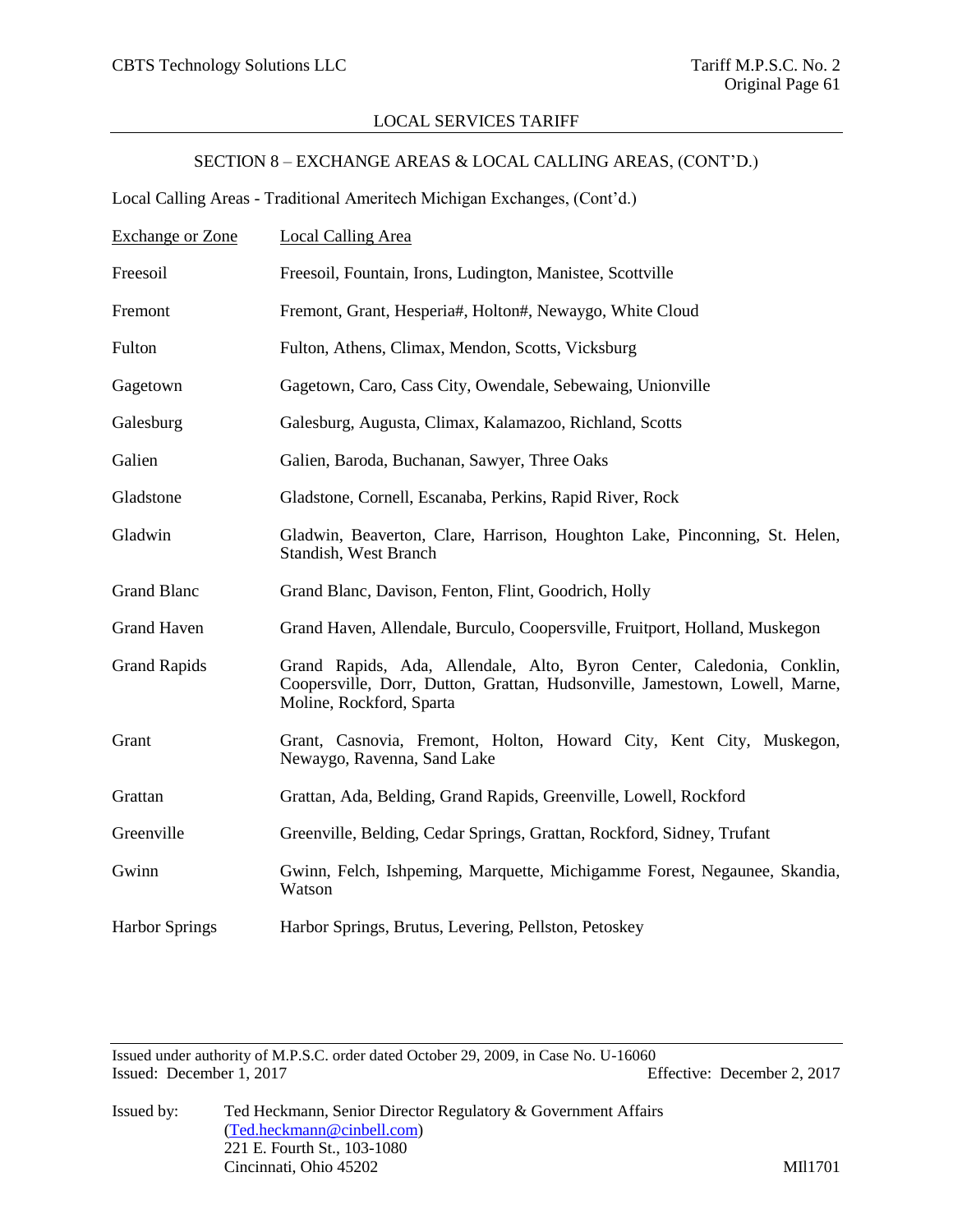# SECTION 8 – EXCHANGE AREAS & LOCAL CALLING AREAS, (CONT'D.)

Local Calling Areas - Traditional Ameritech Michigan Exchanges, (Cont'd.)

| <b>Exchange or Zone</b> | Local Calling Area                                                                            |
|-------------------------|-----------------------------------------------------------------------------------------------|
| Harrietta               | Harrietta, Brethren, Cadillac, Hoxeyville, Kaleva, Mesick                                     |
| Harrison                | Harrison, Clare, Farwell, Gladwin, Houghton Lake                                              |
| Hartland                | Hartland, Brighton, Fenton, Howell, Milford-White Lake                                        |
| <b>Hastings</b>         | Hastings, Banfield, Delton, Freeport, Lacey, Lake Odessa, Middleville,<br>Nashville, Woodland |
| Hermansville            | Hermansville, Carney, Faithhorn, Felch, Norway, Powers                                        |
| Hillsdale               | Hillsdale, Allen, Cambria, Jonesville, North Adams, Osseo Pittsford, Reading                  |
| Holland                 | Holland, Borculo, Grand Haven, Hamilton, Saugatuck, Zeeland                                   |
| Holly                   | Holly, Clarkston, Fenton, Grand Blanc, Goodrich, Milford-White Lake,<br>Ortonville            |
| Holt                    | Holt, Dimondale, Eaton Rapids, Lansing, Mason                                                 |
| Hopkins                 | Hopkins, Allegan, Dorr, Hamilton, Jamestown, Martin, Wayland                                  |
| Houghton                | Houghton, Baraga, Calumet, Donken, Lake Linden, Tapiola                                       |
| Howell                  | Howell, Brighton, Byron, Fenton, Fowlerville, Hartland, Linden, Pinckney                      |
| Hudsonville             | Hudsonville, Allendale, Borculo, Byron Center, Grand Rapids, Jamestown,<br>Marne, Zeeland     |
| <b>Indian River</b>     | Indian River, Alanson, Brutus, Cheboygan, Pellston, Wolverine                                 |

Issued under authority of M.P.S.C. order dated October 29, 2009, in Case No. U-16060 Issued: December 1, 2017 Effective: December 2, 2017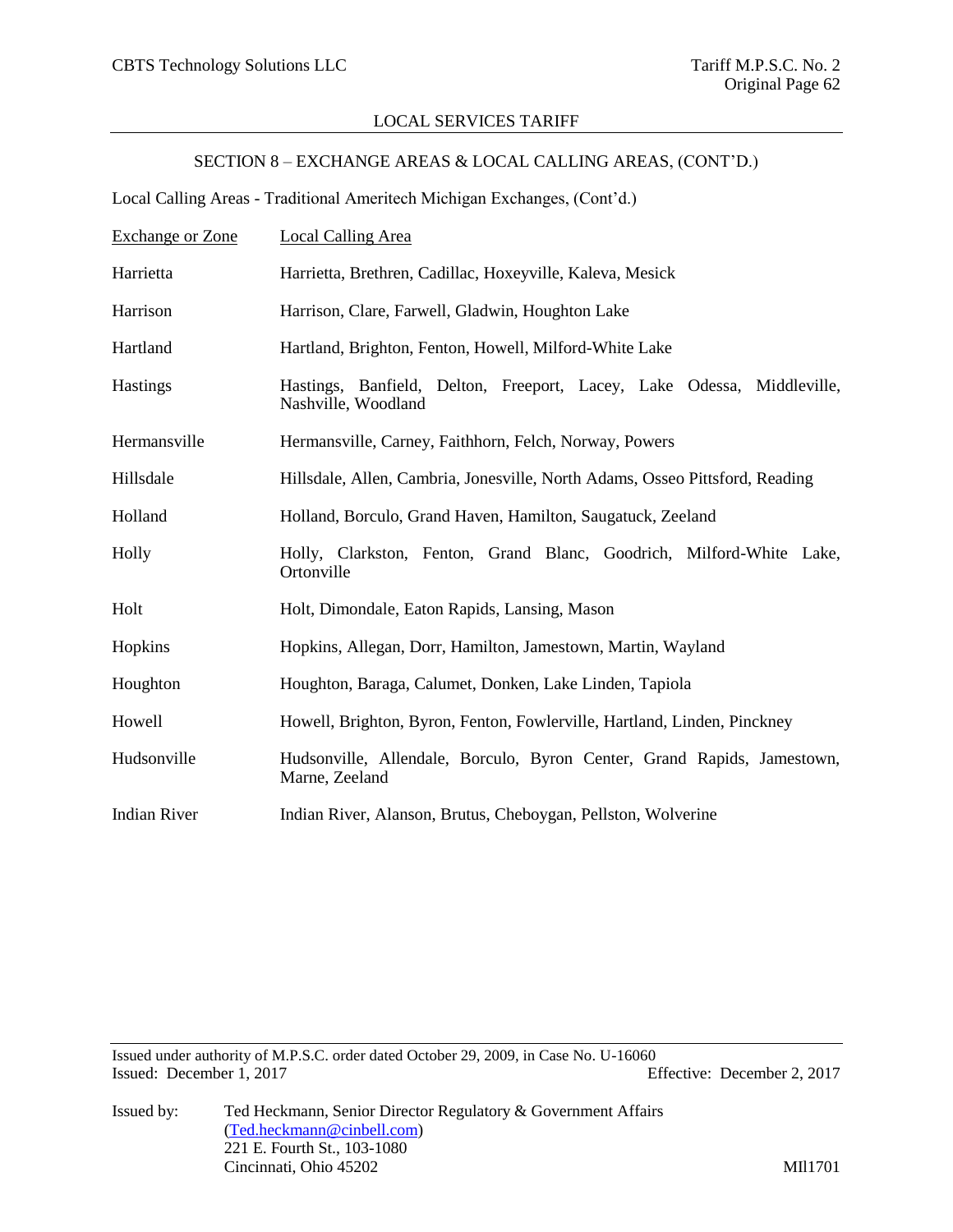# SECTION 8 – EXCHANGE AREAS & LOCAL CALLING AREAS, (CONT'D.)

Local Calling Areas - Traditional Ameritech Michigan Exchanges, (Cont'd.)

| <b>Exchange or Zone</b> | <b>Local Calling Area</b>                                                                                                                                                       |
|-------------------------|---------------------------------------------------------------------------------------------------------------------------------------------------------------------------------|
| Interlochen             | Interlochen, Copemish, Kingsley, Lake Ann, Traverse City                                                                                                                        |
| Ionia                   | Ionia, Lake Odessa, Muir, Orleans, Palo, Saranac                                                                                                                                |
| Iron Mountain           | Iron Mountain, Aurora WI, Channing, Felch, Norway, Spread Eagle WI                                                                                                              |
| Iron River              | Iron River, Amasa, Crystal Falls, Golden Lake, Smokey Lake                                                                                                                      |
| Irons                   | Irons, Baldwin, Carr, Dublin, Fountain, Freesoil, Hoxeyville, Luther, Manistee                                                                                                  |
| Ironwood                | Ironwood, Bessemer, Hurley WI, Marenisco, Wakefield                                                                                                                             |
| Ishpeming               | Ishpeming, Champion, Gwinn, Marquette, Michigamme, Michigamme Forest,<br>Negaunee, Republic                                                                                     |
| Jackson                 | Jackson, Brooklyn, Bundy Hill, Clarklake, Concord, Fitchburg, Grass Lake,<br>Hanover, Leslie, Munith, Napoleon, Parma, Rives Junction                                           |
| Jamestown               | Jamestown, Byron Center, Dorr, Drenth, Grand Rapids, Hamilton, Hopkins,<br>Hudsonville, Zeeland                                                                                 |
| Jonesville              | Jonesville, Allen, Bundy Hill, Hanover, Hillsdale, Litchfield, Moosherville,<br>North Adams                                                                                     |
| Kalamazoo               | Kalamazoo, Augusta, Climax, Delton, Galesburg, Gobles, Hickory Corners,<br>Lawton, Mattawan, Otsego, Paw-Paw, Pine Lake, Plainwell, Richland,<br>Schoolcraft, Scotts, Vicksburg |
| Kalkaska                | Kalkaska, Alden, Mancelona, South Boardman, Torch River, Bridge,<br>Williamsburg                                                                                                |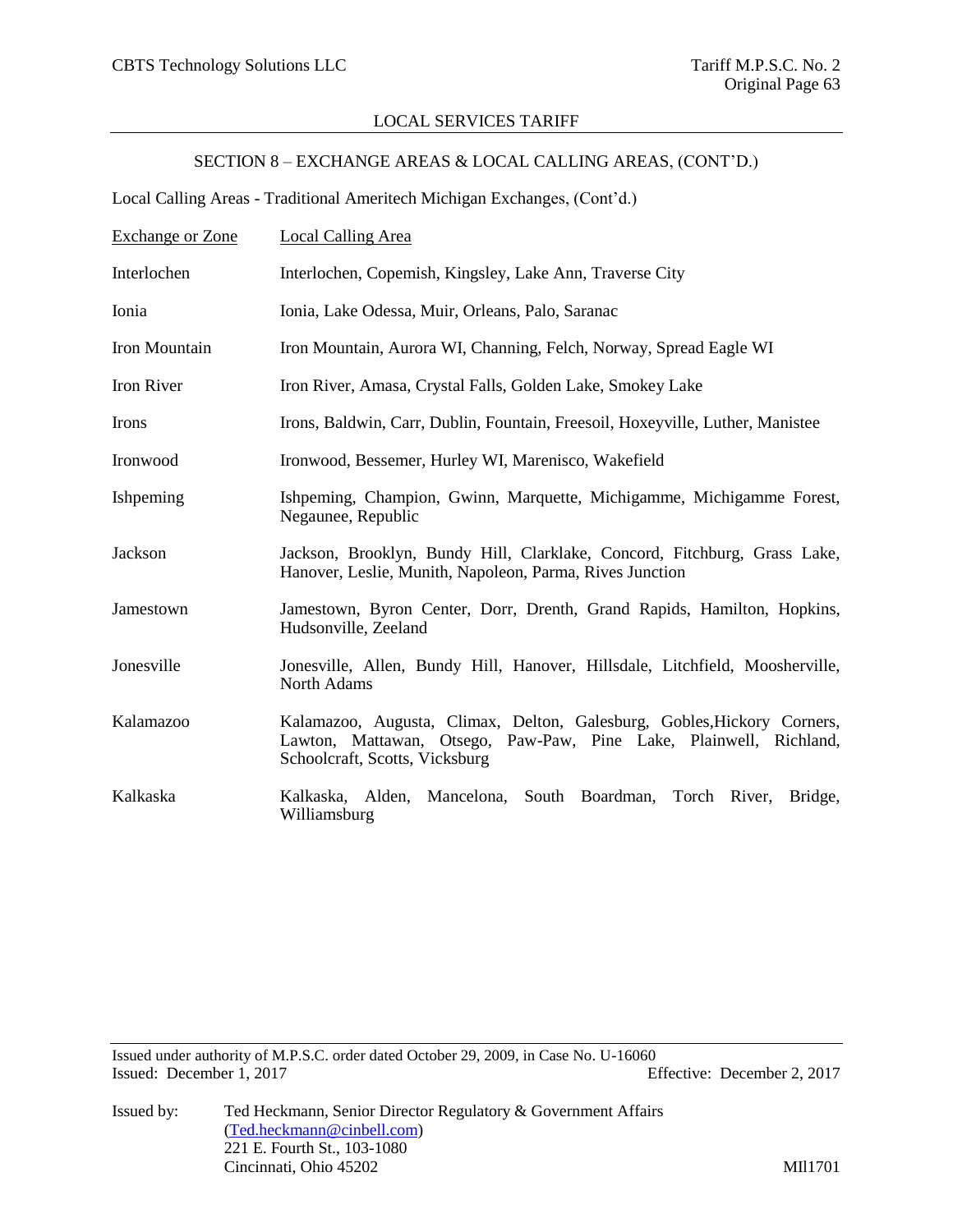# SECTION 8 – EXCHANGE AREAS & LOCAL CALLING AREAS, (CONT'D.)

Local Calling Areas - Traditional Ameritech Michigan Exchanges, (Cont'd.)

| <b>Exchange or Zone</b> | <b>Local Calling Area</b>                                                                                                            |
|-------------------------|--------------------------------------------------------------------------------------------------------------------------------------|
| Kent City               | Kent City, Casnovia, Cedar Springs, Grant, Sparta                                                                                    |
| Keweenaw                | Keweenaw, Calumet, Lake Linden                                                                                                       |
| Lake Leelanau           | Lake Leelanau, Glen Lake, Northport, Suttons Bay, Traverse City                                                                      |
| Lake Linden             | Lake Linden, Calumet, Houghton, Keweenaw                                                                                             |
| Lake Odessa             | Lake Odessa, Clarksville, Freeport, Hastings, Ionia, Saranac, Woodland                                                               |
| Lake Orion              | Lake Orion, Clarkston, Drayton Plains, Oxford, Pontiac, Rochester, Romeo                                                             |
| Lansing                 | Lansing, Bath, DeWitt, Dimondale, Eaton Rapids, Grand Ledge, Holt,<br>Laingsburg, Mason, Perry, Potterville, Shaftsburg, Williamston |
| Lapeer                  | Lapeer, Columbiaville, Davison, Dryden, Hadley, Imlay City, Metamora, North<br><b>Branch</b>                                         |
| Le Roy                  | Le Roy, Evart, Luther, Marion, Reed City, Tustin                                                                                     |
| Leslie                  | Leslie, Dansville, Fitchburg, Jackson, Mason, Onondaga, Rives Junction                                                               |
| Lexington               | Lexington, Applegate, Croswell, Jeddo, Port Sanilac                                                                                  |
| Linwood                 | Linwood, Auburn, Bay City, Midland, Pinconning                                                                                       |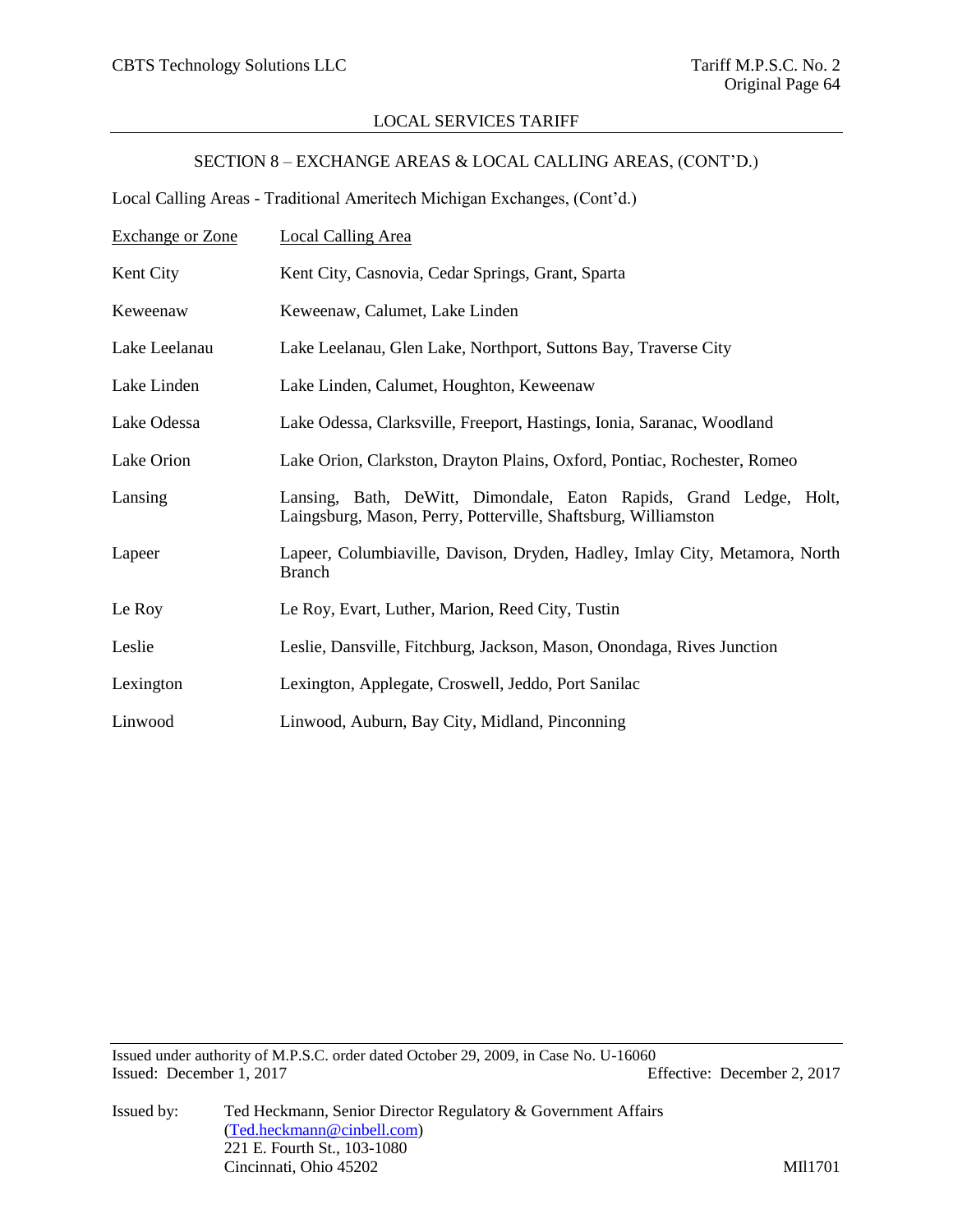# SECTION 8 – EXCHANGE AREAS & LOCAL CALLING AREAS, (CONT'D.)

Local Calling Areas - Traditional Ameritech Michigan Exchanges, (Cont'd.)

| <b>Exchange or Zone</b> | <b>Local Calling Area</b>                                                     |
|-------------------------|-------------------------------------------------------------------------------|
| Livonia                 | Livonia, Detroit Areas 5 and 6, Farmington, Northville, Plymouth, Wayne       |
| Lowell                  | Lowell, Ada, Alto, Belding, Clarksville, Grand Rapids, Grattan, Saranac       |
| Luther                  | Luther, Baldwin, Hoxeyville, Irons, Le Roy, Reed City, Tustin                 |
| Mackinaw Island         | Mackinaw Island, St. Ignace                                                   |
| Mackinaw City           | Mackinaw City, Cheboygan, Levering                                            |
| Mancelona               | Mancelona, Alba, Alden, Bellaire, Kalkaska, Lakes of the North                |
| Manchester              | Manchester, Ann Arbor, Chelsea, Clinton, Saline, Tipton                       |
| Manistee                | Manistee, Brethren, Dublin, Freesoil, Irons, Ludington, Onekama, Wellston     |
| Manton                  | Manton, Buckley, Cadillac, Fife Lake, Kingsley, Lake City, Mesick             |
| Marine City             | Marine City, Algonac, New Baltimore, Richmond, St. Clair                      |
| Marion                  | Marion, Evart, Le Roy, McBain, Tustin                                         |
| Marne                   | Marne, Allendale#, Conklin#, Coopersville#, Grand Rapids, Hudsonville, Sparta |
| Marquette               | Marquette, Big Bay. Gwinn, Ishpeming, Negaunee, Sand River, Skandia           |
| Marshall                | Marshall, Battle Creek, Bellevue, Burlington, Olivet, Tekonsha                |
| Martin                  | Martin, Allegan, Hopkins, Middleville, Otsego, Pine Lake, Plainwell, Wayland  |
| Mason                   | Mason, Dansville, Eaton Rapids, Holt, Lansing, Leslie, Onondaga, Williamston  |

Issued under authority of M.P.S.C. order dated October 29, 2009, in Case No. U-16060 Issued: December 1, 2017 Effective: December 2, 2017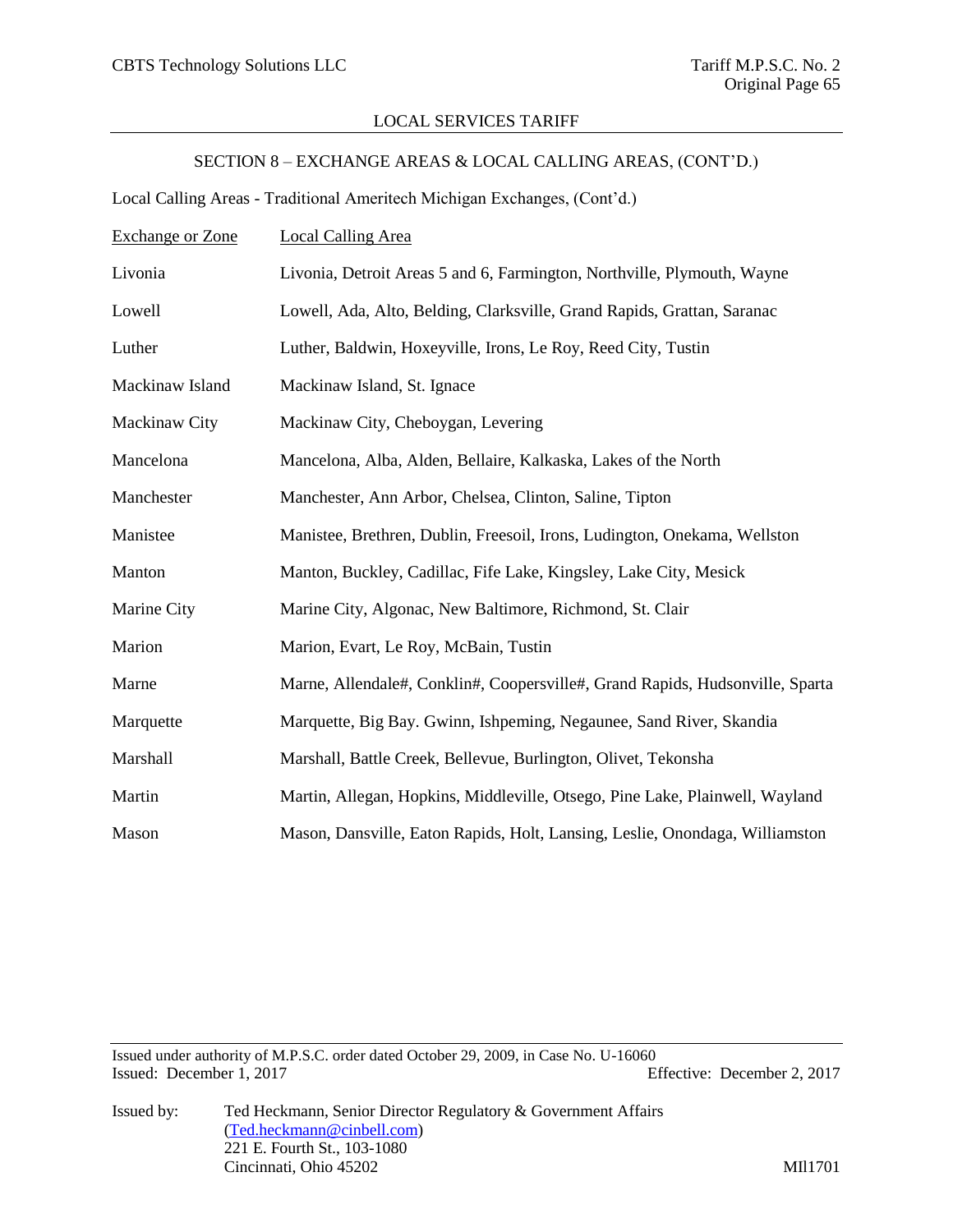# SECTION 8 – EXCHANGE AREAS & LOCAL CALLING AREAS, (CONT'D.)

Local Calling Areas - Traditional Ameritech Michigan Exchanges, (Cont'd.)

| <b>Exchange or Zone</b> | <b>Local Calling Area</b>                                                                                               |
|-------------------------|-------------------------------------------------------------------------------------------------------------------------|
| Mayville                | Mayville, Caro, Clifford, Fostoria, Kingston, Millington, Vassar                                                        |
| McBain                  | McBain, Cadillac, Falmouth, Lake City, Marion, Tustin                                                                   |
| Menominee               | Menominee, Marinette WI, Wallace                                                                                        |
| Michigamme              | Michigamme, Champion, Fence River, Ishpeming, L'Anse, Republic                                                          |
| Middleville             | Middleville, Caledonia, Delton, Freeport, Hastings, Martin, Pine Lake, Wayland                                          |
| Midland                 | Midland, Auburn, Breckenridge, Coleman, Freeland, Hemlock, Hope, Linwood,<br>Merrill, Mt. Pleasant, Pinconning, Sanford |
| Milan                   | Milan, Ann Arbor, Britton, Dundee, Maybee, Saline, Willis, Ypsilanti                                                    |
| Moline                  | Moline, Byron Center, Caledonia, Dorr, Dutton, Grand Rapids, Wayland                                                    |
| Monroe                  | Monroe, Carleton, Erie, Ida, Maybee, Newport                                                                            |
| Morley                  | Morley, Amble, Howard City, Newaygo, Stanwood, Whitecloud                                                               |
| Mt. Clemens             | Mt. Clemens, New Baltimore, New Haven, Roseville, Utica, Warren,<br>Washington                                          |
| Mulliken                | Mulliken, Charlotte, Grand Ledge, Portland, Sunfield                                                                    |
| Napoleon                | Napoleon, Brooklyn, Clarklake, Grass Lake, Jackson                                                                      |
| Nashville               | Nashville, Hastings, Vermontville                                                                                       |
| Negaunee                | Negaunee, Gwinn, Ishpeming, Marquette, Michigamme Forest                                                                |

Issued under authority of M.P.S.C. order dated October 29, 2009, in Case No. U-16060 Issued: December 1, 2017 Effective: December 2, 2017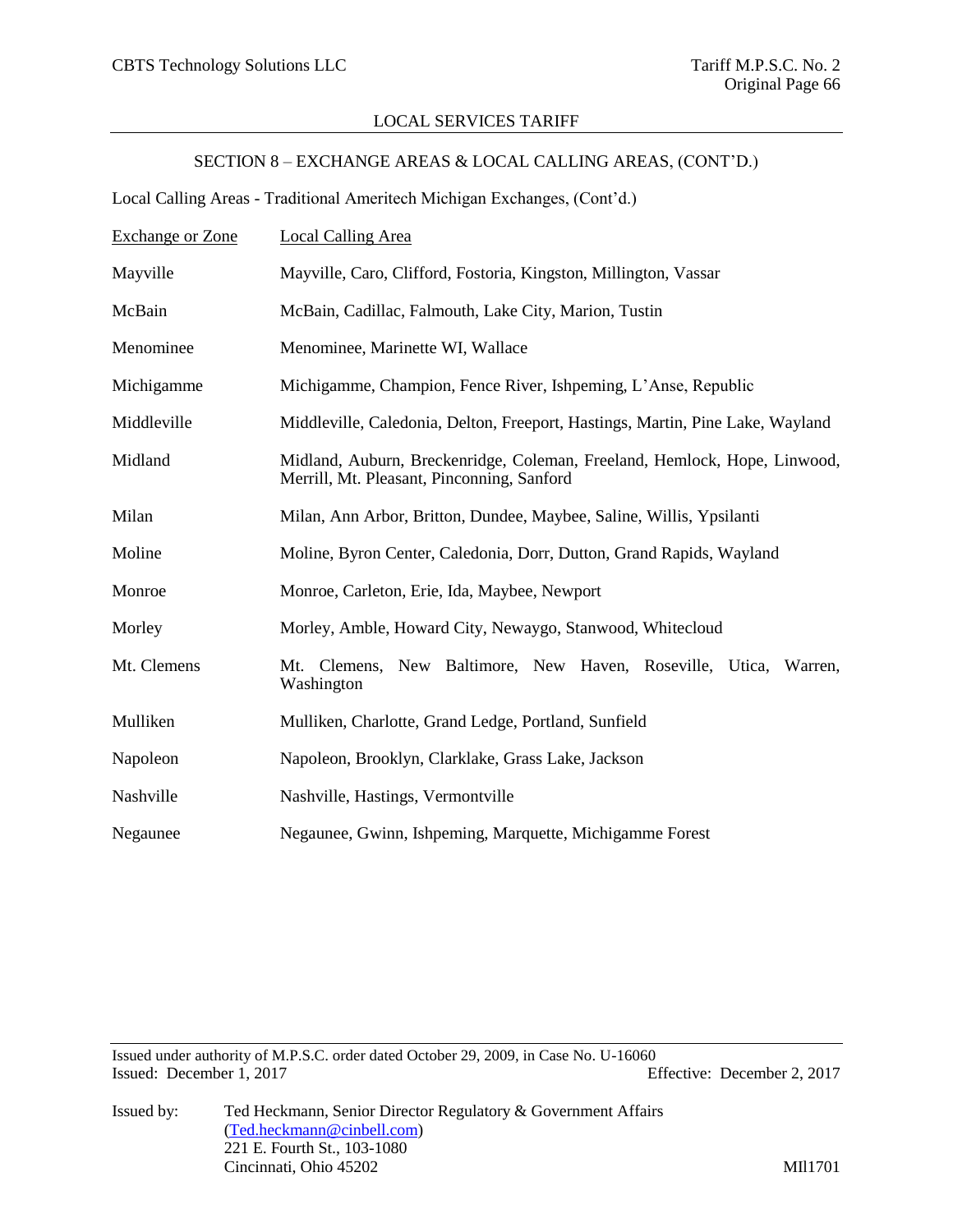# SECTION 8 – EXCHANGE AREAS & LOCAL CALLING AREAS, (CONT'D.)

Local Calling Areas - Traditional Ameritech Michigan Exchanges, (Cont'd.)

| <b>Exchange or Zone</b> | <b>Local Calling Area</b>                                                                                      |
|-------------------------|----------------------------------------------------------------------------------------------------------------|
| Newaygo                 | Newaygo, Fremont, Grant, Howard City, Morley, White Cloud`                                                     |
| New Baltimore           | New Baltimore, Algonac, Marine City, Mt. Clemens, New Haven, Richmond                                          |
| Newberry                | Newberry, Curtis, Deer Park, Engadine, Rexton                                                                  |
| New Boston              | New Boston, Belleville, Carleton, Flat Rock, Romulus, Willis, Wyandotte                                        |
| New Buffalo             | New Buffalo, Sawyer, Three Oaks                                                                                |
| New Haven               | New Haven, Armada, Mt. Clemens, New Baltimore, Richmond, Romeo,<br>Washington                                  |
| <b>Niles</b>            | Springs, Buchanan,<br>Cassopolis, Dowagiac, Eau Claire,<br>Niles, Berrien<br>Edwardsburg, South Bend, Indiana* |
| Northport               | Northport, Lake Leelanau, Suttons Bay                                                                          |
| Northville              | Northville, Farmington, Livonia, Plymouth, South Lyon, Walled Lake                                             |
| Norway                  | Norway, Faithorn, Felch, Hermansville, Iron Mountain                                                           |
| Olivet                  | Olivet, Bellevue, Charlotte, Marshall                                                                          |
| Onekama                 | Onekama, Bear Lake, Brethren, Frankfort, Kaleva, Manistee                                                      |
| Oscoda                  | Oscoda, East Tawas, Glennie, Hale, Harrisville, Lincoln                                                        |
| Otsego                  | Otsego, Allegan, Gobles, Kalamazoo, Martin, Plainwell                                                          |
| Owendale                | Owendale, Cass City, Elkton, Gagetown, Pigeon, Sebewaing                                                       |

Issued under authority of M.P.S.C. order dated October 29, 2009, in Case No. U-16060 Issued: December 1, 2017 Effective: December 2, 2017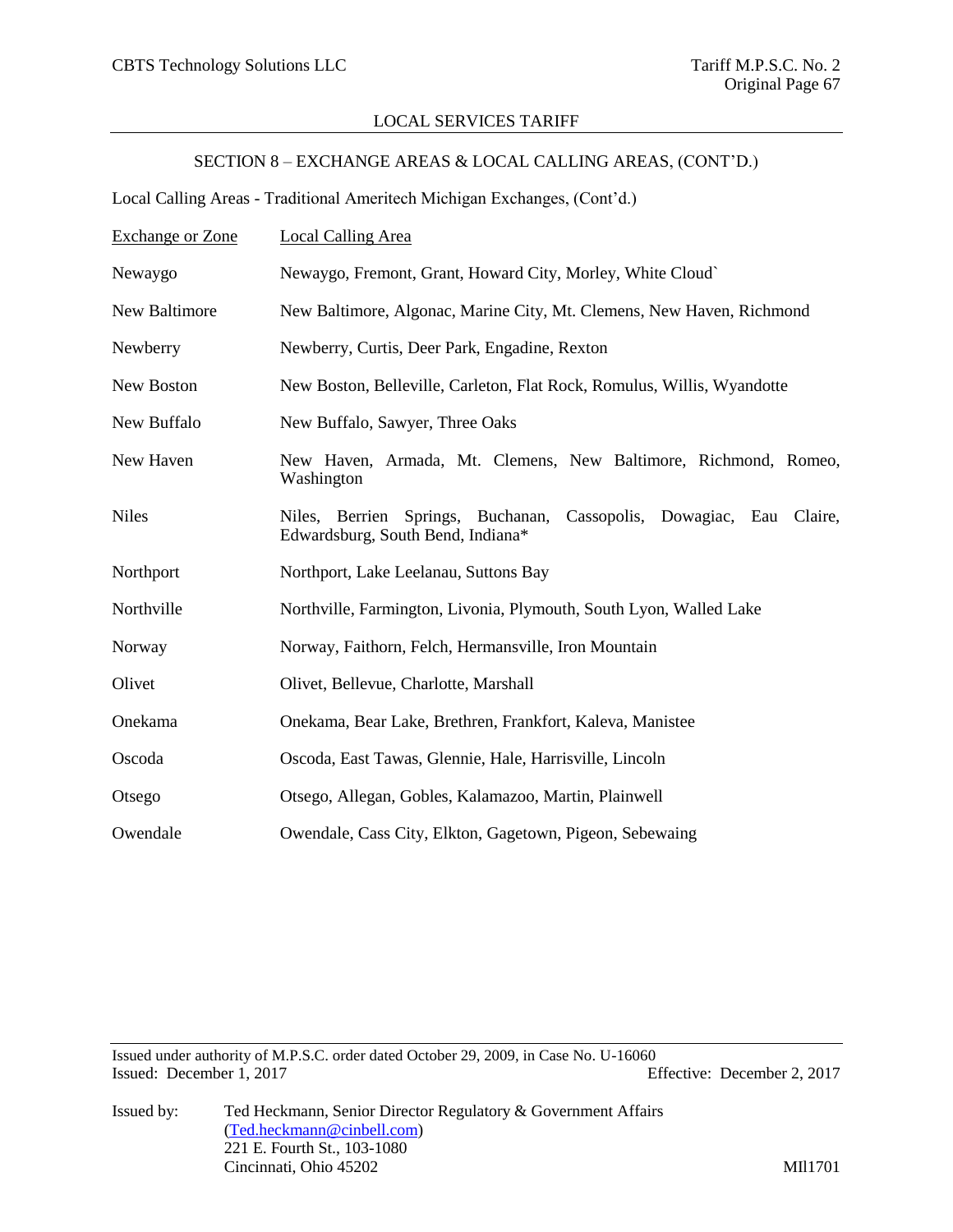# SECTION 8 – EXCHANGE AREAS & LOCAL CALLING AREAS, (CONT'D.)

Local Calling Areas - Traditional Ameritech Michigan Exchanges, (Cont'd.)

| <b>Exchange or Zone</b> | Local Calling Area                                                                                                                                                                   |
|-------------------------|--------------------------------------------------------------------------------------------------------------------------------------------------------------------------------------|
| Oxford                  | Oxford, Almont, Clarkston, Drayton Plains, Dryden, Hadley, Lake Orion,<br>Metamora, Ortonville, Pontiac, Romeo                                                                       |
| Peck                    | Peck, Applegate, Brown City, Croswell, Sandusky, Yale                                                                                                                                |
| Pellston                | Pellston, Brutus, Cheboygan, Harbor Springs, Indian River, Levering, Petoskey                                                                                                        |
| Perkins                 | Perkins, Cornell, Gladstone, Rapid River, Rock, Trenary                                                                                                                              |
| Petoskey                | Petoskey, Alanson, Boyne City, Boyne Falls, Brutus, Charlevoix, Harbor<br>Springs, Pellston, Walloon Lake                                                                            |
| Pinckney                | Pinckney, Brighton, Chelsea, Dexter, Gregory, Howell                                                                                                                                 |
| Plainwell               | Plainwell, Kalamazoo, Martin, Otsego, Pine Lake, Richland                                                                                                                            |
| Plymouth                | Plymouth, Ann Arbor, Livonia, Northville, South Lyon, Wayne, Ypsilanti                                                                                                               |
| Pontiac                 | Pontiac, Auburn Heights, Birmingham, Clarkston, Commerce, Drayton Plains,<br>Lake Orion, Mayfair, Milford-White Lake, Ortonville, Oxford, Rochester,<br>Walled Lake, West Bloomfield |
| Port Huron              | Port Huron, Avoca, Goodells, Jeddo, St. Clair, Smiths-Creek                                                                                                                          |
| Portland                | Portland, Grand Ledge, Milliken, Sunfield                                                                                                                                            |
| Port Sanilac            | Port Sanilac, Applegate, Carsonville, Croswell, Deckerville, Lexington,<br>Sandusky                                                                                                  |
| Potterville             | Potterville, Charlotte, Dimondale, Eaton Rapids, Grand Ledge, Lansing                                                                                                                |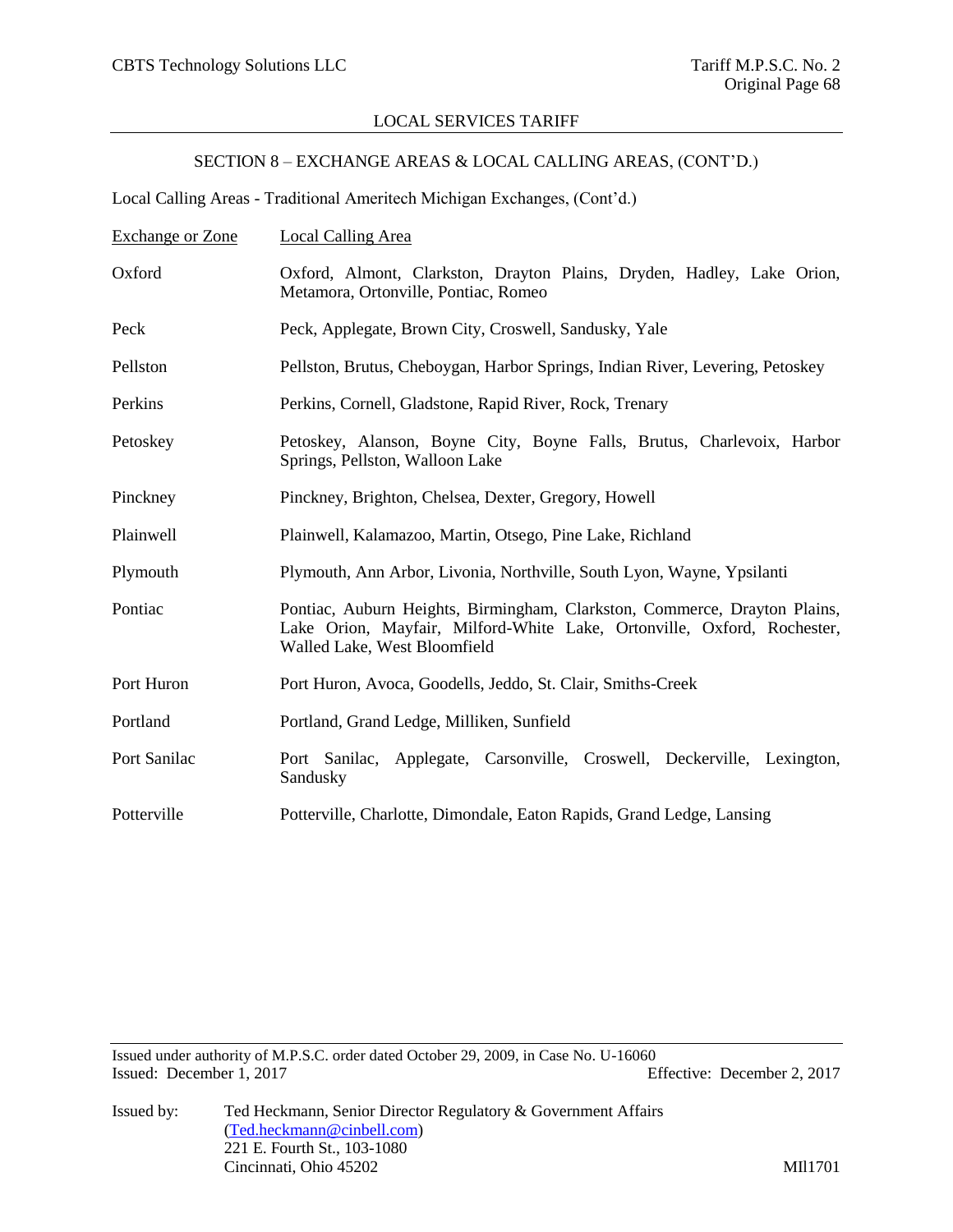# SECTION 8 – EXCHANGE AREAS & LOCAL CALLING AREAS, (CONT'D.)

Local Calling Areas - Traditional Ameritech Michigan Exchanges, (Cont'd.)

| <b>Exchange or Zone</b> | <b>Local Calling Area</b>                                                                     |
|-------------------------|-----------------------------------------------------------------------------------------------|
| Powers                  | Powers, Bark River, Carney, Felch, Hermansville                                               |
| Rapid River             | Rapid River, Escanaba, Garden, Gladstone, Perkins, Trenary                                    |
| Reed City               | Reed City, Baldwin, Big Rapids, Evart, Le Roy, Luther                                         |
| Reese                   | Reese, Fairgrove, Frankenmuth, Munger, Saginaw, Vassar                                        |
| Republic                | Republic, Champion, Channing, Felch, Fence River, Ishpeming, Michigamme,<br>Michigamme Forest |
| Richland                | Richland, Augusta, Delton, Galesburg, Hickory Corners, Kalamazoo, Pine Lake,<br>Plainville    |
| Rochester               | Rochester, Auburn Heights, Lake Orion, Pontiac, Romeo, Troy, Utica,<br>Washington             |
| Rock                    | Rock, Cornell, Gladstone, Perkins, Skandia, Trenary, Watson                                   |
| Rockford                | Rockford, Ada, Cedar Springs, Grand Rapids, Grattan, Greenville, Sparta                       |
| Rockwood                | Rockwood, Flat Rock, Newport, Trenton, Wyandotte                                              |
| Romeo                   | Romeo, Almont, Armada, Capac, Lake Orion, New Haven, Oxford, Rochester,<br>Washington         |
| Romulus                 | Romulus, Belleville, Detroit Area 6, Flat Rock, New Boston, Wayne, Wyandotte                  |
| Rosebush                | Rosebush, Clare, Coleman, Farwell, Mt. Plesant, W\eidman,                                     |
| Roseville               | Roseville, Center Line, Detroit Areas 2 and 3, Mt. Clemens, Warren                            |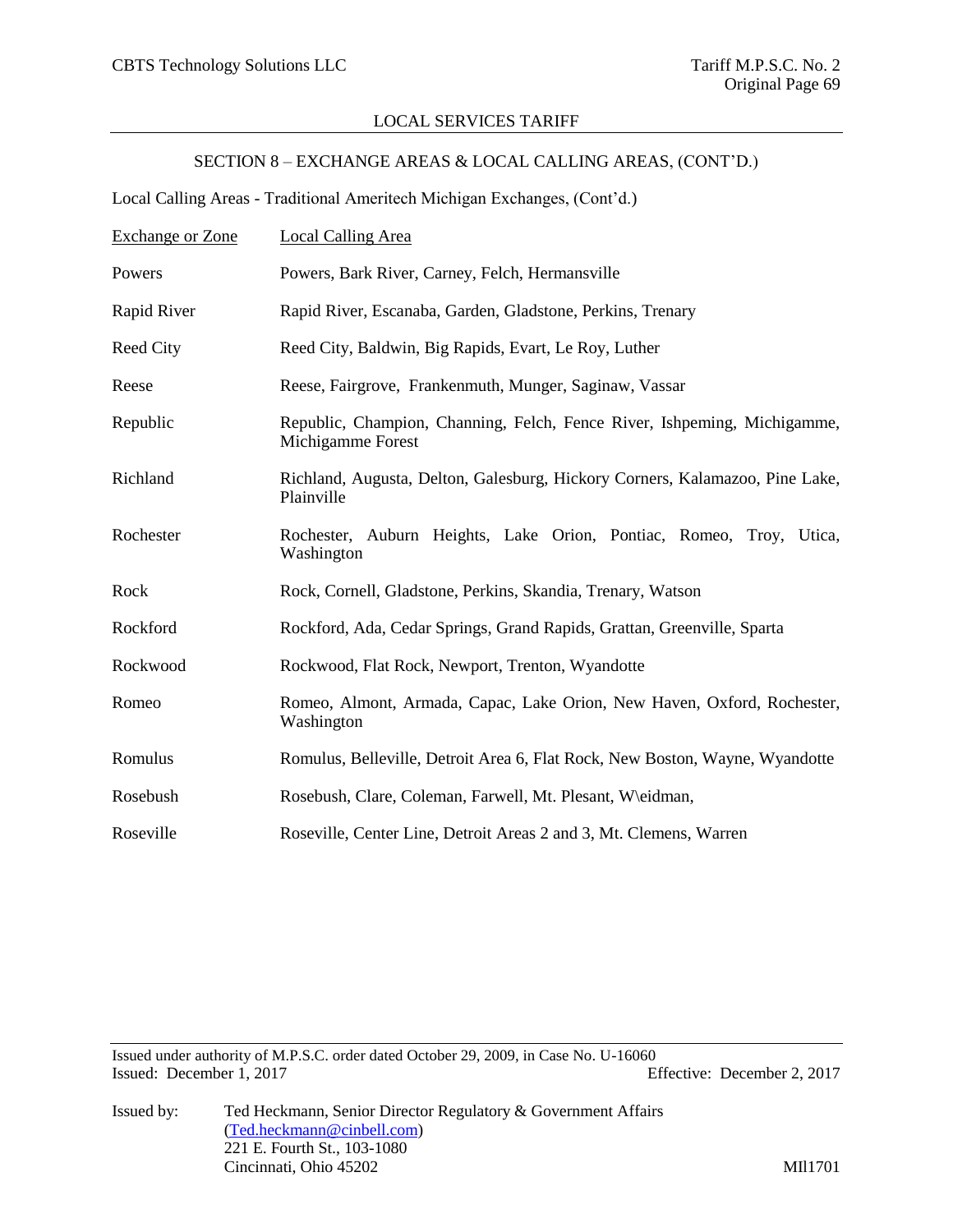# SECTION 8 – EXCHANGE AREAS & LOCAL CALLING AREAS, (CONT'D.)

Local Calling Areas - Traditional Ameritech Michigan Exchanges, (Cont'd.)

| <b>Exchange or Zone</b> | <b>Local Calling Area</b>                                                                          |
|-------------------------|----------------------------------------------------------------------------------------------------|
| Royal Oak               | Royal Oak, Birmingham, Center Line, Detroit Areas 3 and 4, Southfield, Troy,<br>Warren             |
| Saginaw                 | Saginaw, Bay City, Birch Run, Frankenmuth, Freeland, Hemlock, Merrill, Reese,<br>St. Charles       |
| St. Charles             | St. Charles, Brant, Chesaning, Hemlock, Saginaw                                                    |
| St. Clair               | St. Clair, Marine City, Port Huron, Richmond, Smiths Creek                                         |
| St. Helen               | St. Helen, Gladwin, Houghton Lake, Roscommom, West Branch                                          |
| St. Ignace              | St. Ignace, Brevort, Cedarville, Rudyard                                                           |
| St. Joseph              | St. Joseph, Baroda#, Benton Harbor, Berrien Springs, Bridgeman, Coloma, Eau<br>Claire, Watervliet  |
| Sand Lake               | Sand Lake, Casnovia, Cedar Springs, Coral, Grant, Howard City, Trufant                             |
| Sandusky                | Sandusky, Applegate, Brown City, Carsonville, Croswell, Deckerville, Peck, Port<br>Sanilac, Snover |
| Saranac                 | Saranac, Belding, Clarksville, Ionia, Lake Odessa, Lowell, Orleans                                 |
| Sault Ste. Marie        | Sault Ste. Marie, Brimley, Kinross, Pickford                                                       |
| Scotts                  | Scotts, Climax, Fulton, Galesburg, Kalamazoo, Vicksburg                                            |
| Scottville              | Scottville, Carr, Fountain, Freesoil, Hart, Ludington. Pentwater                                   |
| Sebewaing               | Sebewaing, Bay Port, Gagetown, Owendale, Pigeon, Unionville                                        |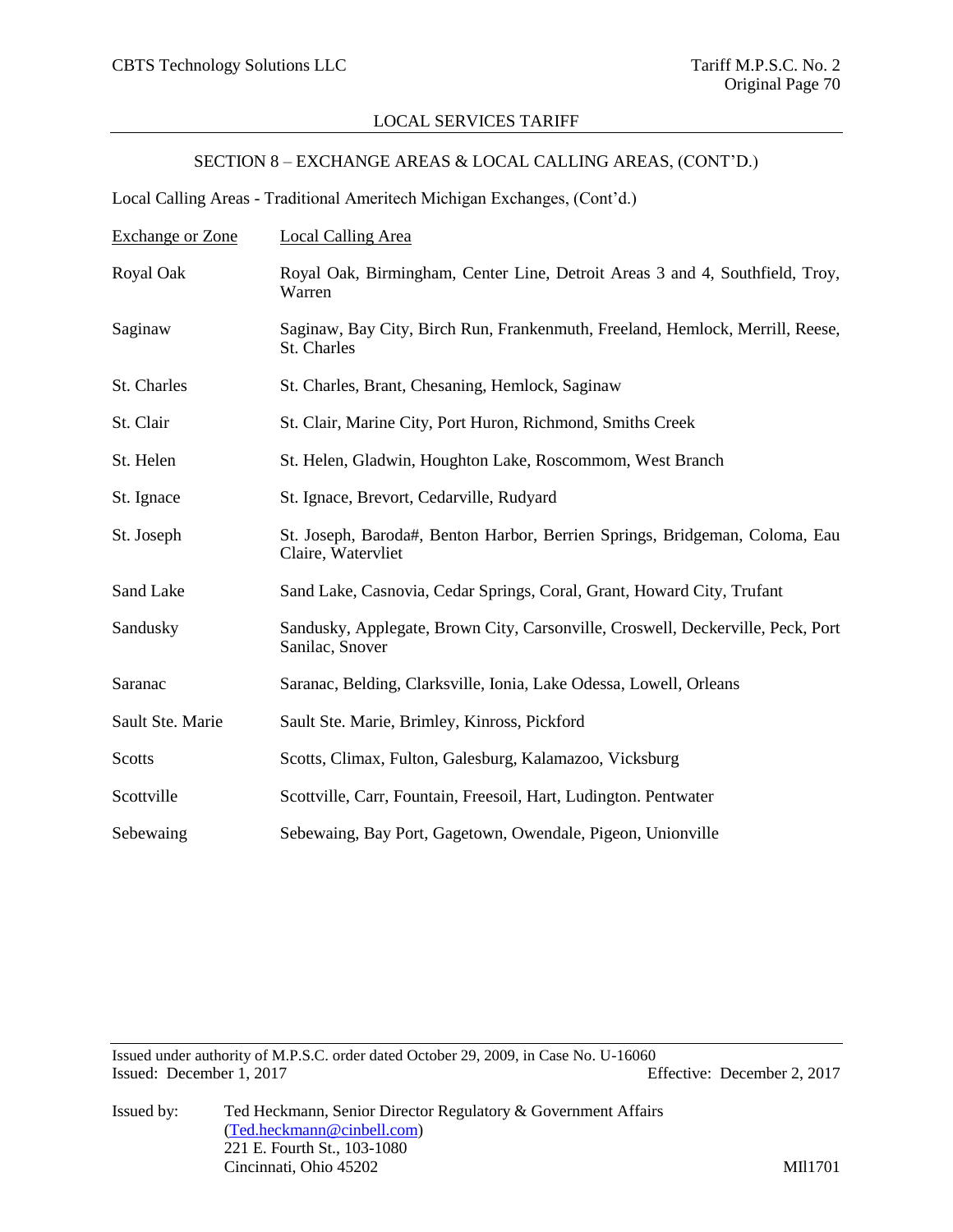# SECTION 8 – EXCHANGE AREAS & LOCAL CALLING AREAS, (CONT'D.)

Local Calling Areas - Traditional Ameritech Michigan Exchanges, (Cont'd.)

| <b>Exchange or Zone</b> | <b>Local Calling Area</b>                                                                                                                       |
|-------------------------|-------------------------------------------------------------------------------------------------------------------------------------------------|
| Snover                  | Snover, Deckerville, Sandusky                                                                                                                   |
| Southfield              | Southfield, Birmingham, Detroit Areas 4 and 5, Farmington, Royal Oak, West<br>Bloomfield                                                        |
| South Lyon              | South Lyon, Ann Arbor, Brighton, Milford-White Lake, Northville, Plymouth,<br>Walled Lake, Whitmore Lake                                        |
| Sparta                  | Sparta, Casnovia, Cedar Springs, Conklin#, Grand Rapids, Kent City, Marne,<br>Ravenna, Rockford                                                 |
| Standish                | Standish, Gladwin, Omer, Pinconning, Sterling                                                                                                   |
| Stephenson              | Stephenson, Carney, Wallace                                                                                                                     |
| Three Oaks              | Three Oaks, Galien, New Buffalo, Sawyer                                                                                                         |
| <b>Traverse City</b>    | Traverse City, Elk Rapids, Glen Lake, Interlochen, Kingsley, Lake Ann, Lake<br>Leelanau, Old Mission, South Boardman, Suttons Bay, Williamsburg |
| Trenton                 | Trenton, Flat Rock, Rockwood, Wyandotte                                                                                                         |
| <b>Trout Lake</b>       | Trout Lake, Eckerman, Rexton                                                                                                                    |
| <b>Troy</b>             | Troy, Auburn Heights, Birmingham, Rochester, Royal Oak, Utica, Warren                                                                           |
| Trufant                 | Trufant, Cedar Springs, Coral, Greenville, Sand Lake                                                                                            |
| Tustin                  | Tustin, Cadillac, Hoxeyville, Le Roy, Luther, Marion, McBain                                                                                    |
| Ubly                    | Ubly, Bad Axe, Cass City, Harbor Beach, Minden City                                                                                             |

Issued under authority of M.P.S.C. order dated October 29, 2009, in Case No. U-16060 Issued: December 1, 2017 Effective: December 2, 2017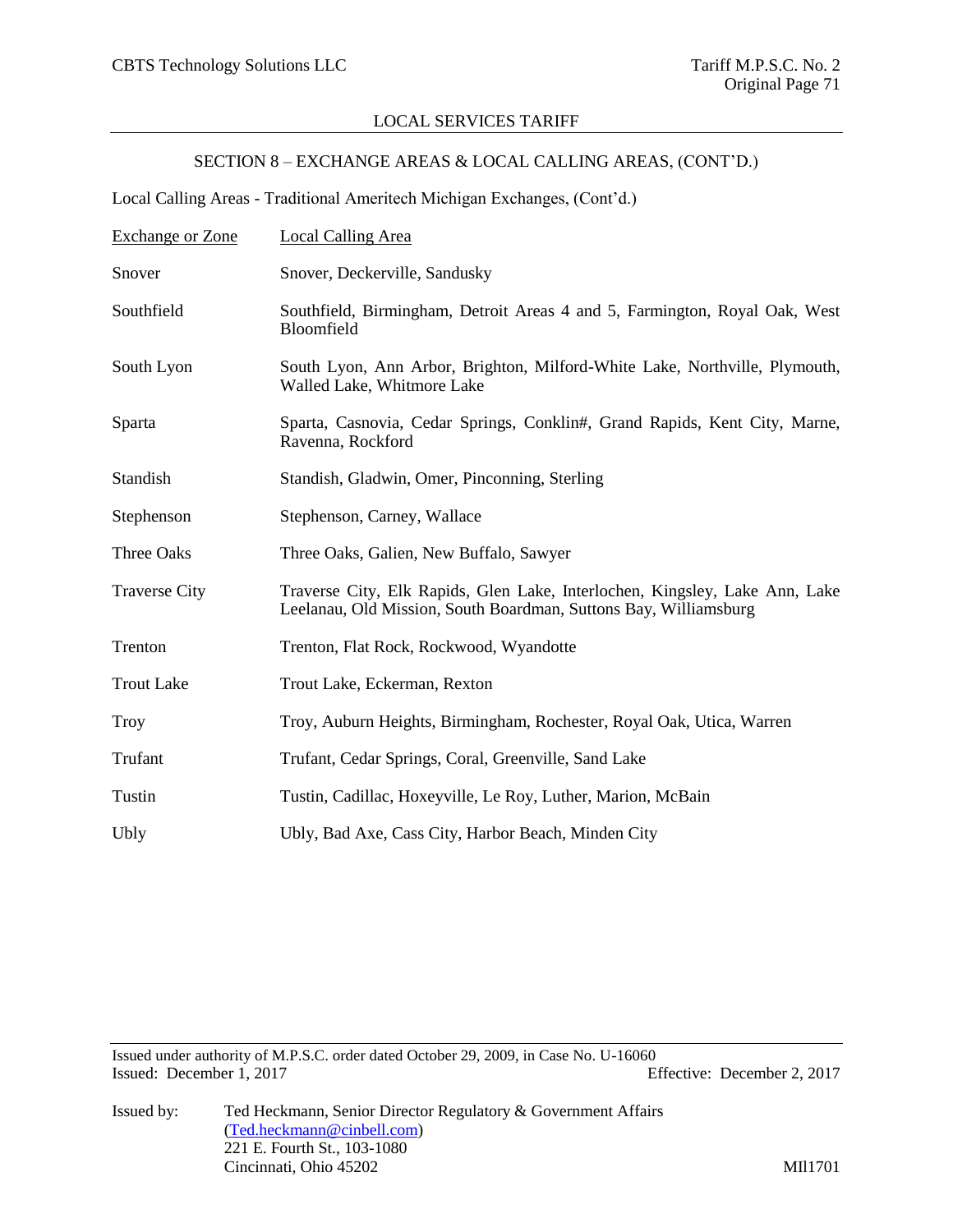## LOCAL SERVICES TARIFF

## SECTION 8 – EXCHANGE AREAS & LOCAL CALLING AREAS, (CONT'D.)

Local Calling Areas - Traditional Ameritech Michigan Exchanges, (Cont'd.)

| <b>Exchange or Zone</b> | <b>Local Calling Area</b>                                                                                  |
|-------------------------|------------------------------------------------------------------------------------------------------------|
| Unionville              | Unionville, Akron, Caro, Gagetown, Sebewaing                                                               |
| Utica                   | Utica, Auburn Heights, Mt. Clemens, Rochester, Troy, Warren, Washington                                    |
| Vassar                  | Vassar, Caro, Fairgrove, Frankenmuth, Mayville, Millington, Reese                                          |
| Vermontville            | Vermontville, Charlotte, Nashville, Sunfield                                                               |
| Vicksburg               | Vicksburg, Fulton, Kalamazoo, Mendon, Schoolcraft, Scotts, Three Rivers                                    |
| Wakefield               | Wakefield, Bergland, Bessemer, Ironwood, Marenisco                                                         |
| <b>Walled Lake</b>      | Walled Lake, Commerce, Farmington, Milford-White Lake, Northville, Pontiac,<br>South Lyon, West Bloomfield |
| <b>Walloon Lake</b>     | Walloon Lake, Boyne City, Boyne Falls#, Petoskey                                                           |
| Warren                  | Warren, Center Line, Mt. Clemens, Roseville, Royal Oak, Troy, Utica                                        |
| Washington              | Washington, Mt. Clemens, New Haven, Rochester, Romeo, Utica                                                |
| Watersmeet              | Watersmeet, Bruce Crossing, Golden Lake, Marenisco, North LandO' Lakes,<br><b>Trout Creek</b>              |
| Watervliet              | Watervliet, Benton Harbor, Coloma, Covert, Hartford, Sister Lakes, St. Joseph                              |
| Wayland                 | Wayland, Caledonia, Dorr, Hopkins, Martin, Middleville, Moline                                             |

Issued under authority of M.P.S.C. order dated October 29, 2009, in Case No. U-16060 Issued: December 1, 2017 Effective: December 2, 2017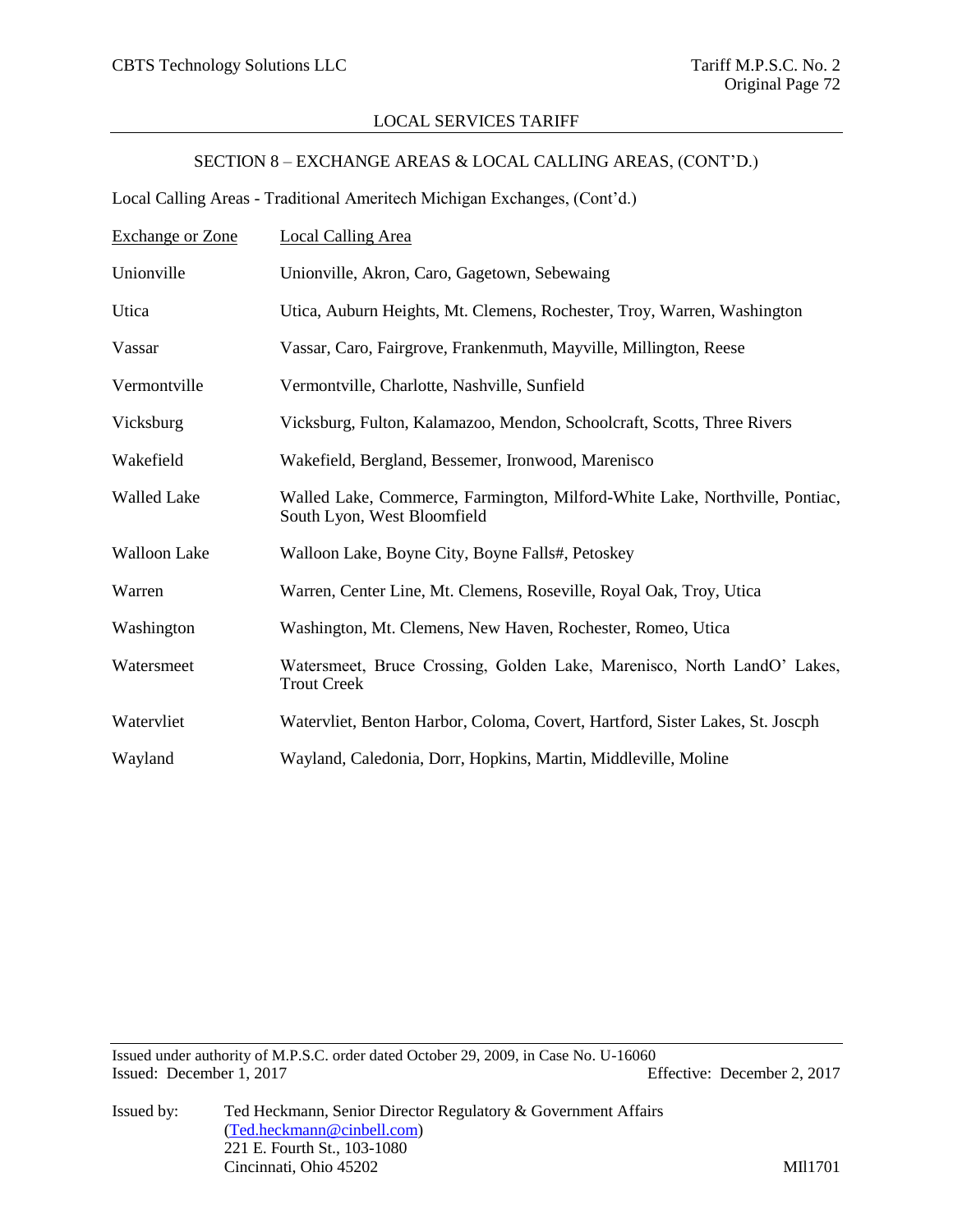### LOCAL SERVICES TARIFF

## SECTION 8 – EXCHANGE AREAS & LOCAL CALLING AREAS, (CONT'D.)

Local Calling Areas - Traditional Ameritech Michigan Exchanges, (Cont'd.)

| <b>Exchange or Zone</b> | <b>Local Calling Area</b>                                                                       |
|-------------------------|-------------------------------------------------------------------------------------------------|
| Wayne                   | Wayne, Belleville, Detroit Area 6, Livonia, Plymouth, Romulus, Ypsilanti                        |
| West Bloomfield         | West Bloomfield, Birmingham, Commerce, Farmington, Pontiac, Southfield,<br><b>Walled Lake</b>   |
| West Branch             | West Branch, Alger, Gladwin, Lupton, Prescott, Rose City, St. Helen                             |
| White Cloud             | White Cloud, Baldwin, Big Rapids, Fremont, Hesperia, Morley, Newaygo,<br>Stanwood               |
| Whitmore Lake           | Whitmore Lake, Ann Arbor, Brighton, Dexter, South Lyon                                          |
| Williamsburg            | Williamsburg, Elk Rapids, Kalkaska, South Boardman, Torch River Bridge,<br><b>Traverse City</b> |
| Willis                  | Willis, Belleville, Carleton, Maybee, Milan, New Boston, Ypsilanti                              |
| Wolverine               | Wolverine, Alanson, Boyne Falls, Indian River                                                   |
| Wyandotte               | Wyandotte, Detroit Area 6, Flat Rock, New Boston, Rockwood, Romulus,<br>Trenton                 |
| Ypsilanti               | Ypsilanti, Ann Arbor, Belleville, Mi1an, Plymouth, Saline, Wayne, Willis                        |
| Zeeland                 | Zeeland, Borculo, Drenthe, Hamilton, Holland, Hudsonville, Jamestown                            |

Issued under authority of M.P.S.C. order dated October 29, 2009, in Case No. U-16060 Issued: December 1, 2017 Effective: December 2, 2017